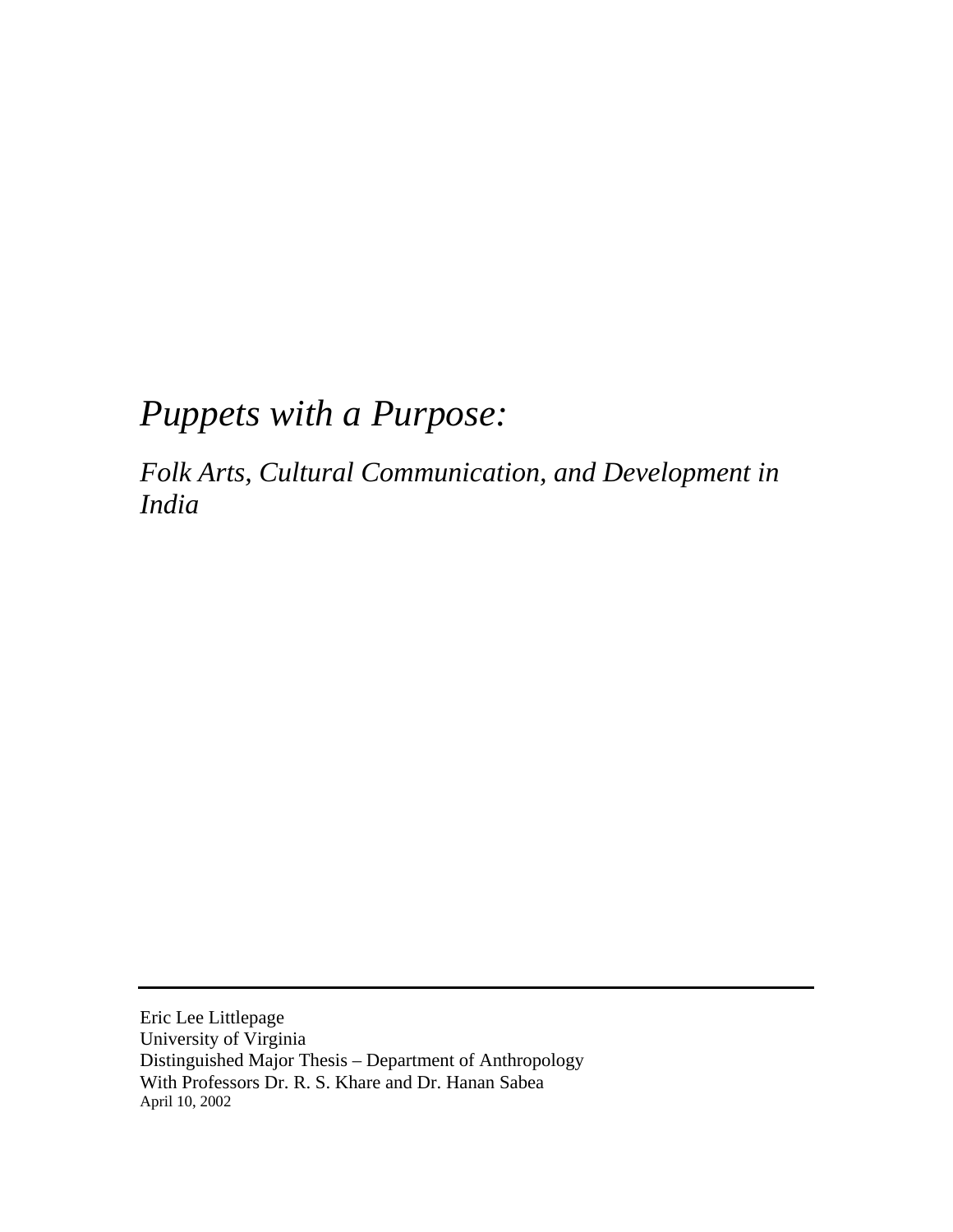## Table of Contents

| Chapter 1. Location of Bhats in the Social Hierarchy of North India10 |
|-----------------------------------------------------------------------|
|                                                                       |
| Chapter 3. Traditional Lifestyles and Recent Transformations17        |
|                                                                       |
|                                                                       |
| Chapter 5. Discourse and Marginality in the Traditional Puppet Show31 |
| Chapter 6. Liminality, Metonymy, and the <i>Kathputli</i> Tradition34 |
|                                                                       |
|                                                                       |
|                                                                       |
| Chapter 9. Metonymy, Liminality, and Educational Puppetry54           |
|                                                                       |
|                                                                       |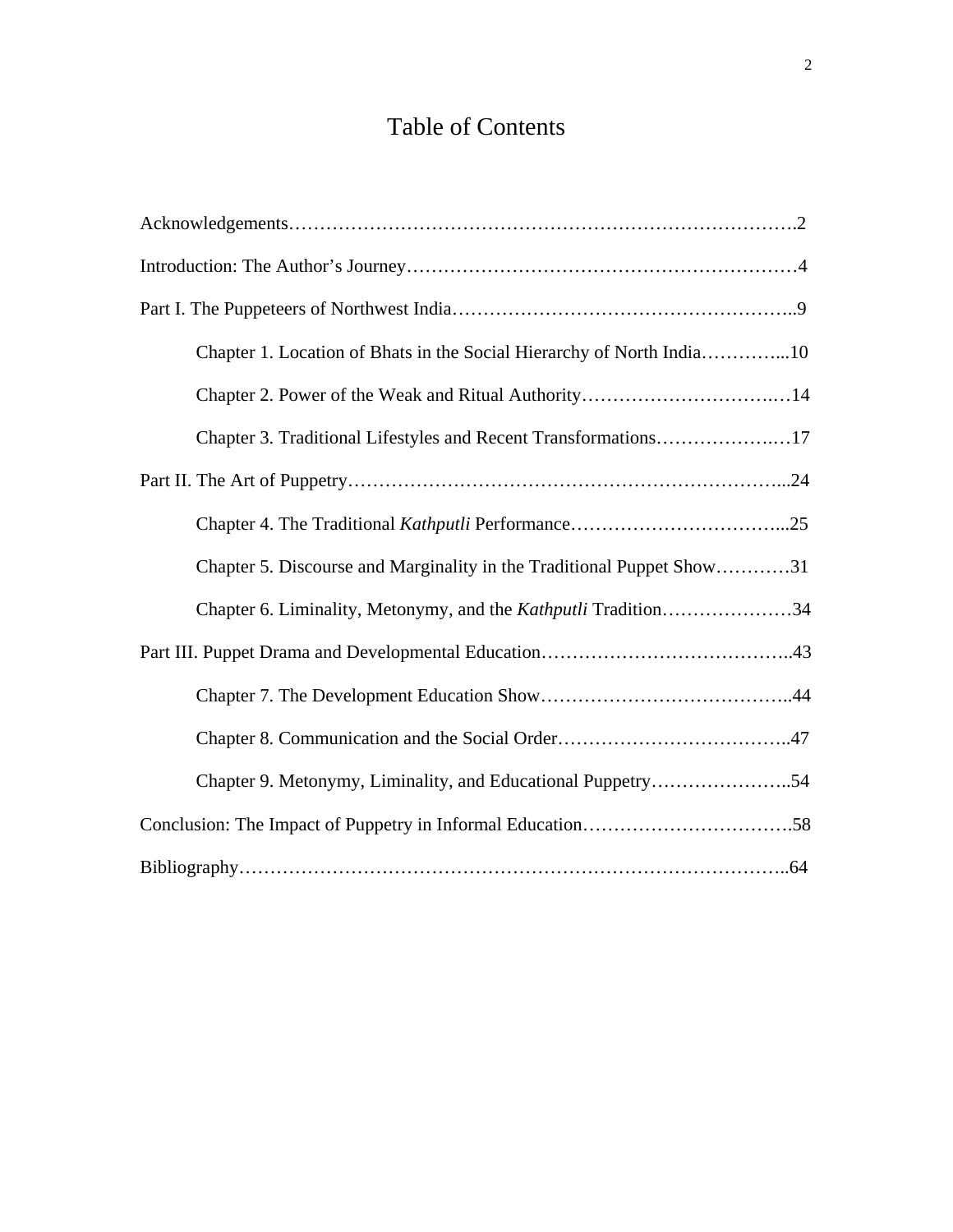#### **Acknowledgements**

Researching and writing this thesis has been both an amazing adventure and great challenge, but none of this would have been possible without the help of countless people. I would like to take this opportunity to thank those who enabled me to complete this project. First I want to thank my academic advisors Dr. R.S. Khare, Dr. Hanan Sabea, and Professor Natalie Sarrazin for all of their advice on guidance. In addition, I would like to express my gratitude to Mr. Anand Kumar Dwivedi who accompanied me on countless excursions to translate my interviews. Also, I would like to thank Mr. Rajesh Mishra and Mr. Devendra Kumar Mishra for all their hospitality and help. Undoubtedly, I would have never found my way around Delhi without their assistance. I am also greatly indebted to Sri. Komal Kothari and Dr. Om Prakash Bharti who aided me with their extensive knowledge of performers and artistic traditions. In addition, I owe a great deal to Kuldeep Kothari for all of his assistance with my interviews and research. I am grateful to Mr. Puran Bhat and his entire family for all of their help, and I would like to thank Mr. Prem Bhat for carving me several fine *kathputlies* and allowing me to attend a Bhat wedding with his family. Also, I want to express my gratitude to Mr. Ram Niwas who has been a great inspiration for this thesis as his life demonstrates the successes that development work can achieve. Finally, I am grateful to Dadi Pudumji, Lique Hussain, Vilas Janve, Shyam Mali, Dinesh Bansal, Nemiraj Singh Ranawat, Bunker Roy, Bhanwar Gopal, Jitendra Singh Auwa, Mahendra Singh Nagar, Ranjana Pandey, Varun Narain, Shubha Saxena, Sanjoy Roy, Kapil Dev, Prakash Detha, Dr. Ranesh Bora, Sanjay Nath, Bhanwar Lal, Papu Ram, Mohan Lal Bhat, Gulab Bhat, Rajesh Bhat, Lal Singh, Dhiya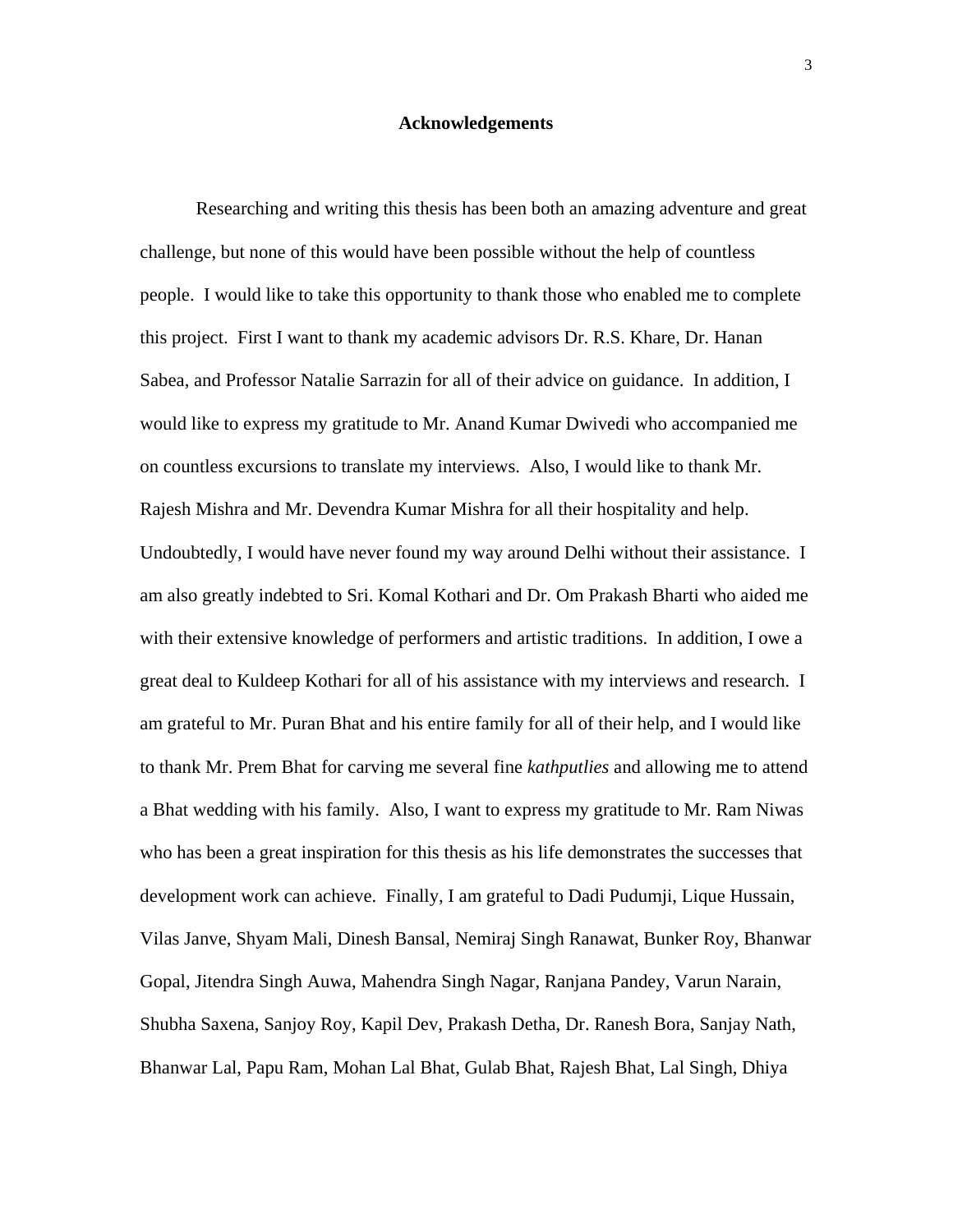Ram, Moti Lal, Benilal Nagori, Kanahya Lal Bhat, Navindra Sharma, Dr. Chetan Singh, Rameshwar Bhat, Puna Ram, Brij Mohan, Kana Ram, Bhanwar Lal Bhat, Roor Mal Waishnav, Budha Bhat, Bansilal Totaa Ram Bhat, Harji Bhat, and Vijay Bhat for taking the time to answer my questions and helping me conduct my research.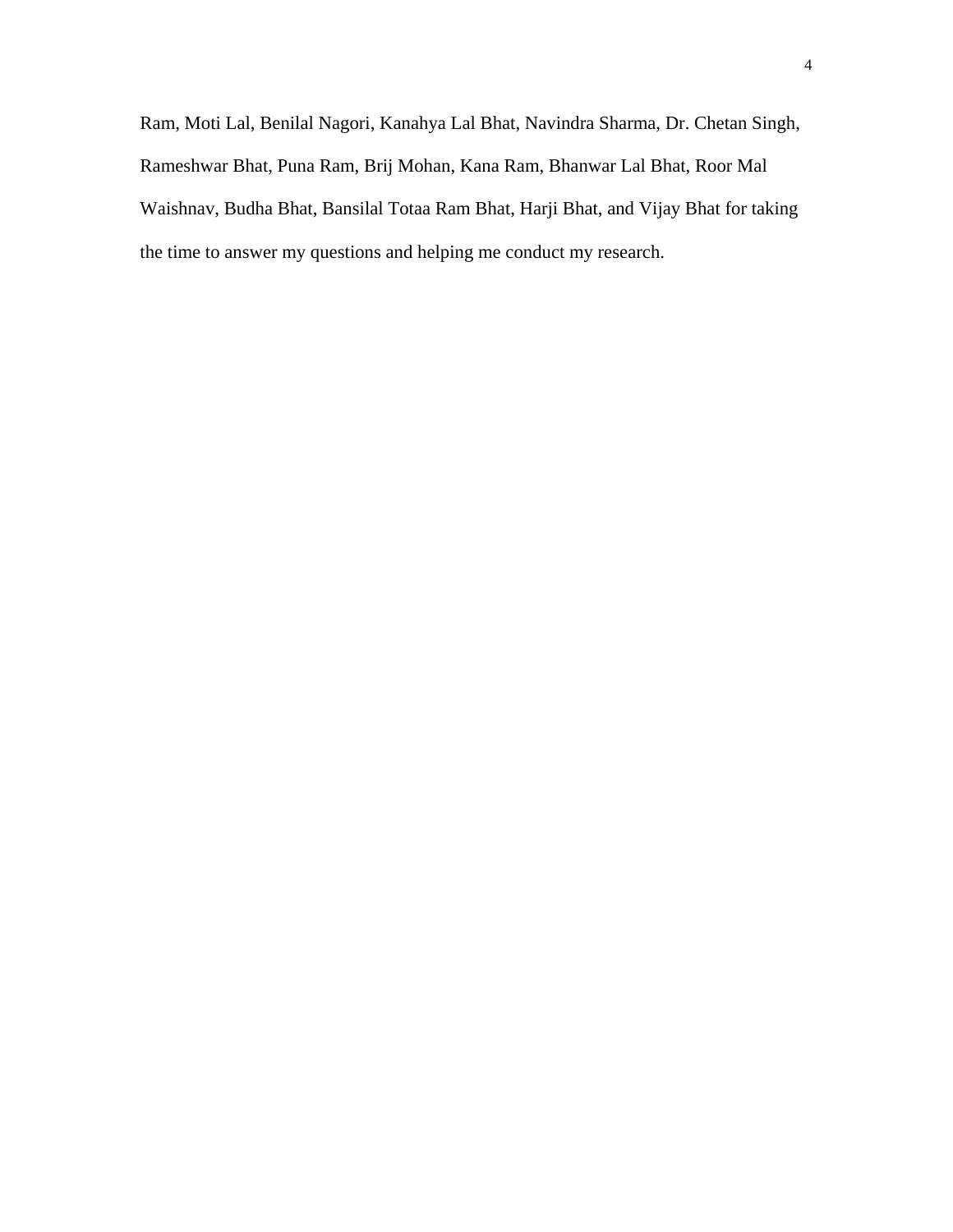## **Introduction**

## **The Author's Journey**

In recent decades, the Indian government and numerous non-governmental organizations or NGOs have been employing traditional folk artists like the Bhat community of puppeteers to educate impoverished urban and rural people about controversial social issues such as AIDS, family planning, and women's rights. In this thesis, I will examine the reasons that these institutions have incorporated traditional puppetry performers in their educational programs. Also by exploring the history of puppetry in North India, I will explain how and why traditional forms continue to have educational efficacy for contemporary developmental projects.

I first became interested in the ways performing arts are used to impart ideas and knowledge after taking a class on African art and religion in which we discussed the ways that some groups in Africa use art and performance to teach about morality and cultural heritage. After seeing a brief puppet show on my first trip to India in the fall of 2000, I wondered if the concepts that I had previously learned also applied to Rajasthani puppetry. I found this question so interesting that I made it the basis of my independent research project, and I soon realized that few scholarly studies of the subject exist. Thus much of my information was collected from interviews with puppeteers and scholars.

After conducting this initial research, I returned to the United States and wrote a paper that examined the historical development and social role of the Rajasthani *kathputli* tradition. Upon completing this project, I realized that because of limited time, experience, and resources, I had countless questions that still remained unanswered. In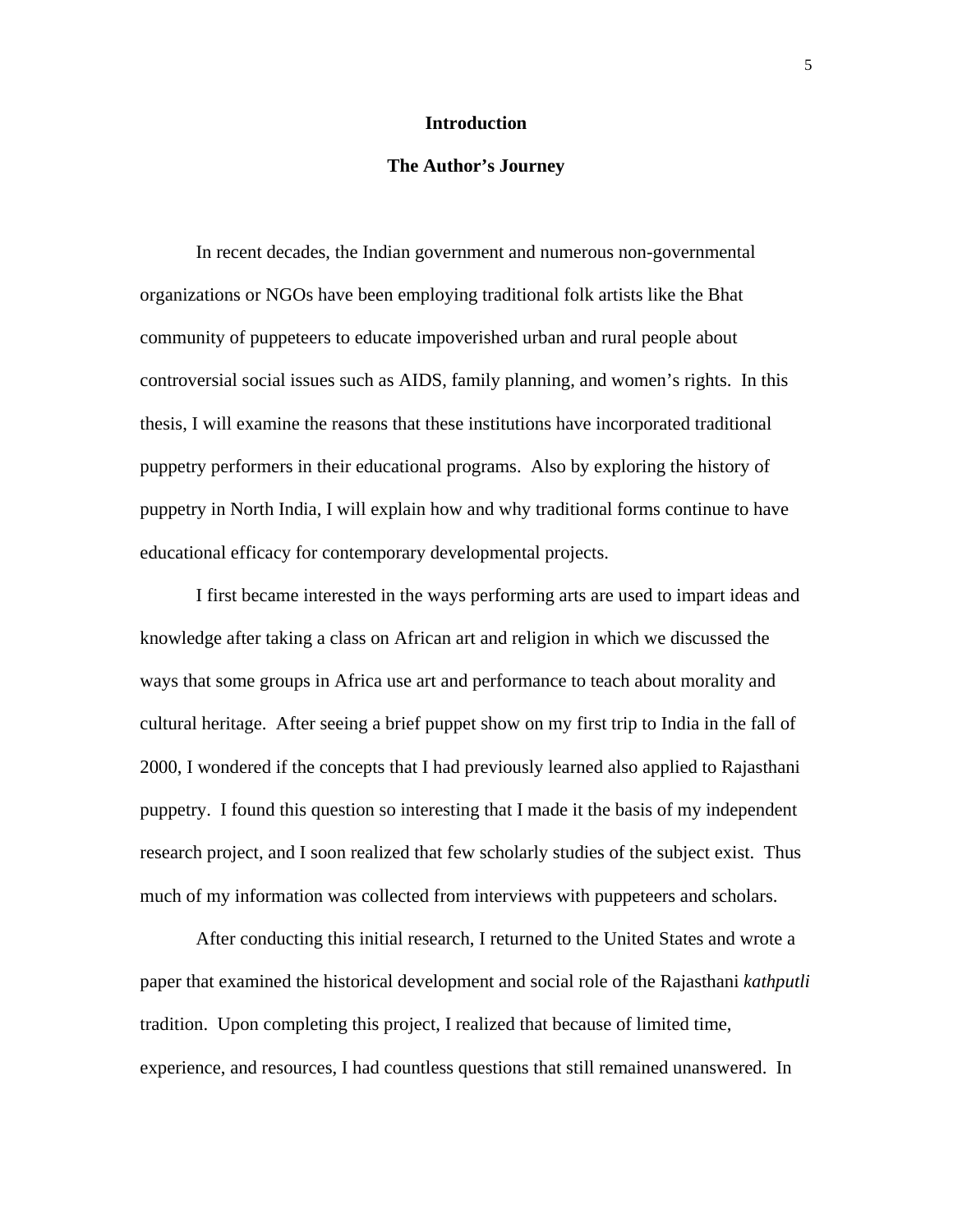particular, I was interested in the ways that both traditional and modern puppetry were being used in education. To examine this topic further, I returned to India in the summer of 2001 and conducted additional field research for two and a half months. Initially, I focused on the modern developmental performances in which many Bhat puppeteers had participated, but after only a few weeks, I realized that despite my previous work, I did not have a solid understanding of the cultural context in which Indian puppetry existed. Thus, I altered my research program and examined extensively both the traditional and more modern aspects of the art form and its practitioners.

During these ten weeks, I traveled through the Rajasthan and the Delhi regions and collected information through archival research, interviews, and participant observation. To gather written and photographic materials, I visited several private and government sponsored cultural institutions, talked to the scholars, and examined their libraries. The bulk of my analysis, however, is based on information from interviews and participant observation. In the text, all of these sessions are cited with the name of the person to whom I spoke and the year in which it took place. Because of time limitations and language barriers, I was unable to spend prolonged periods with any single puppeteer group, and thus, this work will contain little ethnographic information about their everyday lives. To compensate for this shortcoming, I attempted to meet and interview as many puppeteers as possible. I found that the Bhat puppeteers had extensive networks of associates, and thus the two families that I knew from my previous work were able to refer me to many others throughout North India. All in all, I interviewed some fifteen traditional, hereditary puppeteers from seven different cities.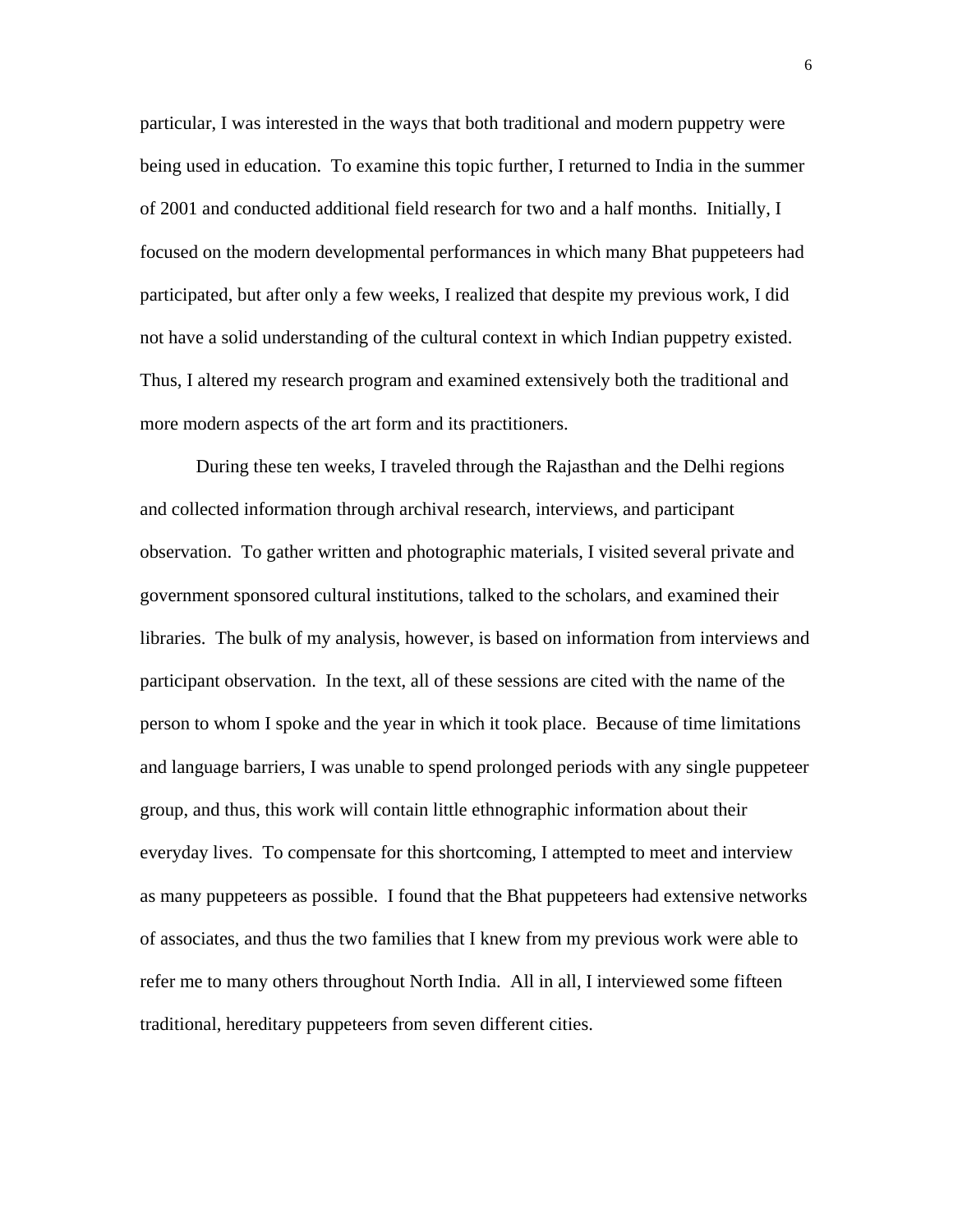Because I was introduced to many of them by their associates, relatives, or patrons, I found that most Bhats were eager to share their stories and accomplishments with me. The reader, however, should take into account that I am still a foreigner in their eyes, and because of myriad reasons, not all of the information that they relayed to me was completely unbiased or unembellished. For example, nearly every interviewee told me that he was the greatest and most knowledgeable puppeteer while everyone else was either lying or ignorant of "the real *kathputli* tradition;" *kathputli* being the Hindi word meaning "wooden doll" and used to refer to the traditional marionettes of Rajasthan. Throughout the thesis, I introduce non-English terms in this fashion, and thereafter only the native word appears in italics. My command of Hindi does not enable me to engage in complex conversations, and thus, many of my interviews were conducted with the help of various interpreters. All of these people were my good friends, and each had experience with scholarly research. Therefore, I am quite confident in their translations, but the reader should take note, however, that through the process of interpretation, certain information is inevitably lost. For this reason, my study will not cover the many linguistic phenomena that influence puppetry's educational efficacy.

To gain different perspectives on the art form and its modern applications in the field of informal education, I also interviewed numerous non-traditional puppeteers whose families did not practice this art as a hereditary occupation. These individuals had often received training from government agencies and NGOs, or they had studied the art at the university level. Also, I found that these puppeteers came from a wide variety of castes and had diverse economic backgrounds. In most of these interviews, I was able to converse in English.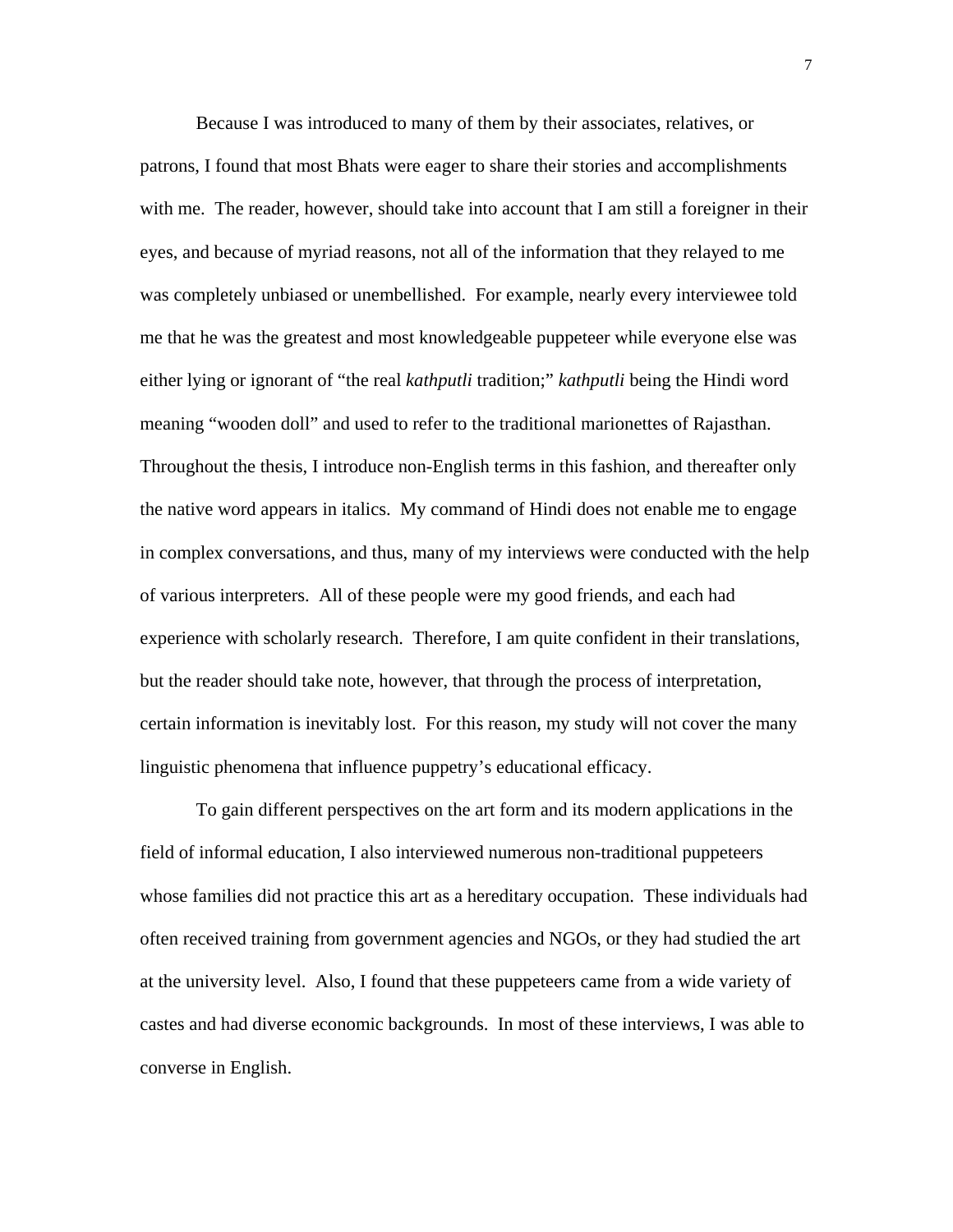I also interviewed numerous administrators in both government agencies and NGOs to learn more about the development programs themselves. Likewise, I found that many of these people were eager to inform me about the work and accomplishments of their organizations. Quite a few officials shared extensive written materials with me, but unfortunately, I was unable to acquire any type of field reports that assessed the impact of their programs. After talking with several administrators from different institutions, I realized that most believed puppetry was useful for education, but each had dramatically different opinions about the art's exact achievements.

To help deal with these difficulties, I conducted participant observation by accompanying development artists on trips to villages on two separate occasions. After each show, I talked with members of the audience in an attempt to gauge the impact of the performance. In addition, I went to ramshackle artist "colonies" in Jaipur, Udaipur, and Delhi, and I visited the facilities of numerous NGOs and government agencies. I also spent one week at the Social Work and Research Centre in Tilonia village where I noted the day-to-day operations of the organization and saw the ways that they make their puppets and create their development education programs.

Based on this research, my thesis will attempt to demonstrate the qualities that enable government agencies and NGOs to use puppetry and puppeteers as effective educational tools in the context of Northwestern India. I argue the socio-cultural positioning of the puppeteers and the highly charged symbolic nature of the puppets themselves are the two primary elements that give puppet culture its power of communication. The study is divided into five major sections including the introduction and conclusion. Part one examines traditional Rajasthani puppet culture, its historical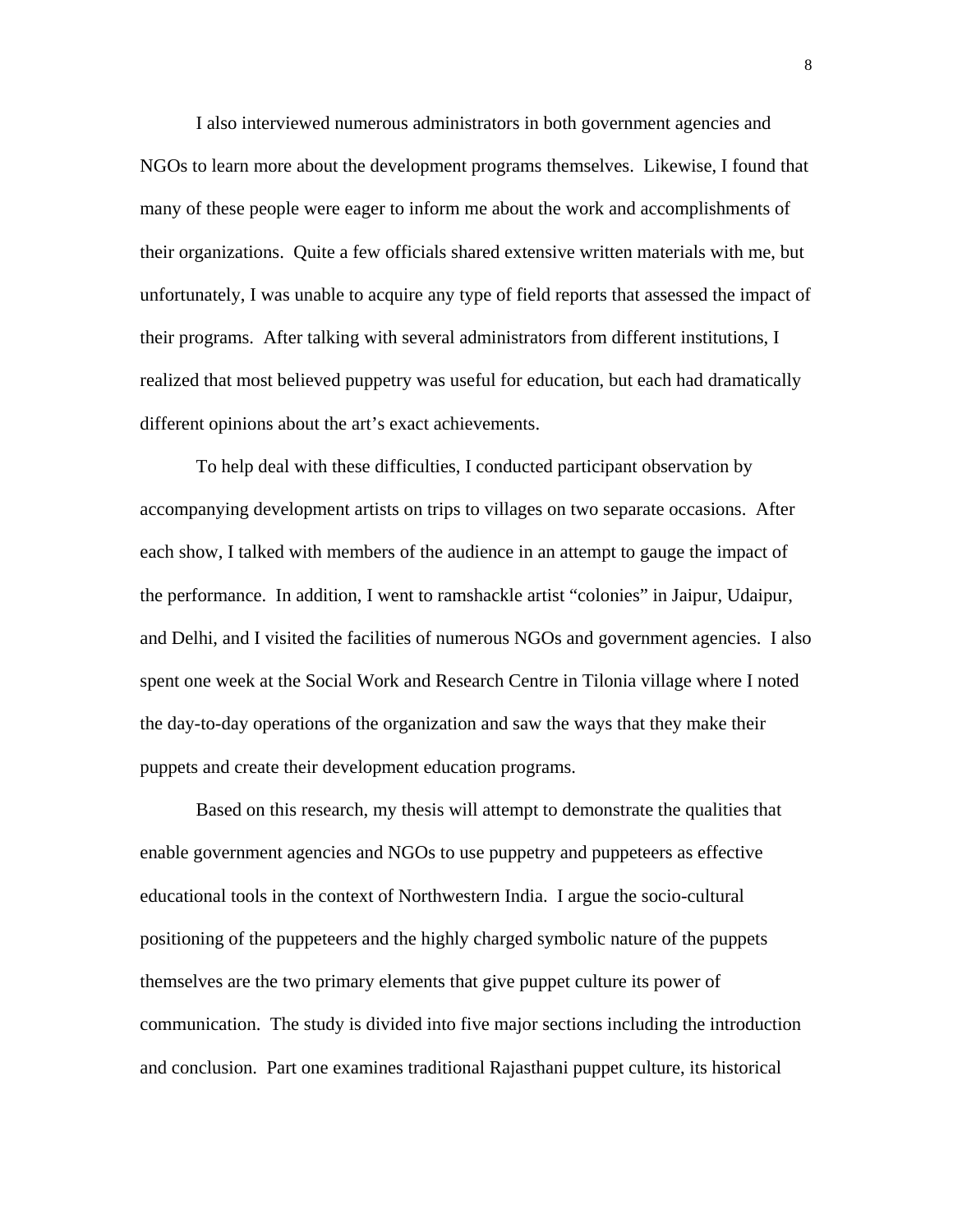relevance, and its place in modern North Indian society. This segment also discusses the social and economic changes that have taken place in North India over the last fifty years. Part two examines the art of puppetry and the traditional *kathputli* performance by focussing on its symbolic nature and the ways that it entertains and communicates. In the next section, I discuss the development work that is done through this art by examining its value as an educational tool. I conclude with my observations regarding the effectiveness of puppetry as a method of communication and a vehicle for cultural change.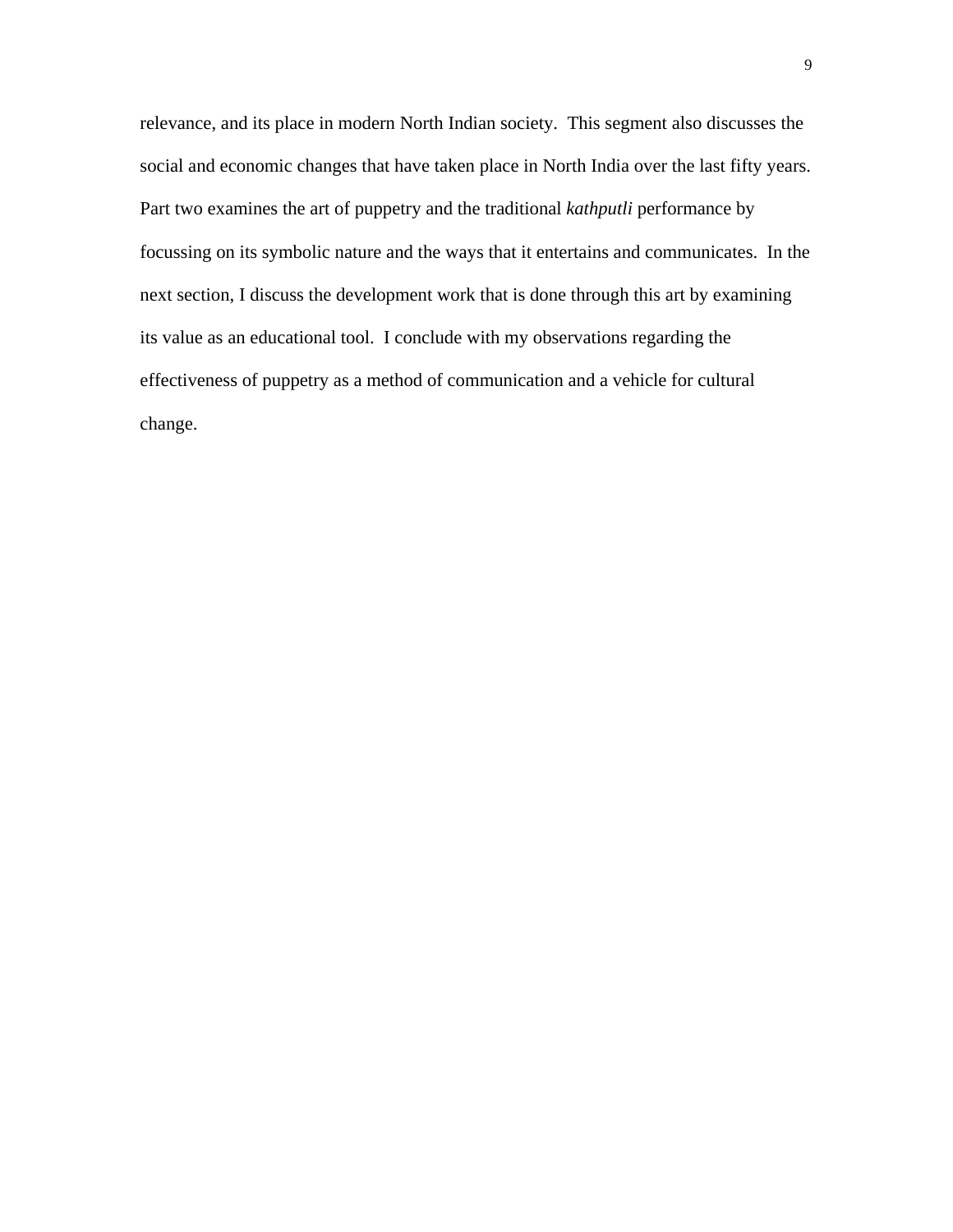#### **Part I**

## **The Puppeteers of Northwest India**

For millennia, people around the world have used performing arts to convey their most important social values and cultural ideals. Through mediums like music, dance, masquerade, and storytelling, knowledge has been transferred from one group to another. These methods of communication have had such great success and remained culturally significant because they are both enjoyable and informative. In addition, they provide cultural critiques, alter the social order, and are imbued with great symbolic meaning (cf. Barber 1997). The same is true of the *kathputli* tradition of Rajasthan as this ancient art and its practitioners have entertained, made social commentary, and passed down important information for countless generations. In fact, many scholars believe that puppetry even predates human theater on the subcontinent (Pani 1986: 4). Because of the art's tremendous symbolic and ideological importance in North Indian society, puppetry is able to communicate with people in a manner that is quite different from human drama. Also, the low social position of the Bhats, who uphold the *kathputli* tradition, allows them to express controversial ideas and social critiques in ways that members of other castes cannot.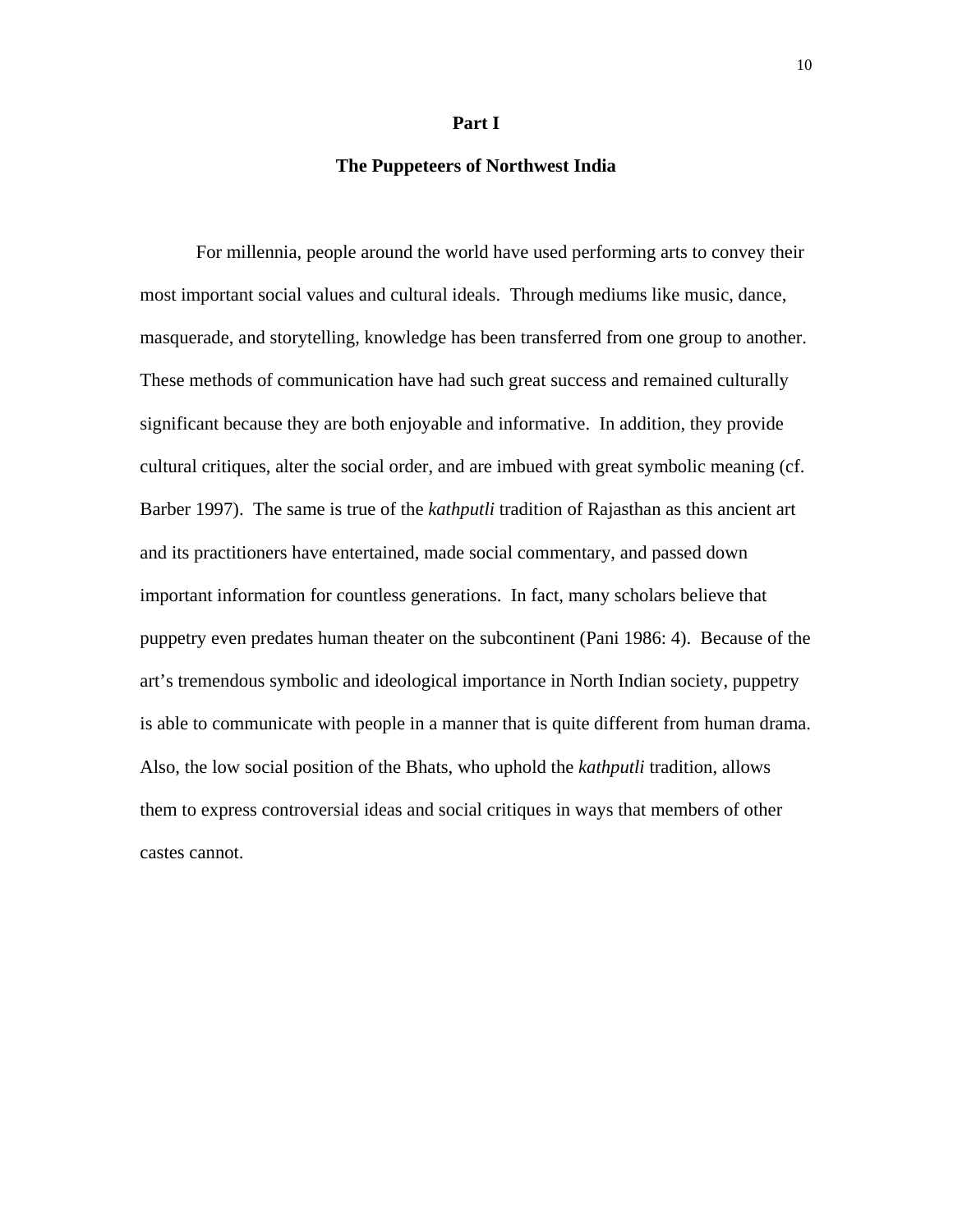#### **Chapter 1**

## **Location of Bhats in the Social Hierarchy of North India**

To understand puppetry's role in communication, one must first examine the social placement of those who practice the art because in India, many communities of folk entertainers exist on the fringes of society, and thus they are given significant leeway for conducting social commentary. In much of South Asia, the caste system stratifies various social units based largely on the concepts of ritual purity and pollution and occupational status. A group's placement in this complex hierarchy determines the ways that its members can acceptably interact with others. Thus this cultural organization has a significant impact on how the puppeteers communicate through their art.

The vast majority of the puppeteers in this study are members of a caste of hereditary bards and genealogists known as Bhats, but this community is also closely associated with another group of professional performers called Nats. In Hindi, *bhat*, which is pronounced *bhaat* with a long "aa" sound, is a term used to refer to all types of genealogists regardless of ritual purity or caste status. For the purposes of this thesis, I will follow the accepted convention and write *bhaat* as Bhat. This name, however, should not be confused with *Bhat* pronounced with the short "a" because the latter is the name of a North Indian Brahmin caste. The title *nat* literally means performer, and the word is derived from the term *natya*, or performance. Thus *nat* refers to a person who performs some type of theater display or *natak*. These occupational categories, however, are rarely clear-cut, and a great amount of overlap exists between these professions. "Thus though some castes attend exclusively to genealogy, there are others who combine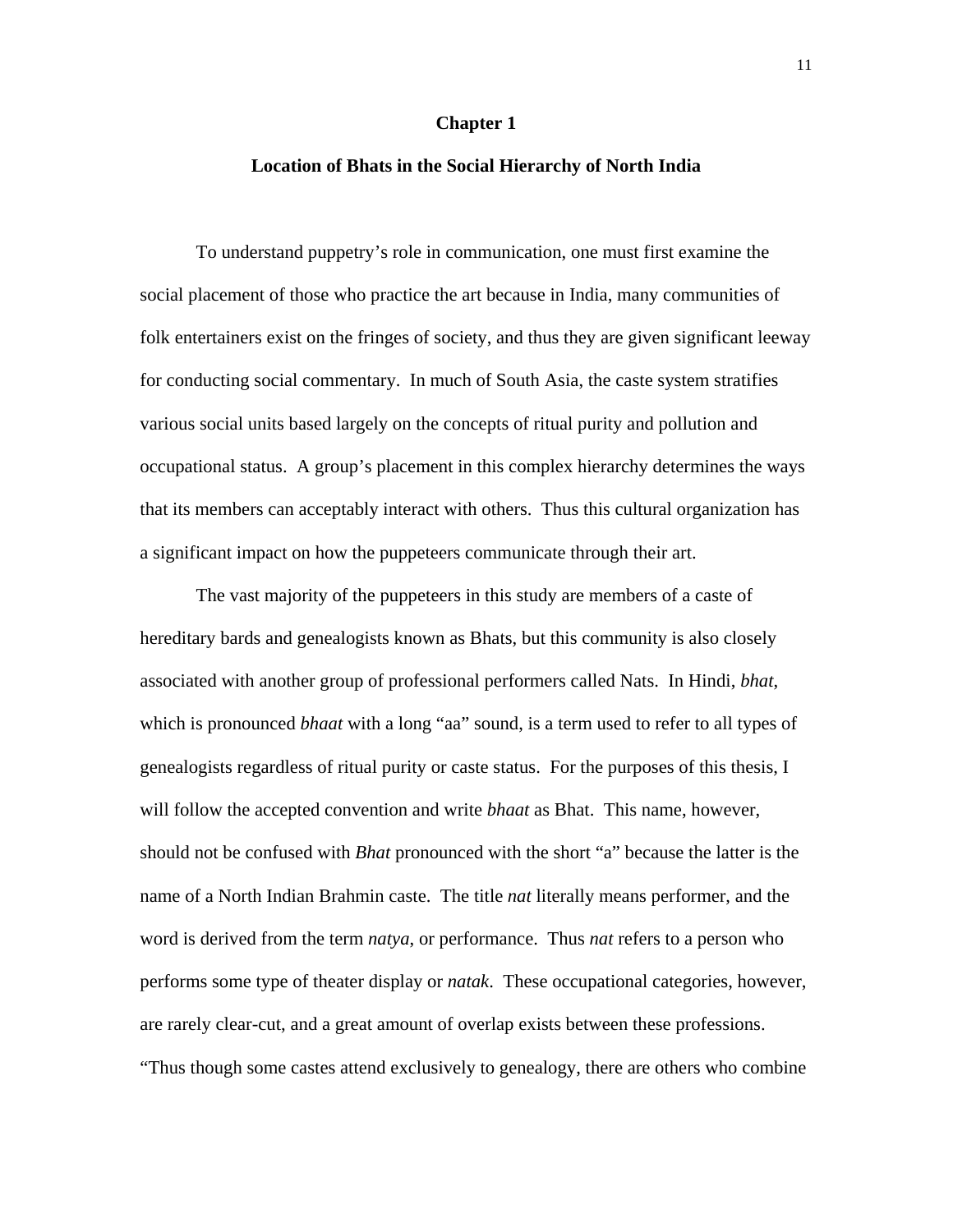the functions of the genealogist and the musician," acrobat, or puppeteer (Singh 1990: viii). According to the Census of India, all Nats and some Bhats are scheduled castes as they are considered to be highly polluted *dalits* or untouchables. Therefore, these people's social position actually exists outside of the four *varnas* of the caste system (Gahlot 1989: 189). One primary reason for this low ranking is that these entertainer communities are semi-nomadic, and their lineages, dietary customs, and marriage habits are unknown to the rest of society. Consequently, they are considered to be ritually impure and placed in the lowest category.

Because Bhat is a very general term for bard or genealogist, all people who are called Bhats do not form homogenous social unit as the category is divided into numerous subgroups that have different status levels based on the social positioning of their *jajmans* or patrons (Singh 1990: xi). Three primary groups exist, and these are the Brahma, Bahi, and Rani-Mangas. Of these, the Brahma Bhats, who live primarily in Gujarat, have the highest social status as they serve as genealogists for higher caste Rajputs much like the Charans of Rajasthan. These people "do not marry with the Bahi Bhats whom they regard as of inferior position" (Singh 1990: 118). In contrast, the Bahi Bhats can be divided into eight subgroups, and they perform genealogy for a wide variety of patrons who range from low-status Rajputs to members of the scheduled castes. Unlike the Brahma Bhats, they permit *nata* or widow remarriage, and they consume both alcohol and meat (Singh 1990: 118). The puppeteer Bhats that I studied fall within the Bahi subgroup, and they are known as the Tori Bhats or Nat Bhats. This social unit is further subdivided into fourteen exogamous *gotras* or sub-castes, which are outlined in the chart on the following page. The sub-castes within the Tori Bhat classification are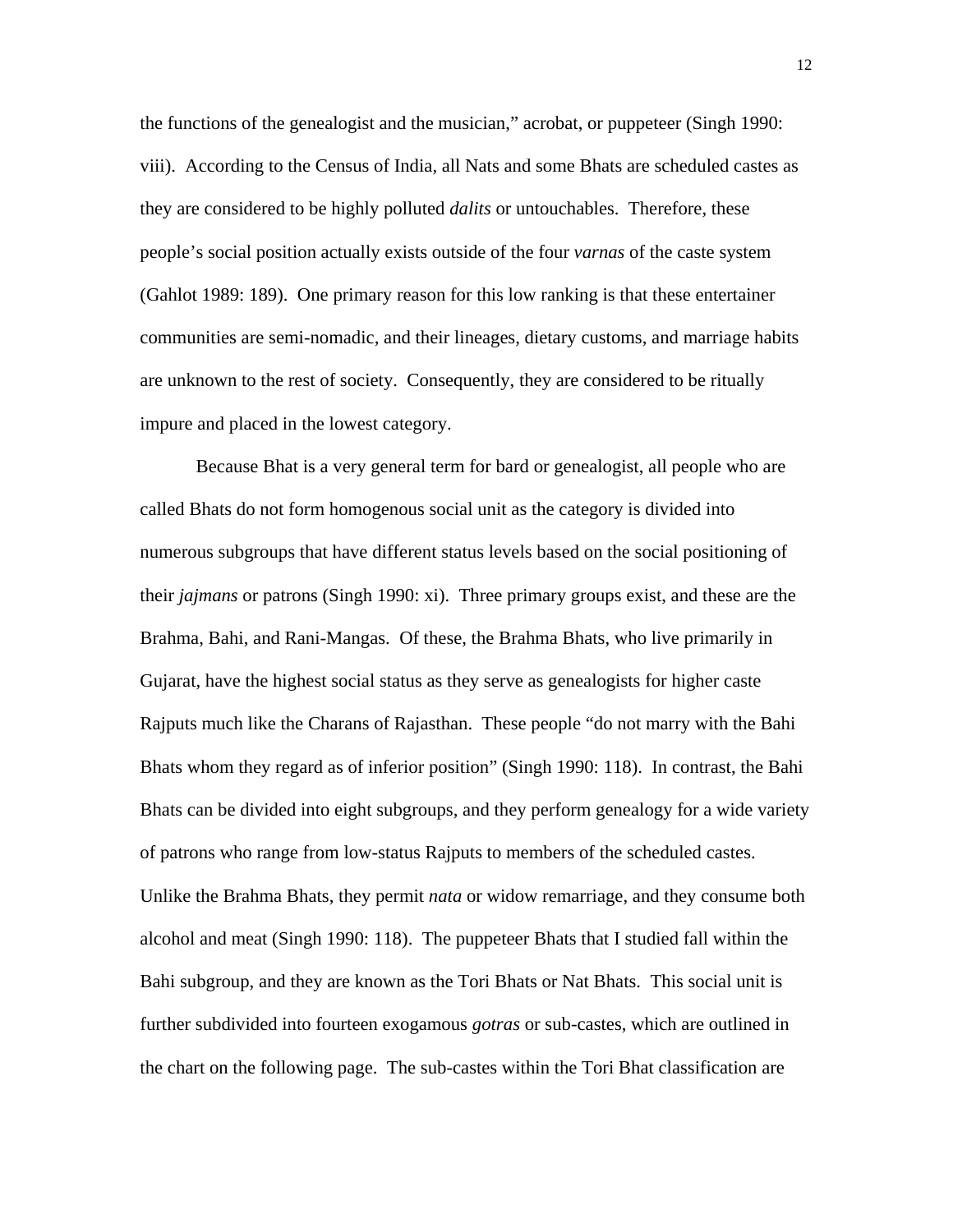largely of equal status with the exception of the Naredas as numerous puppeteers told me they were an inferior group. In fact, Mohan Bhat stated that if a Nareda visited his house, he would perhaps offer him water, but under no circumstances would he allow him to smoke from his hookah (Mohan Bhat 2001).

In North India, all Bhats occupy a higher social position than Nats because of the extreme importance of genealogy for maintaining social status and rank. "Caste is an endogamous group with many sub-groups practicing exogamous matrimonial alliances," and thus the system has numerous complex rules concerning marriage and incest (Singh 1990: xi). If any of these regulations should be violated, the transgressing family could face dire consequences with regard to prestige, purity, and status. Therefore people from both high and low castes often support Bhats because "any group which designates itself a caste needs necessarily a genealogist" (Singh 1990: xii). In addition, this occupation is essential for ensuring the purity of family bloodlines and for tracing ancestry for the purposes of inheritance.

Because of the status differential that exists between the Bhats and the Nats, these low status groups constantly jockey for an improved position by attempting to pass themselves off as members of a higher-ranked group (Snodgrass 1997: 12). For example, many Nat puppeteers claim to be Bhats to improve their social positioning. During the course of my fieldwork, I found that many people who were not from puppeteer communities used Bhat or Nat interchangeably when referring to the puppeteers. In contrast, almost all of the artists I interviewed insisted that they were Bhats and not Nats. In addition, I occasionally encountered some puppeteers who claimed to be Bhats even though their families did not perform genealogy. The complication of this situation is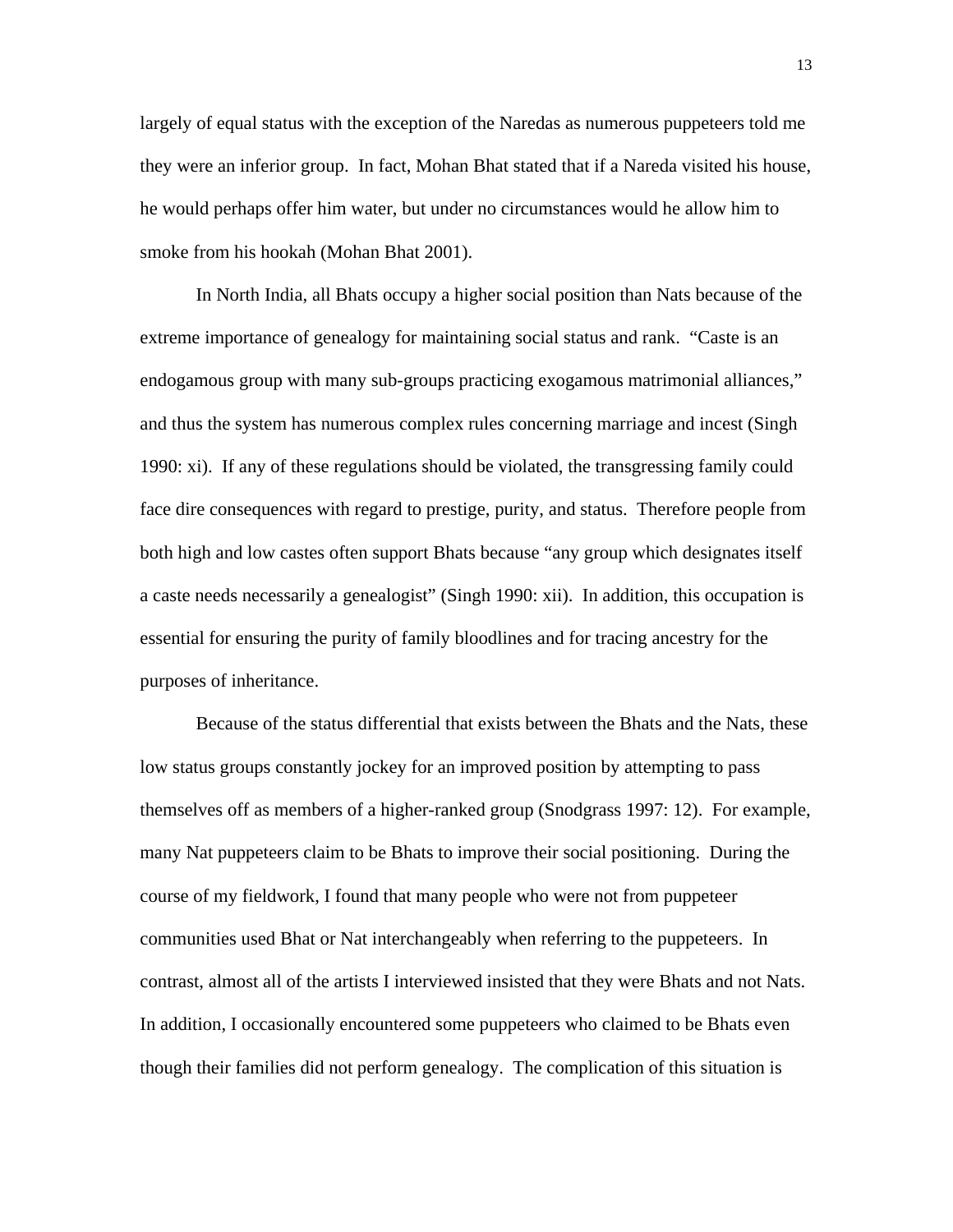best exemplified in the case of one performer who said that he was a Nat, but when I asked for the names of his caste and sub-caste, he told me two names of Bhat sub-castes. I attempted to clarify this point, but he told my interpreter that "there is some confusion about this" so I let the subject drop (Brij Mohan 2001). The majority of my interviewees, however, did in fact perform genealogy, and thus hereafter, I will refer to the Tori Bhats simply as Bhats. This situation demonstrates the complex and somewhat fluid nature of the caste system, and these traits allow the puppeteers to have a unique communicative efficacy.

The hereditary puppeteers I studied occupy a position on the fringes of the traditional social hierarchy in part because they perform genealogy for a caste of leatherworkers called the Meghwals or Bhambis. Because their occupation requires them to work with the remains of dead animals, the Meghwals are considered highly polluted, and "historically, they are also one of the poorest castes" (Snodgrass 1997: 12). Thus the Tori Bhats are also highly impure as they serve this untouchable caste. In addition, the Bhats travel and perform like the Nat communities of Rajasthan, and their association with this group further degrades their position in the social structure. This low status, however, has significant repercussions for the communicative efficacy of their art.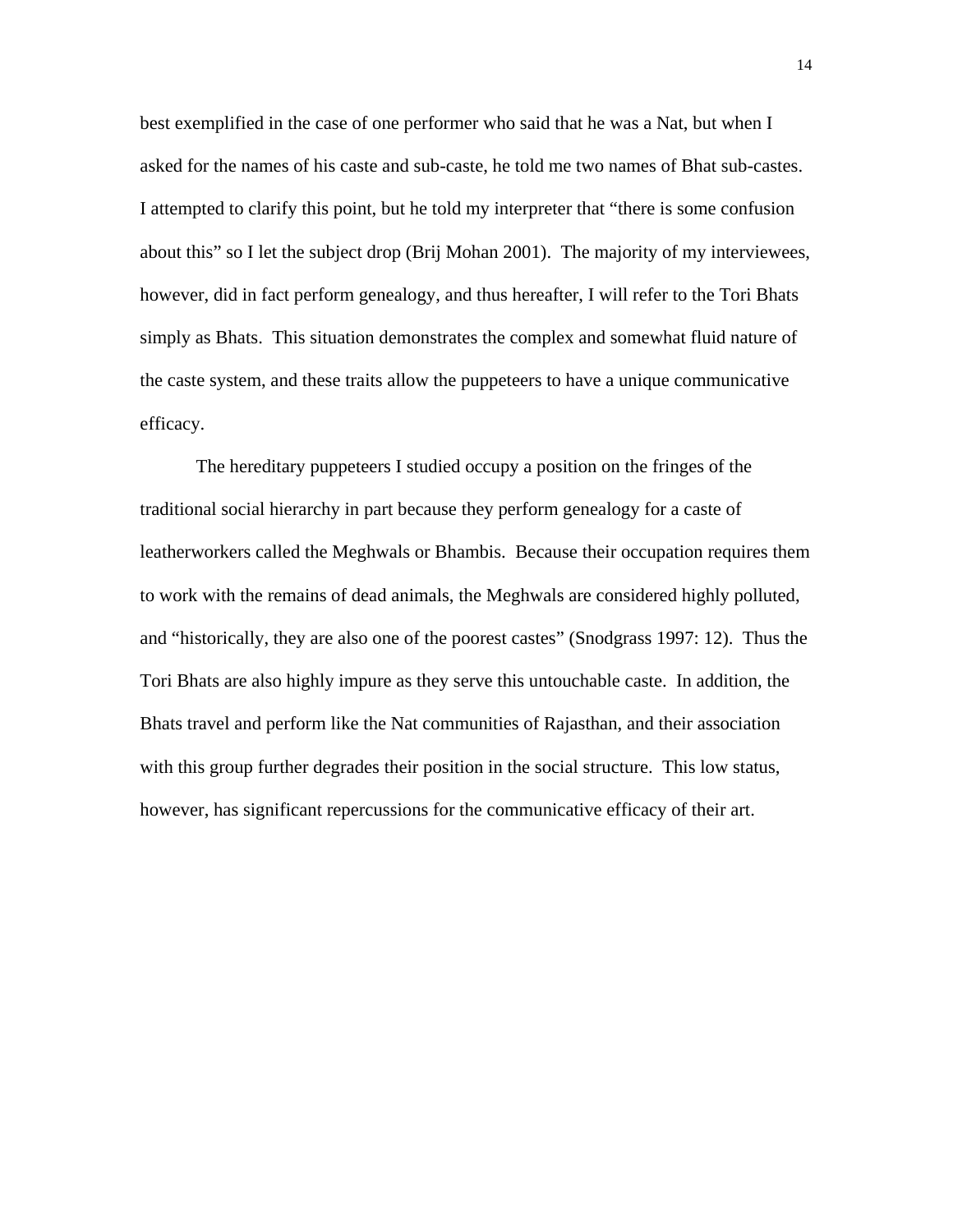#### **Chapter 2**

## **Power of the Weak and Ritual Authority**

Because the Bhats exist at the fringes of society, they are able to make critiques of the dominant culture, and their occupational activities demonstrate what Turner called the "'power of the weak'" as they are imbued with ritual authority on certain occasions (Turner 1973: 152). The puppeteers live at the margins of the social hierarchy and thus are not affected greatly in terms of status by criticizing it. In addition, their low position does not make them threatening to other communities, and they "are given license to gibe" at the inequalities and problems in the dominant culture (Turner 1969: 109). Therefore, it is not surprising that the Bhats often include social commentaries and critiques in their *kathputli* performances.

Because the caste system is fluid in many ways, the puppeteers do not always exist at the margins of the social structure. During traditional *kathputli* performances, the Bhats temporarily move to the center of attention and influence and thus have power over their audiences. Under normal circumstances, few people place value on the ideas and opinions expressed by members of this community because they are an impoverished, low-status group. In addition, the Bhats exist on the fringes of the social order because they live and travel outside of the normal community bounds, and thus, they are seen as outsiders in the villages in which they perform. As a result, they form a largely dependent group that has virtually no direct political power or socio-economic influence. The process of performance, however, creates space for the inversion of the ordinary social order constituting what Turner termed anti-structure. Thus, the puppeteers, who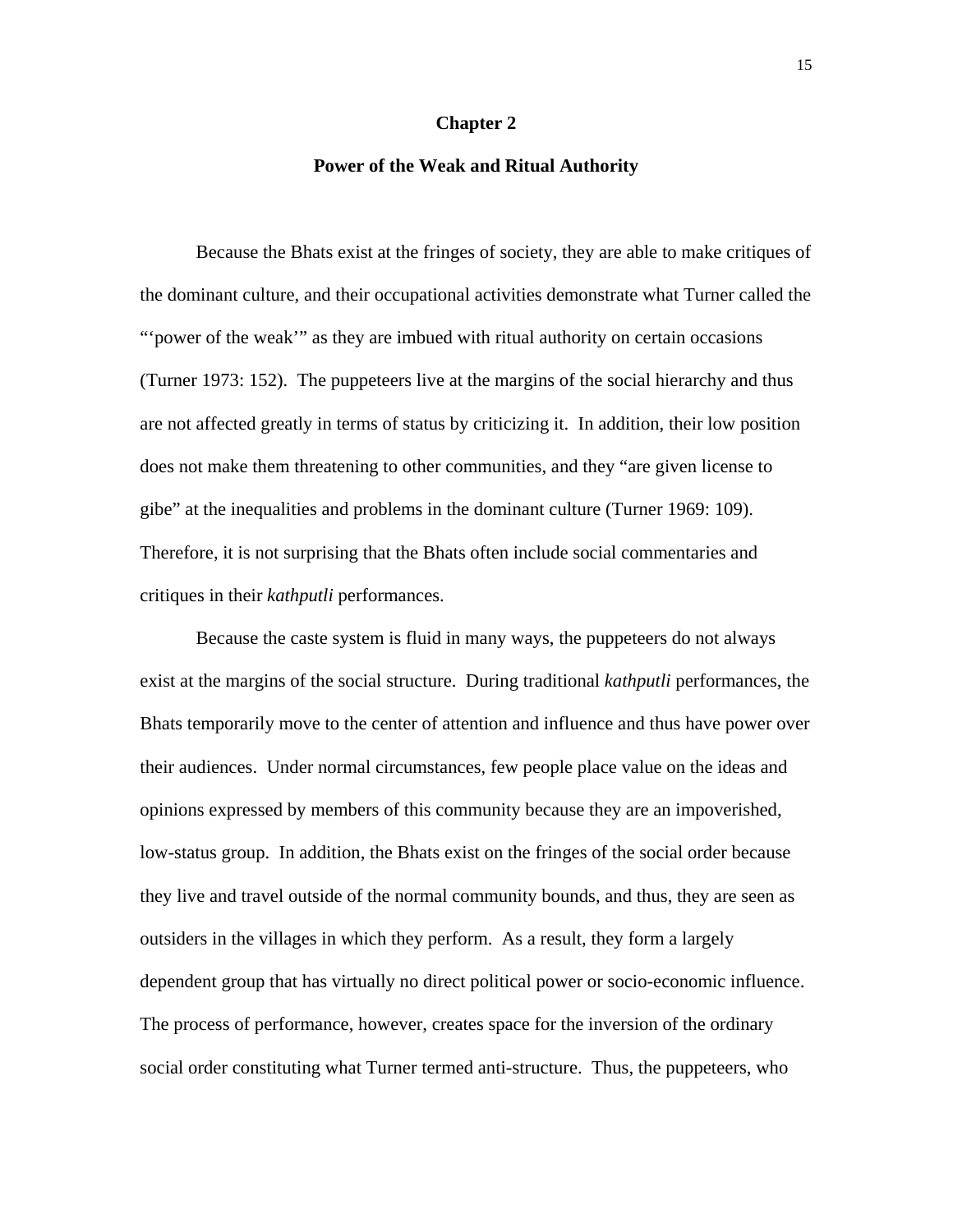fall "in the interstices of the social structure," become "associated with ritual powers" as they temporarily become extremely important figures who command the attention of the entire village (Turner 1969: 109, 125). For example, the audience is composed of people from all economic and caste backgrounds so that even those of the highest social status and political prestige devote their full attention to the Bhat's spectacle. In fact, I witnessed this phenomenon several times during the traditional shows that were held at the Shilpgram cultural center in Udaipur. Thus on one level, the puppeteers temporarily become the focal point of everyone's attention, and their words and deeds have supreme importance.

This process of inversion is manifested through the physical actions and locations of the audience and artists during shows. For example, in all of the performances that I saw, the artists erected the stage in central areas of the village such as the temple mount or on the meeting area of the *panchayat* or village council, and the spectators were all seated on the ground. Thus the temporary importance of Bhats is manifested through the fact that they have moved from their camps at the edges of the community to the most important and central locations of the village. In addition, the areas on which they perform are elevated above the ground where the audience sits, and this situation not only improves visibility for the audience, but it marks the higher status that is accorded the puppeteers during the show. Normally, these elevated platforms exist to mark the importance of the areas occupied by the temple and the village council, but during the show, they signify the power of the puppeteers. At the end of the performance, the Bhats leave these key locations and return to their camps, and the ordinary social structure is restored. Clearly, however, the shifting social position of the Bhats both demonstrates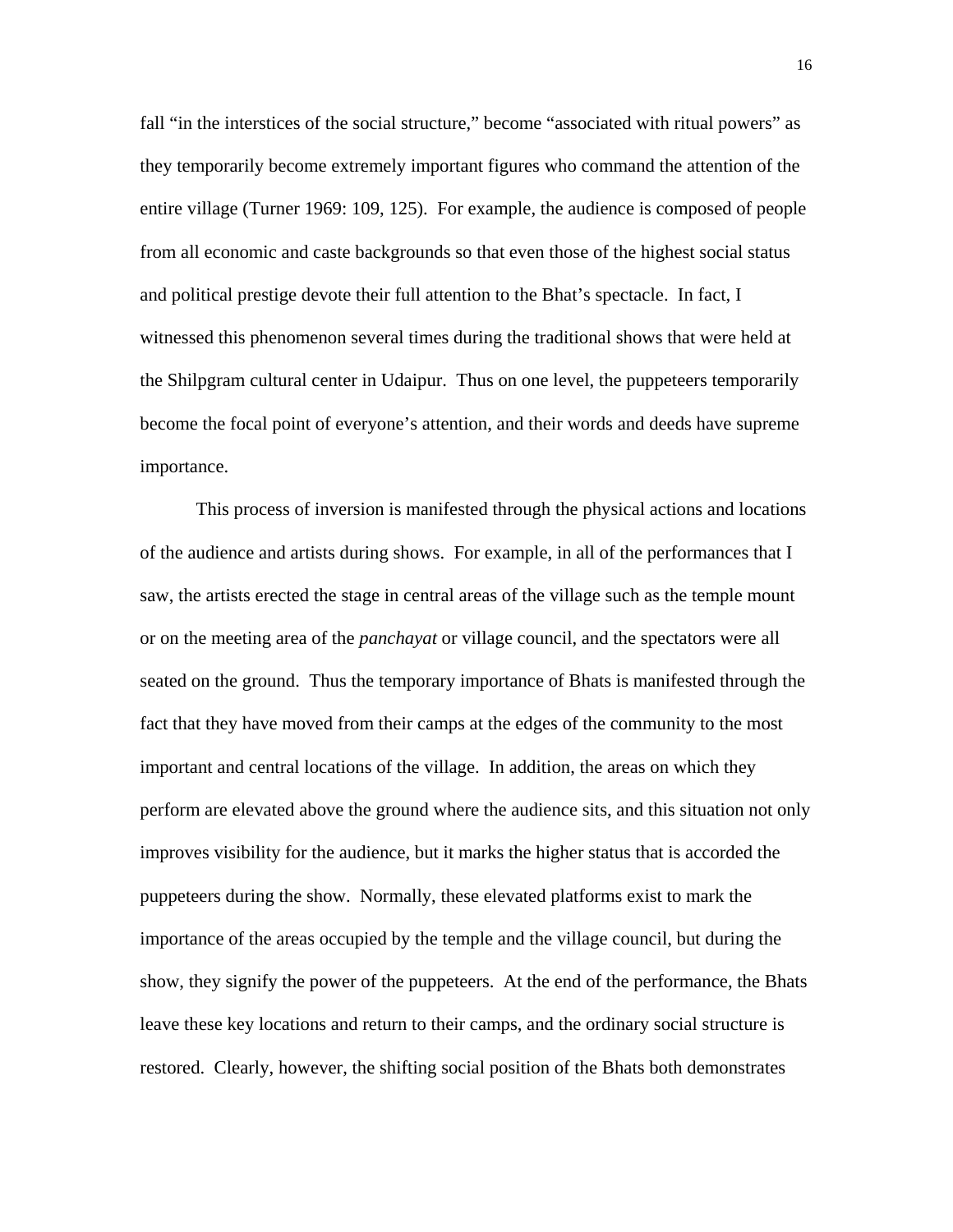the fluidity of the caste system and indicates the formation of an anti-structure that differs from the normal social order.

This process, however, functions only on certain symbolic levels because the puppeteers' "power of the weak" exists only in ritual contexts (Turner 1969: 100). Overt and direct power is still held by the ruling parties of the village as they can stop the show and eject the puppeteers if they so choose. This behavior, however, is mediated by the popularity of the performances among villagers and the ritual importance of the Bhats. For example, Ram Niwas informed me that a villager once called for the end of their show because he did not like the content. The rest of the audience, however, shouted down the man, and the program continued as planned (Ram Niwas 2001). Under ritualized circumstances, the Bhats also receive a great deal of respect because of the importance of their profession, and this status further bolsters their authority during shows. For example, the Bhats are honored and treated well by their *jajmans* because of their genealogical services, and their patrons even bestow upon them honorary titles such as "*raja*" or king when they come to perform (Singh 1990: 119). In addition, many puppeteers told me that they hold a great deal of ritual power as they bring prestige to their *jajmans*. For example, Bansilal Bhat said that according to legend, the Bhats always speak the truth, as they are the messengers of the goddess. He also told me that because of the ritual power of their words, the puppeteers' *jajmans* respect and fear their ability to place curses on those who treat them poorly (Bansilal Bhat 2001).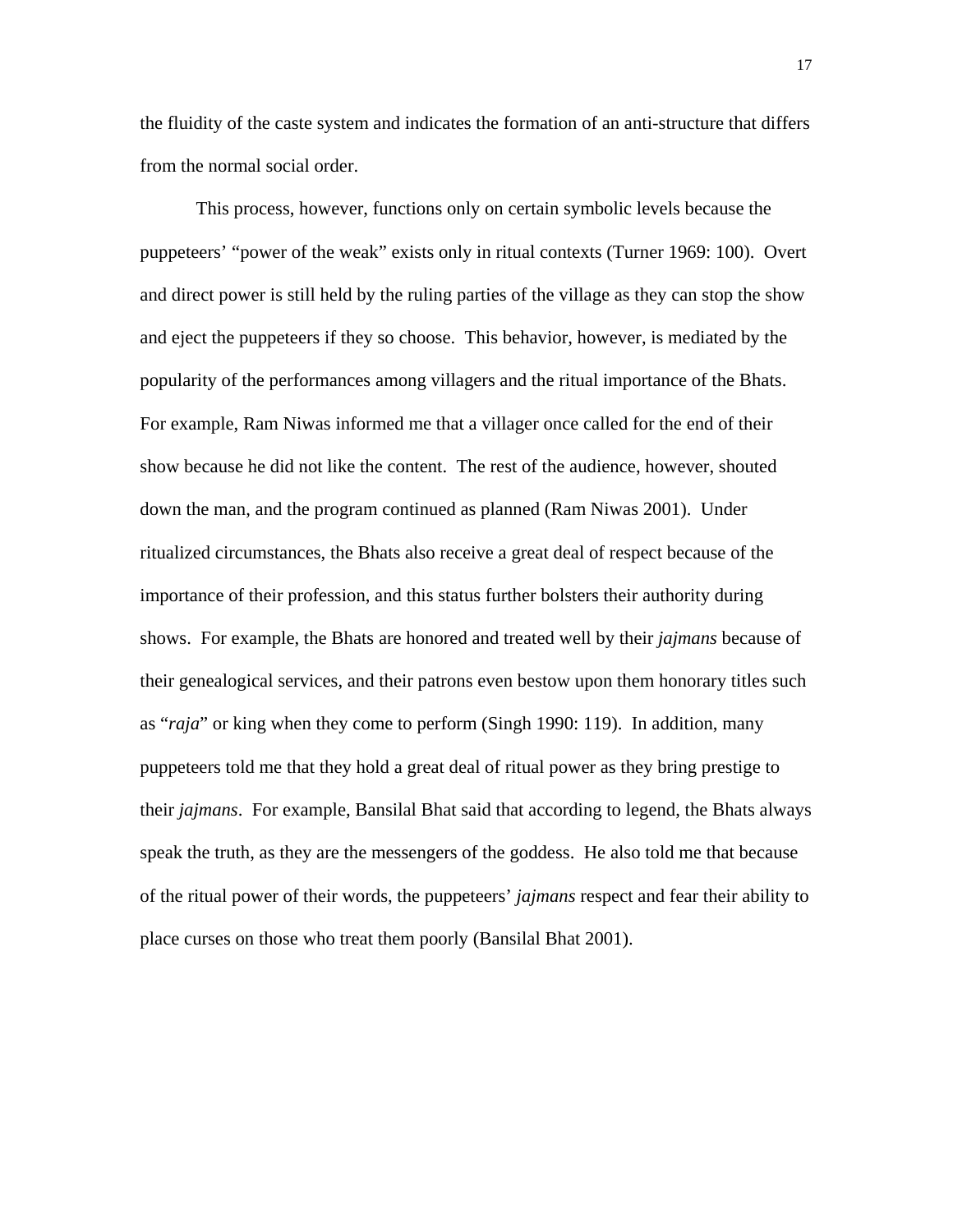## **Chapter 3**

## **Traditional Lifestyle and Recent Transformations**

Understanding the Bhat's traditional lifestyle and the ways it has changed in recent decades is also essential for comprehending how and why the community and its art have become important for rural development programs. Like other entertainer castes, the Bhat puppeteers traditionally lived in close-knit social units and had a semi-nomadic way of life that revolved around seasonal work. Members of this caste usually lived in extended family units that were led by the eldest male puppeteer. These groups usually consisted of the patriarch, his wife and sons, and any unmarried daughters. Often, the adult sons' families lived in the father's household as well. These social units are called *dera*, and they usually consist of seven to fifteen people. "Two or more families joined together form a *Tola*," and in the past, some puppeteers lived and traveled in these large groups (Singh 1990: 222). In modern times, however, few Bhats live in *tolas*, but the *dera* is still a common social unit. In addition, nuclear family groups have become more popular in urban areas.

Most Bhat families traditionally own small tracts of ancestral land in their villages of origin, which are mostly in the Nagaur and Sikar regions of Rajasthan. This property was often granted to them by their *jajmans* for their services, and many puppeteers also informed me that their families still retain these village lands despite the fact that they now largely live in cities. During the monsoon season, which usually runs from mid June to September in Rajasthan, the Bhats would remain close to home to cultivate their land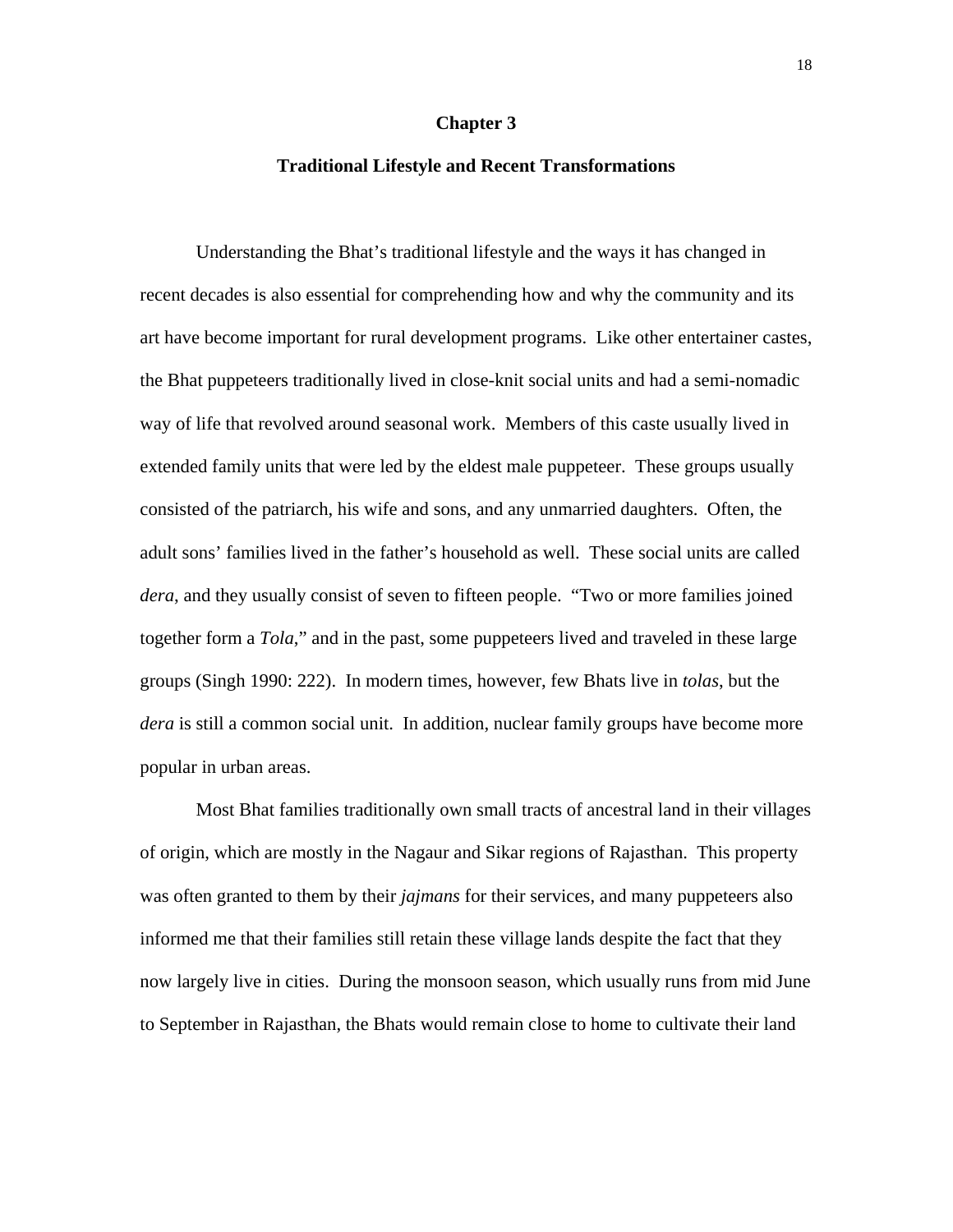(Erdman 1985: 48). They would also visit and recite genealogy for their *jajmans* who normally lived in their villages or in the surrounding areas.

During the rest of the year, the Bhats used to travel across North India to perform puppetry, and this activity generated the bulk of their income. In the winter and after the rainy season, the puppeteers would load all of their possessions onto horses or small wagons and begin their long journey across the rugged terrain of North India. Each day, they traveled for several hours, and in the evening, the group would stop on the roadside near a town or village. There the Bhats would erect tents that were made from wooden poles and fabric, and these encampments were known as *dera* (Kothari 1985: 5). The men would then enter the settlement with their puppets and seek the village headman for permission to perform.

Once approval was granted, the Bhats would begin preparation for the show, and this event almost always followed the same ritualized pattern. First the puppeteers would gather the local children and lead a small procession through the village to advertise the show. As the group made its way through town, they would sing popular folk songs, shout praises of divinities, and announce their intention to perform that evening. The procession would conclude at a central public area such as the temple mount or the *panchayat's* meeting area. There the puppeteers would erect a *tambudi,* which is a stage made of seven bamboo poles and fabric (Kothari 1985: 5). As night fell, they would make two large bonfires or set out lanterns to illuminate the area. Shortly after sundown, the puppeteers would begin with several songs to announce the start of the show, and then they would conduct their *kathputli* play for two or three hours depending on the audience's interest. At various points in the performance, the Bhats would offer praises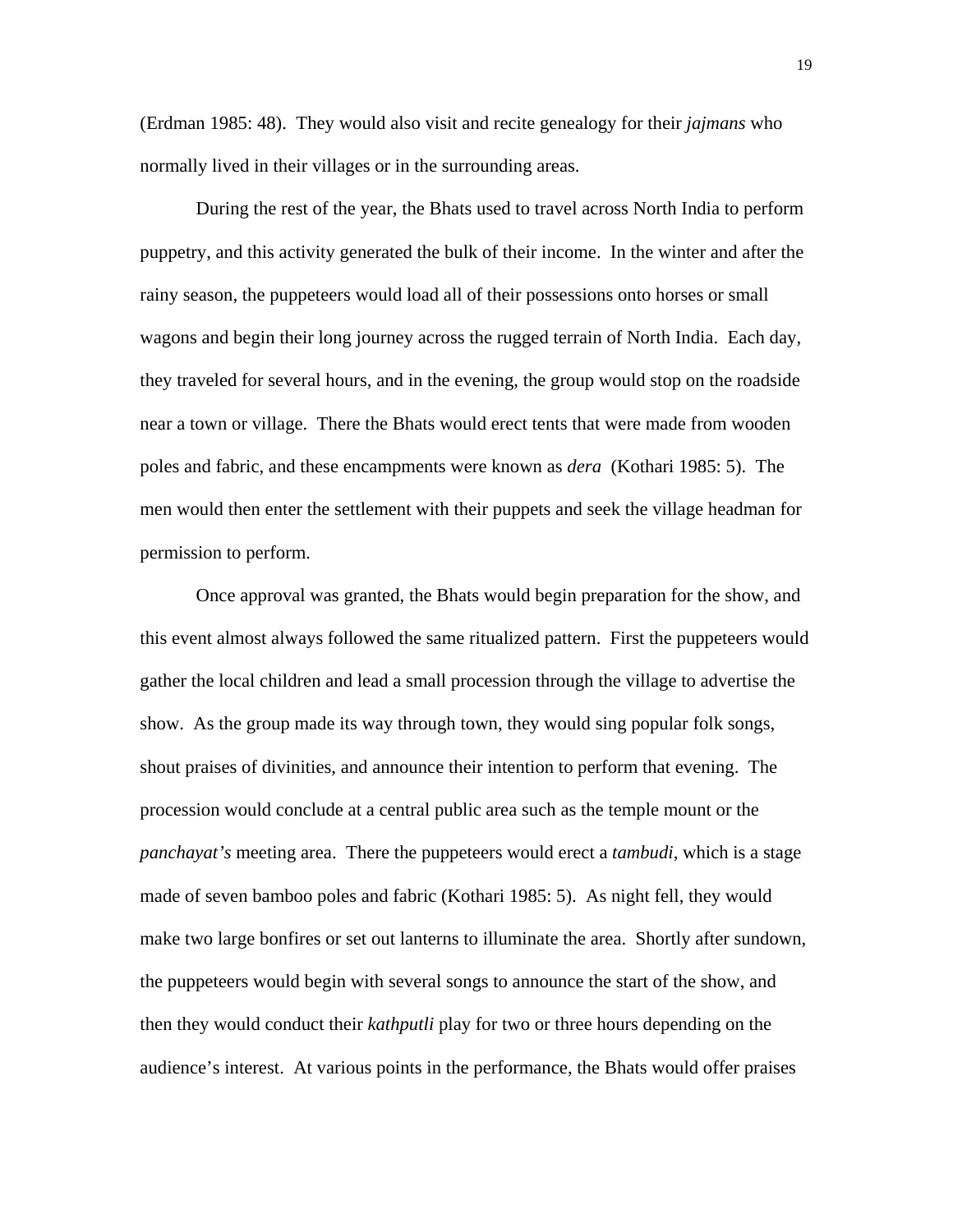of the villagers and the gods to solicit donations of foodstuffs and money. On the following day, they would depart and begin the process again. Many Bhats covered great distances on their performance routes, and several puppeteers told me that in their youth, they had traveled extensively in Rajasthan, Gujarat, Uttar Pradesh, and Bihar. In addition, Harji Bhat proudly informed me that his family had ventured as far as Bengal.

Within the last fifty or sixty years, however, major social and economic changes have swept across North India, and these developments have greatly impacted the puppeteers' ways of life as they have begun to utilize their hereditary occupational skills in new ways. The growing popularity of radio, television, and cinema has caused many people to lose interest in traditional forms of entertainment such as puppetry. In addition, significant changes in the traditional village economic systems have occurred, and thus today fewer people are willing to sponsor the Bhats' shows so they have been forced to seek new forms of employment and patronage in large cities.

Numerous developments have greatly altered the village economic systems that once supported the Bhats, and these processes have had a significant impact on the puppeteers' lives. In the past, the Bhats relied on the *jajmani* system for financial support. This system of patronage revolves around occupational specialization, and it "functions to maintain the Indian village as " self-sufficing community" as it is an economic order that is based upon the reciprocal exchange of goods and services (Kolenda 1981: 290). Settlements would consist of a variety of different castes, and each of these groups performed some type of hereditary work. In addition, most villages often had a dominant caste that held a great deal of social and economic power as they owned the most land or had the largest population in the area. Because these groups controlled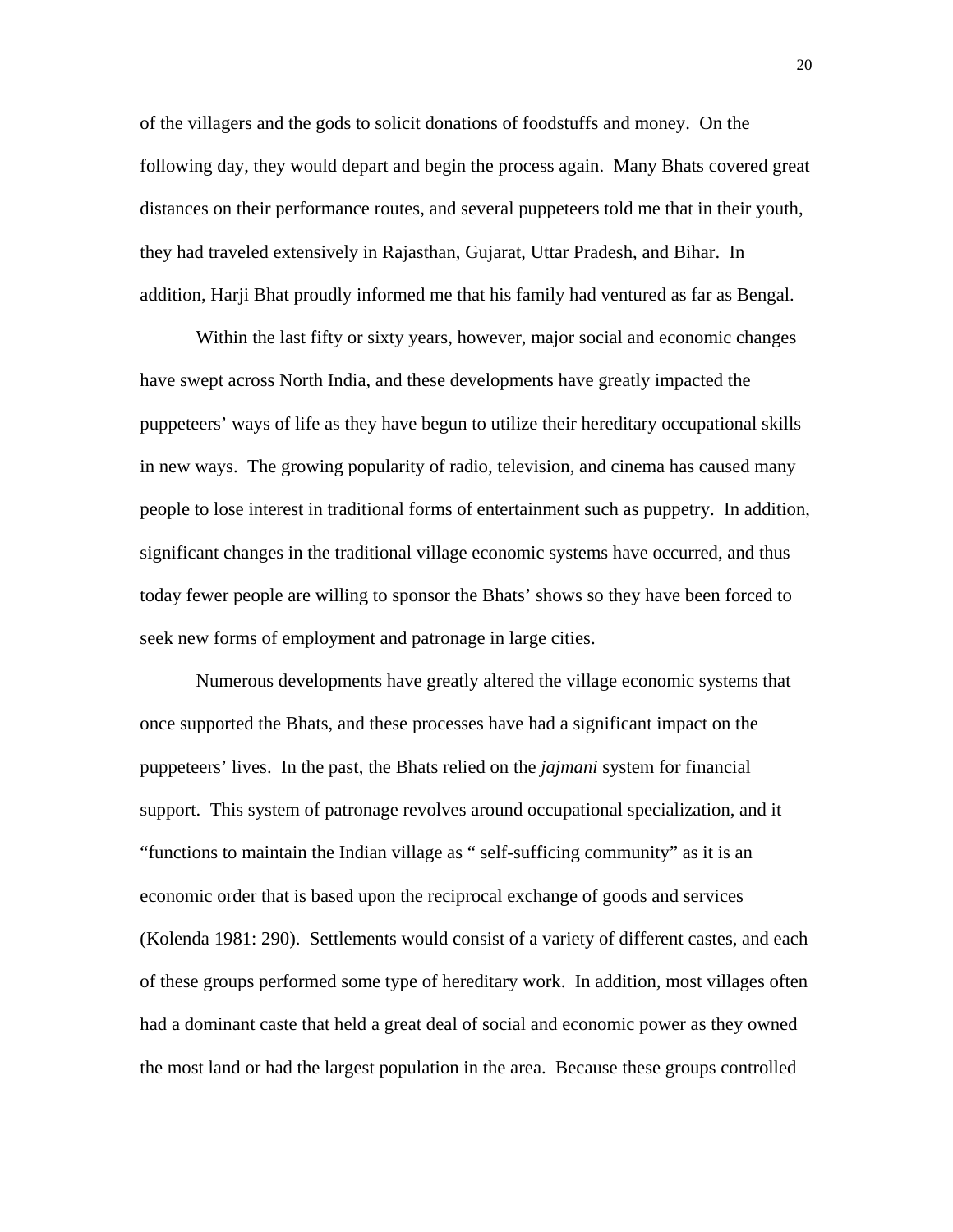much of the community's productive capacity, they formed the focal point of the village's economic structure as they supported and employed the services of many different groups. The dominant castes, however, did not monopolize social influence as the various occupational groups "have some power due to the necessity of their caste functions" (Kolenda 1981: 292). In addition, low ranked castes such as the Meghwals often enhanced their prestige by serving as *jajmans* for other castes such as the Tori Bhats. Thus in this system, social groups simultaneously provide goods and services for their patrons while acting as *jajmans* for still other castes. The puppeteers' situation, however, was somewhat unusual because they served two types of patrons as their *jajmans* supported them for their genealogical work and they received largesse from all members of the communities in which they performed.

The reciprocal relationships upon which the *jajmani* system is based have begun to disintegrate for a variety of reasons, and these changes have greatly impacted the Bhats' lives and work. For example, these developments have been marked by "'the decline of occupational specialties, increasing use of money, [and] growth of factionalism'" (Kolenda 1981: 286). In addition, populations have increased dramatically during this century, and "population pressure is leading to sub-division of land and agricultural inefficiency as well as an increased demand on a fixed land supply" (Kolenda 1981: 309). Because of these stresses, many communities are no longer willing to sponsor puppetry performances as they once did. For example, Prem Bhat and Puran Bhat stated that their families had stopped traveling and settled in the cities between 40 and 60 years ago because no work or support existed in rural areas.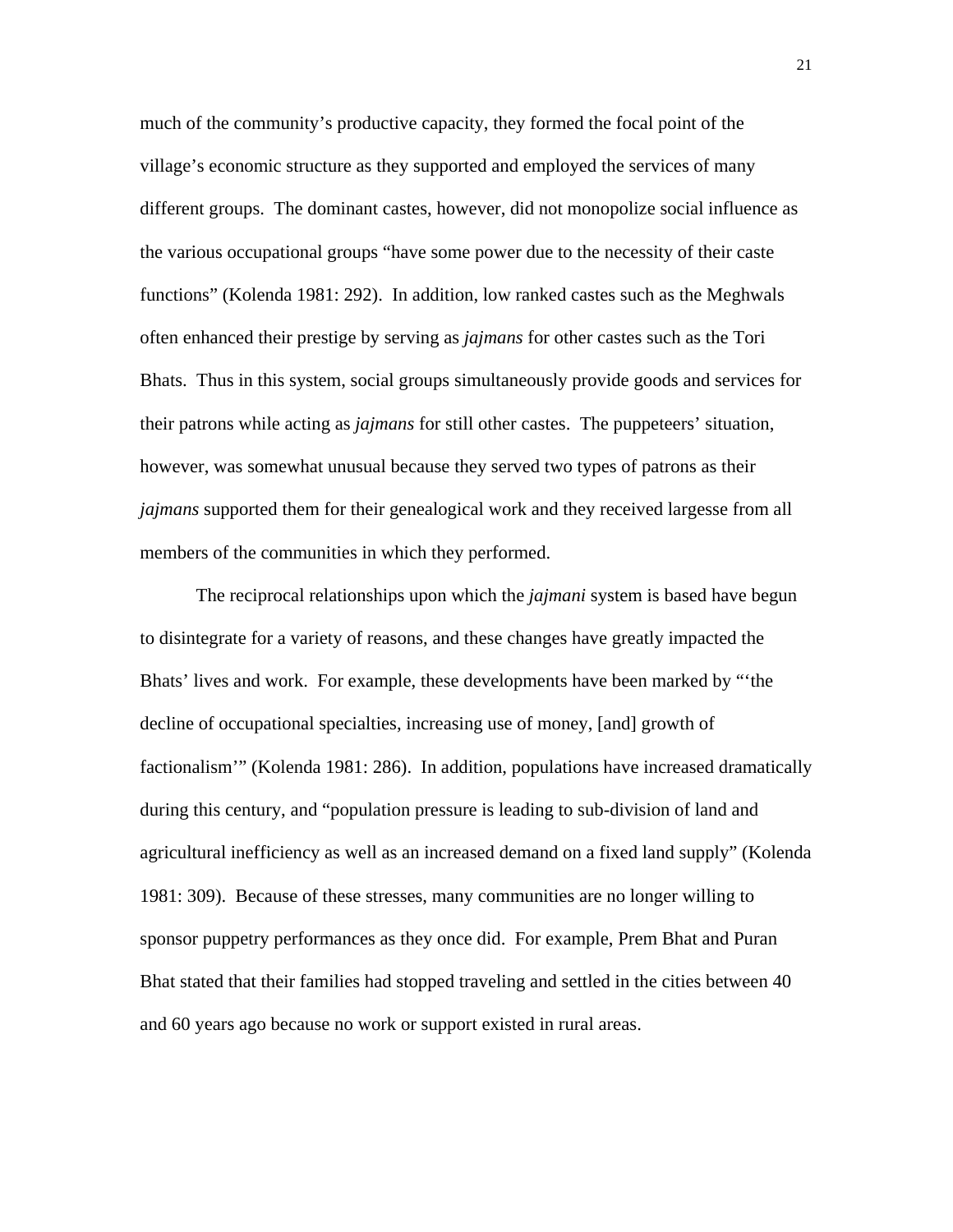Like these two families, the majority of Bhats have moved to cities because more opportunities exist there, and during this time many puppeteers have been able to earn respectable salaries and maintain some aspects of their traveling lifestyles. For example, many puppeteers have become involved with cultural preservation organizations such as Rupayan Sansthan and Lok Kala Mandal, and these institutes have allowed the Bhats and other entertainers to travel throughout India and overseas to demonstrate their art. In fact, most of the puppeteers I interviewed had been abroad, and Puran Bhat informed me that he had visited nearly forty countries. Because of these organizations, the puppeteers also gained the opportunity to perform for new audiences such as wealthy élites and notable politicians. For example, Bansilal Bhat boasted of performing for celebrities at the ritzy Lake Palace Hotel in Udaipur, and Mohan Bhat proudly showed me photographs of himself with Indira and Rajiv Gandhi.

As a result of this transition, the puppeteers have found new types of employment and patronage as they have become integrated into the development and tourist industries. Most Bhats continue to perform their family's hereditary occupation, but the new circumstances in which they live have lead to dramatic changes in their profession. For example, the majority have been hired on occasion to use their puppetry skills to create skits for educational programs in rural areas. The Bhats informed me that government and NGO agents contract them to complete several such performances. Puppeteers, however, are not the only community hired by these agencies as they employ people from a variety of castes that have performance skills, but the majority are from entertainer communities such as singers, drummers, dramatists, and puppeteers. Often, the organizations offer contracted performers additional training in a wide variety of arts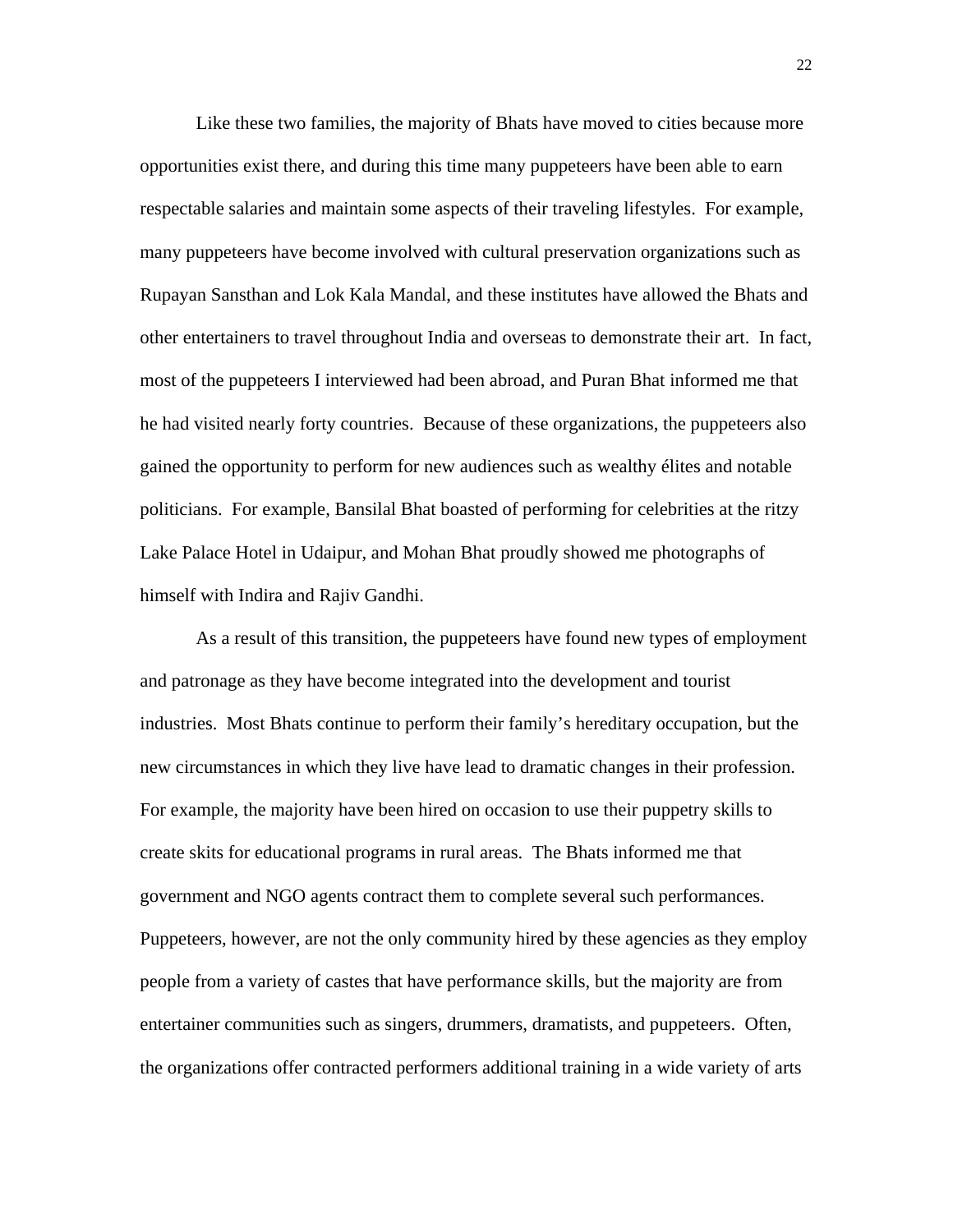to augment their skills and provide them with the versatility to participate in all aspects of the development shows. For example, many Bhats have received extensive instruction in song, drama, and musical instruments. In addition, their new patrons have trained them to make and use new types of rod and glove puppets because they are often cheaper and better than the traditional *kathputli* marionettes for educational shows. Most of the performers I met told me that they would travel to different cities and take jobs with various development organizations because their new skills were useful to numerous different groups. Thus, many Bhats have now become part of a new social group of freelance development educators that has emerged in North India in recent decades.

This work, however, does not provide enough money for survival because it is quite sporadic, and thus nearly all of the Bhats with whom I spoke had contracts with various handicraft shops and hotels to make puppets and to stage performances for both domestic and foreign tourists. These shows are extremely abbreviated versions of traditional ones, and they usually last only fifteen to thirty minutes. After the performance, the puppeteers attempt to sell stuffed animal dolls and cheap puppets to the audience members, and from this activity, they earn the majority of their income. In addition, the Bhats also acquire contracts to work for handicraft emporiums, and they manufacture large quantities of cheap nonfunctional *kathputlies* that the shops sell to tourists. Many like Prem Bhat, however, prefer to sell puppets on the roadside or at performances because the handicraft dealers give them "the price of garbage" (Prem Bhat 2000). Also, numerous puppeteers have been forced to sell the old hereditary *kathputlies* made by their ancestors. In the past, however, few would have ever taken this course of action as their income was based on performance. In addition, selling *kathputlies* was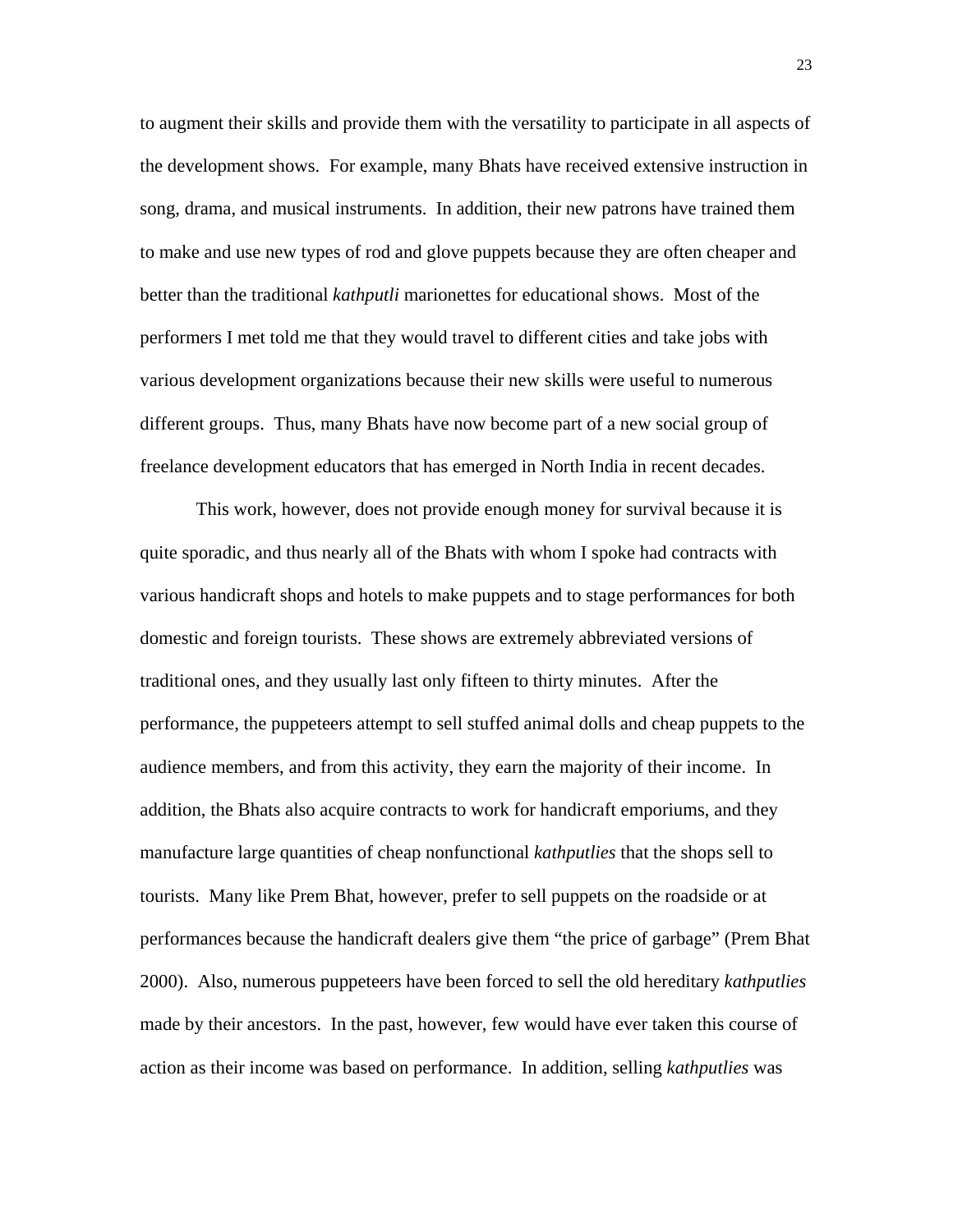once rare because, for the puppeteers, these figures are imbued with symbolic and metonymical significance, as they are manifestations of the divine.

The dramatic changes in lifestyle that the Bhats have experienced have also led many of them to adopt new work that was not common in the past. For example, the Bhats now live in sprawling slums that are known as entertainer colonies, and these areas are inhabited by numerous different performer castes like singers, dancers, acrobats, and magicians. Because of their close proximity, these communities are now sharing their skills to improve their opportunities for employment. For example, many Bhats informed me that they have adopted the Punjabi drumming and dancing art, *bhangra*, because of its popularity at weddings and other celebratory events. In addition, several puppeteers said that they run small bands that perform on festive occasions, and Vijay Bhat, who is a Hindu, told me that he even sings *qawwali*, which is traditionally a Muslim musical art form.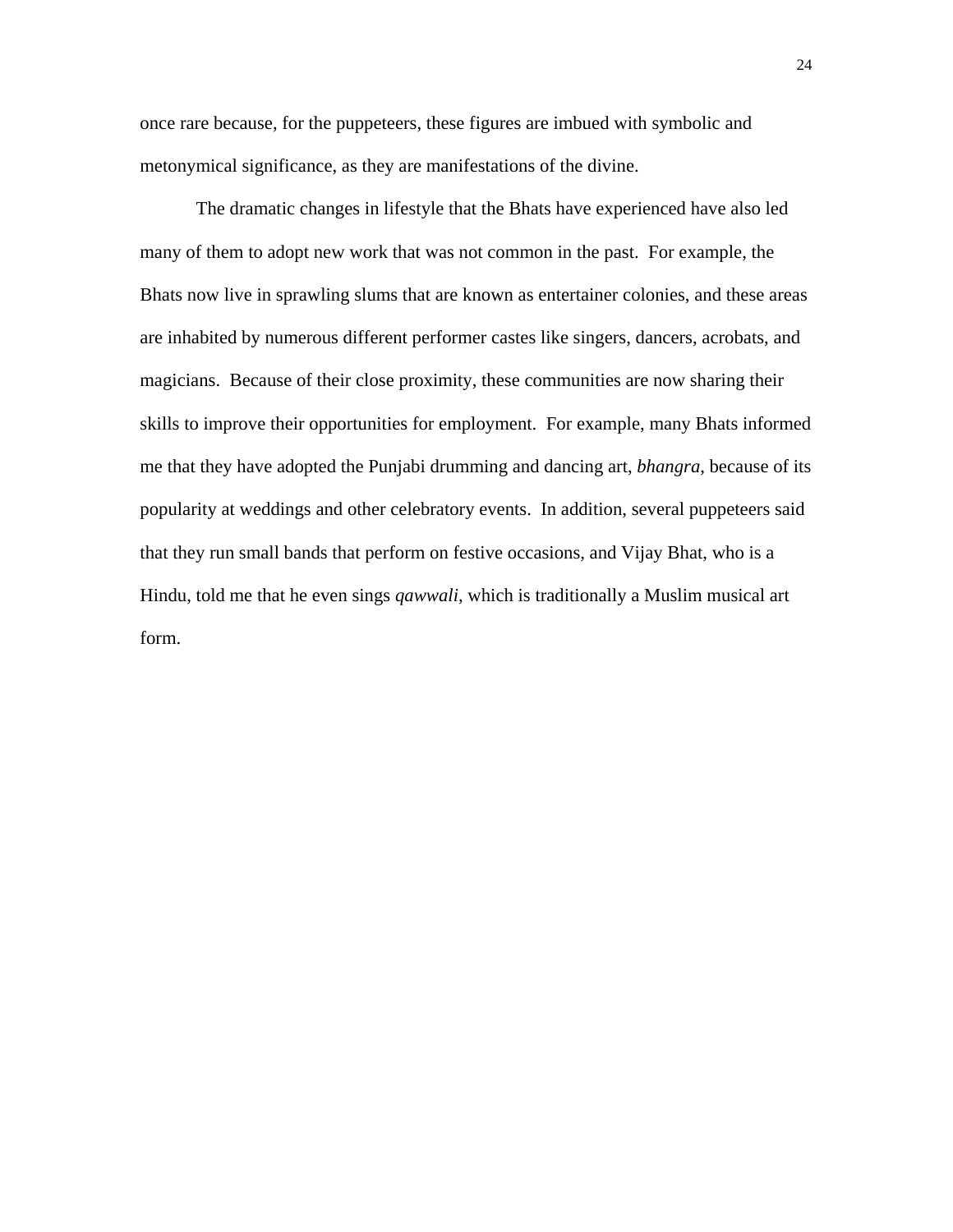#### **Part II**

## **The Art of the Puppetry**

In North Indian society, the *kathputli* tradition is a complex performing art as it is deeply encoded with symbolic significance, and these qualities give puppetry a special efficacy for communication. The art form has a long history, and a great deal of religious ideology surrounds it as the puppets are viewed as manifestations of *bhawani* or the goddess. Puppets thus serve as metonyms for the divine and liminars that straddle the line between the living and the inanimate. Because of these qualities, *kathputlies* are capable of doing and saying things that live actors cannot, and this trait contributes to what many of my interviewees called "the power of puppetry" (Puran Bhat 2001). In addition, Rajasthan's *kathputli* tradition is unique in that the Bhats perform only one story, which is known as *Amar Singh Rathore ka Khel*, or The Play of Amar Singh Rathore. On the surface, this show seems quite mundane, but in reality it expresses complex social commentaries. All of these traits combine to give this folk art great power for communication.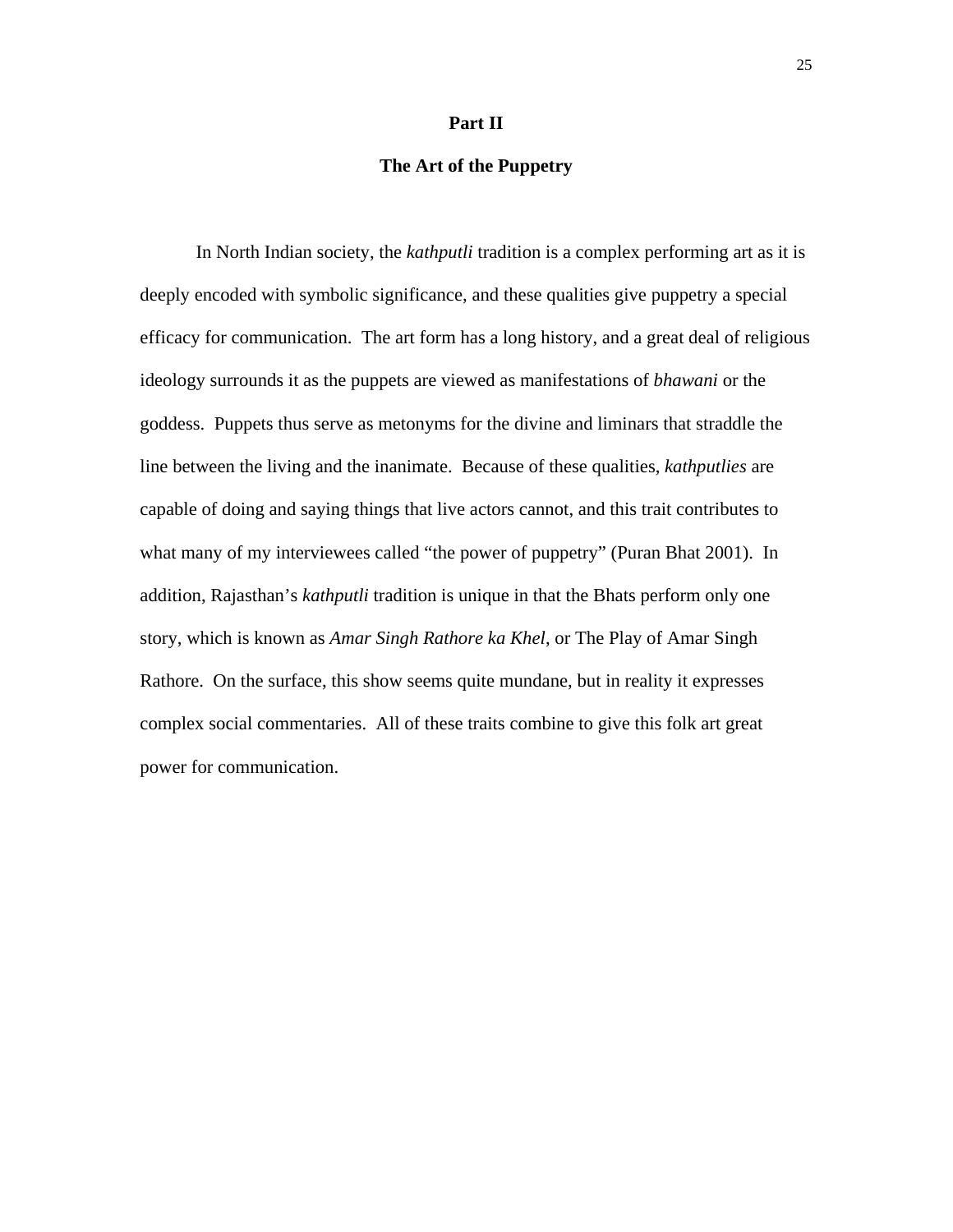#### **Chapter 4**

## **The Traditional** *Kathputli* **Performance**

For centuries, the Rajasthani puppet show has retained the same simple structure that combines lively movement and music to captivate the audience, and this format has led in part to the art form's enduring popularity. Unfortunately, however, I was unable to actually see a complete traditional performance, but I have tried to recreate the events of a "typical" *kathputli* play based on the descriptions from my informants and the abbreviated versions that I witnessed. The shows are quite informal and take place in public areas like the village square, and they usually begin shortly after sundown. Normally lanterns or bonfires illuminate the stage, and the audience is seated on the ground. Traditional performances begin with a *Ganpat* prayer song to Ganesh, the remover of obstacles and the god of auspicious beginnings, and thus the events are ritually framed so that they command the attention of the audience (Prem Bhat 2000).

Afterwards, the puppeteers begin their show, which almost always revolves around the life of the great Rajput hero Amar Singh Rathore. The story's central character is actually a historical figure, but his life has become somewhat embellished and taken on numerous mythical and political themes throughout the years. In reality, Amar Singh was the son of Jaswant Singh I, who was the Maharaja of Marwar from 1638-1678 (Singh 2002). After being exiled from his homeland, Rathore served the Mughal Emperor Shah Jahan and became the ruler of the Nagaur District. His career, however, was cut short by a dispute in the Mughal court in which he was killed by imperial soldiers. Over the centuries, this story has taken on numerous mythological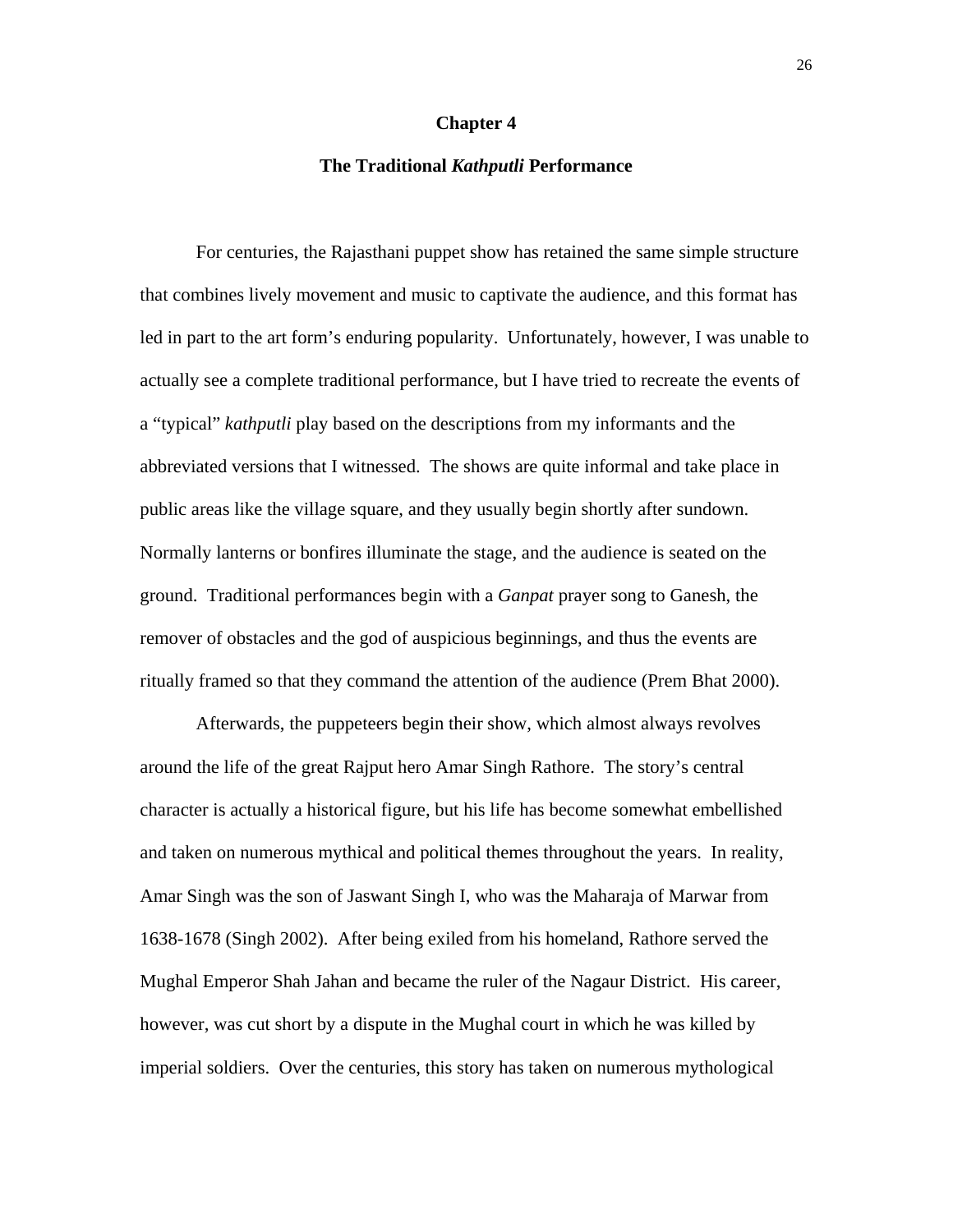elements, and most Bhats have their own particular variation of the tale. Each informed me that his rendition was the "authentic *Amar Singh Rathore ka khel*," and that anyone who told me anything different was a fool. I found, however, that the majority of the stories possessed the same basic features, and thus I will retell the one that I heard from Kanahya Lal Bhat because his was one of the most elaborate.

According to myth, Amar Singh was exiled from Marwar because he defied his father and refused to slay an infamous but honorable bandit he had apprehended. The prince then entered the service of Shah Jahan and gained a great reputation for his dedication and bravery. Consequently, the Mughal Emperor became quite fond of Amar Singh and named him Maharaja of Nagaur. In addition, he often invited the Rajput lord to go hunting with him in the land of Hada. On one trip, Amar Singh was riding his magical horse Naulakh through the region, and he decided to stop in the capital to rest. As he approached the palace, his horse thundered across the desert like an entire army, and the dust and noise he created startled the guards. Out of fear, they locked the gates and refused to open them despite Rathore's requests. This insult enraged Amar Singh, and he and his mount leapt into one of the palace's upper rooms. The brave warrior entered with his sword aloft to strike down those who had insulted his honor, but his temper was assuaged by the beauty of the princess, Hada Rajkumari, into whose room he had ridden. The Rajput immediately asked the King of Hada for his daughter's hand in marriage, and he agreed. Amar Singh then sent word to Shah Jahan of his decision, and the emperor granted him seven days to complete the ceremonies, as his presence was needed at the court. Because of delays, however, fourteen days passed, and the Emperor received no word from Rathore.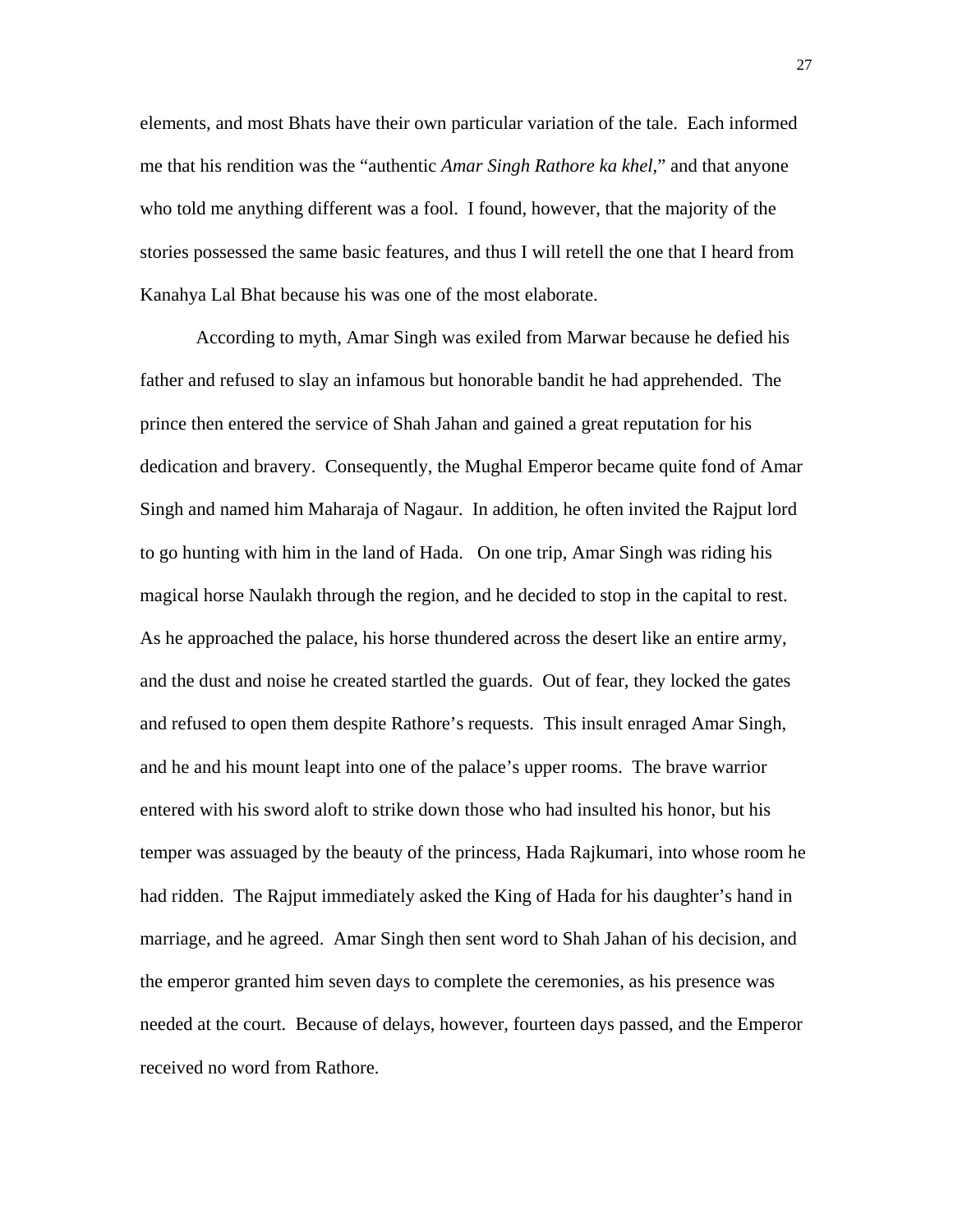Meanwhile, Shah Jahan's brother-in-law, Salawat Khan, who was jealous of Amar Singh's fame, convinced the Mughal lord that his servant was deliberately defying him. Thus, Shah Jahan sent word that the Rajput lord had to pay a tremendous fine for his insubordination. Amar Singh refused, and when he returned to the Emperor's court, he struck off Salawat Khan's head in front of the Shah Jahan. The Emperor was furious and ordered his guards to slay the murderer, but Amar Singh mounted his magical horse and rode over the walls of Agra fort to safety. Intent on eliminating this defiant Rajput, Shah Jahan placed an immense bounty on his head, and one day a Hindu monarch from the east named Arjun Gaur approached him. This Bengali king was the brother of Amar Singh's first wife, and he was enraged that Rathore had taken another bride to replace her. Thus Arjun set out for Nagaur, and through his deceptions, he convinced Amar Singh to return to Agra. Upon reaching the fortress, the two men had to pass through a small gate, and because the Rajput lord refused to bow his head in the direction of the Emperor, he had to step through the opening in a way that turned his back to Gaur. At this point, the Bengali king stabbed Amar Singh with a concealed knife, but before Rathore died, he sliced off Arjun's nose with his magical sword.

Upon hearing of these events, the Emperor ordered his guards to seize Amar Singh's body so that it could not be cremated, and he had Arjun Gaur killed for his cowardice and treachery. Amar Singh's family was quite distraught over these sorrowful events, and Hada Rani began to gather an army to retrieve her husband's body so that it could be cremated properly. One man who enlisted to help the queen was a Muslim named Narshevaaj Khan Pathan, who Amar Singh had saved from death many years earlier when Pathan had been injured and collapsed in the desert. The Rajput lord and his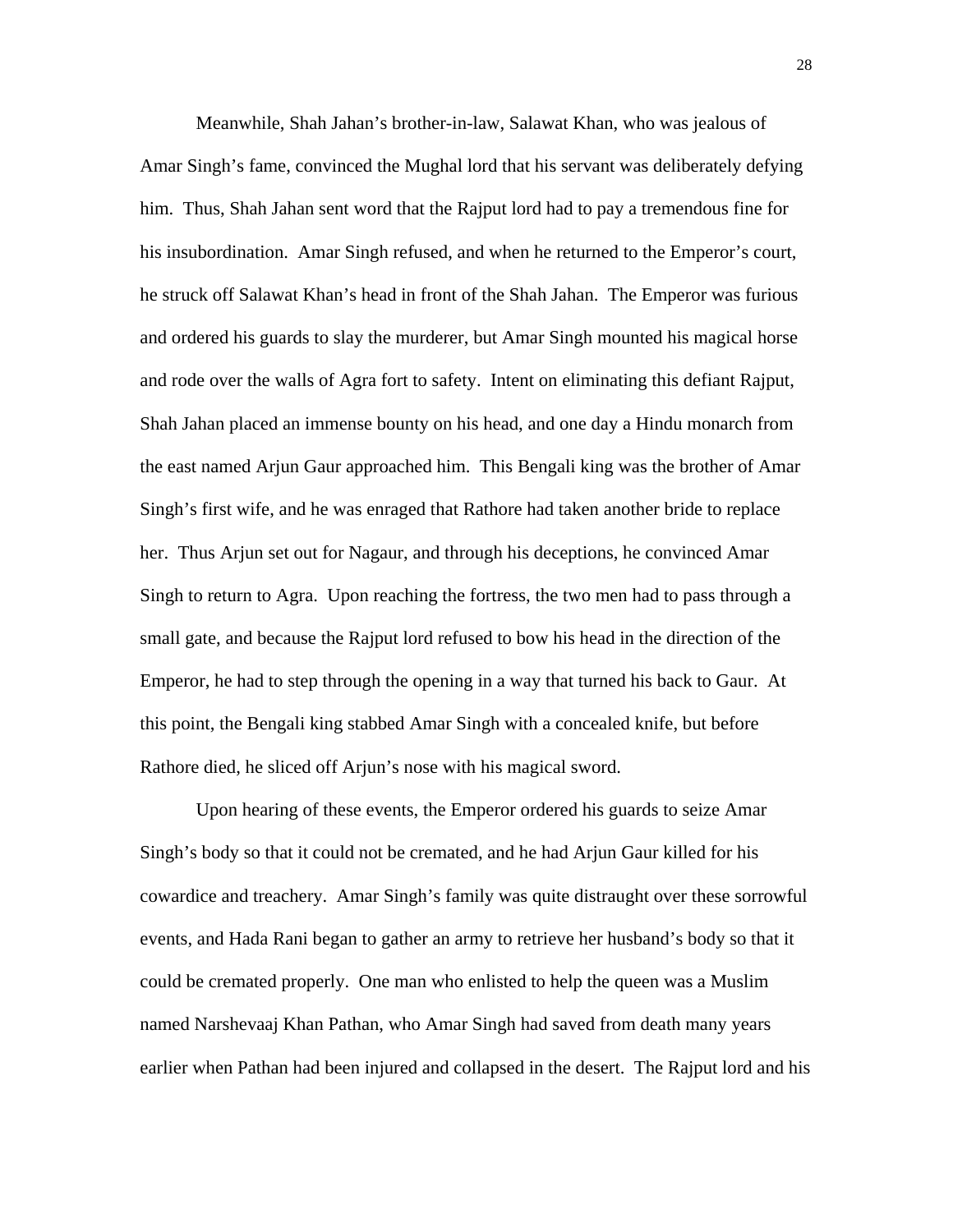entourage had found him while hunting, and the nobles said that Narshevaaj should be left to die because he was a Muslim, and his life was worthless. Amar Singh, however, ignored them and stated that as a ruler, his duty was to protect the lives of all of his subjects, and thus he bandaged Pathan's wounds and gave him water. Narshevaaj then vowed that he would repay that cup of water with one of his own blood. Upon hearing of Amar Singh's murder, he immediately agreed to help Hada Rani and avenge his friend's death. Shortly thereafter, the queen's army left for Agra, and after a fierce battle, they returned to Nagaur with the Rajput lord's body. Then his remains were cremated, and Hada Rani immolated herself and became a *sati* out of her devotion.

Despite the complexity of this story, the puppet play's actual plot is rendered secondary so that it "provides a 'frame'" for numerous stock scenes that involve a variety of characters like musicians, dancers, and snake charmers (Kothari 1985: 2). In fact, the narrative about the Amar Singh's deeds accounts for only about 15 minutes of the two to three-hour-long performance. During a play, one or two male puppeteers use nearly invisible black strings that are tied to their fingers to manipulate the 12 to 24 inch tall *kathputlies*, and between two and four figures are usually in motion at one time. Often, however, numerous inactive puppets hang along the *tibera*, which is the black backdrop of the stage (Kothari 1985: 5). These figures remain stationary until their part in the show arrives, and then they leap into motion. In the play, the *lag kathputlies* perform most of the action that entertains the audience as these figures represent stock characters from the servant castes. Also, they are the most complex puppets because they have numerous moving parts and controls. In contrast, the puppets that are used to represent the various personalities from the story of Amar Singh are known as *kacharaki*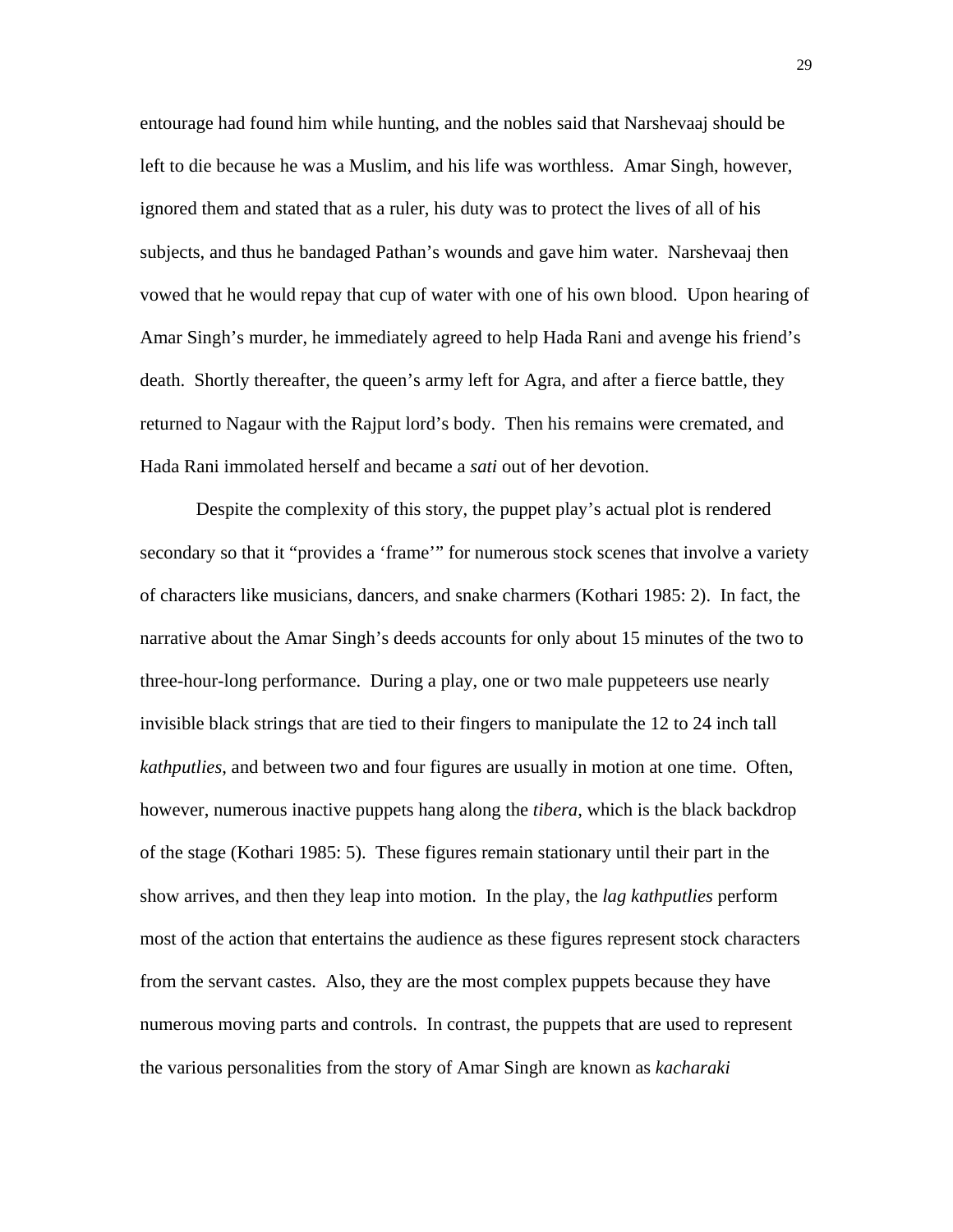*kathputlies*. These figures are highly decorated, and they have few moving parts because during much of the show they remain inactive. In fact, most of these royal puppets simply hang in the background, and their positioning frames the foreground actions, which are made to appear as if they occur at the *darbar* or the Emperor's court. All of the *kathputlies* wear long flowing garments common in the medieval court, and their turbans are replicas of actual ones from various regions in North India. Also, facial hair is a distinguishing symbolic feature for the male puppets as large black beards are used to mark Muslim characters such as Shah Jahan and Salawat Khan, while Hindus like Amar Singh sport elaborate moustaches and sideburns.

During the show, one or two people, usually women, sit beside the stage and sing and play the *dholak* drum and harmonium. These individuals often use traditional songs that are known by the audience members, which encourages their participation in the performance (Prem Bhat 2000). The music is almost always unrelated to the events of the play and is drawn from "ceremonial songs regarding childbirth, marriage, and other occasions" (Kothari 1985: 7). Occasionally, however, the women will combine new lyrics with a traditional tune and use this hybrid song in their performances instead.

The puppeteers and the musicians work together to create a united rhythm of movement and sound that gives a life and voice to the puppets and keeps the audience's attention for the duration of the show. To express the emotions and events of the drama, Rajasthani puppetry relies more heavily on this combination of music and action than on dialogue. Over the centuries, the Bhats have developed a large and highly complex vocabulary of movement so that they can replicate nearly any aspect of the human experience. For example, "anger is shown by a quick jerk of the puppet done with a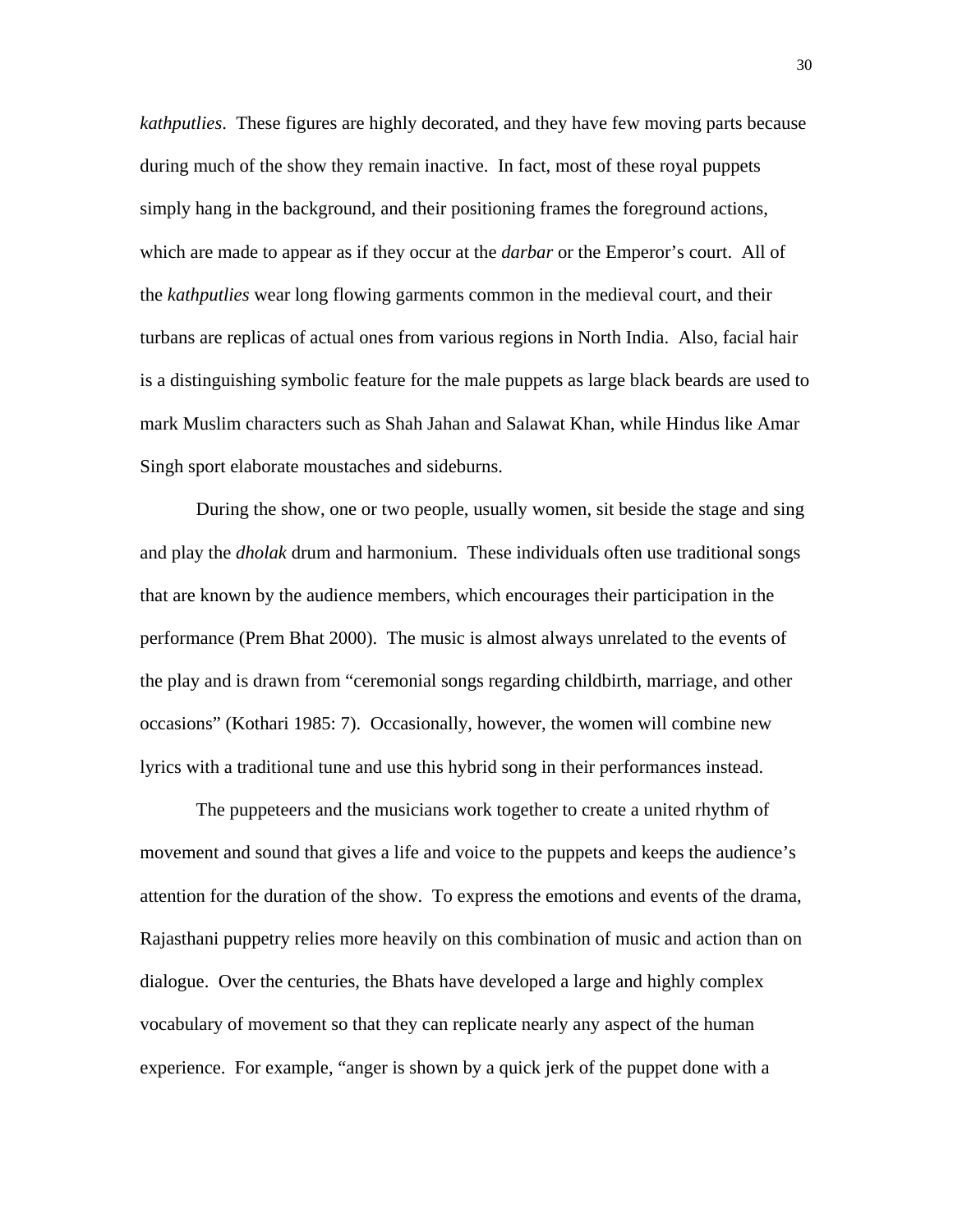slight movement of the hand," and "laughter is shown by jerking the puppet in such a way that the shoulders make quick upward and downward movements" (Samar 1960: 67). During most of the show, the puppets dance around the stage and respond to the singers through the shrill cries of the *boli*, which is a small reed whistle. This device is used to create the *kathputlies'* voices and to coordinate the actions of the puppets and the music (Prem Bhat 2001).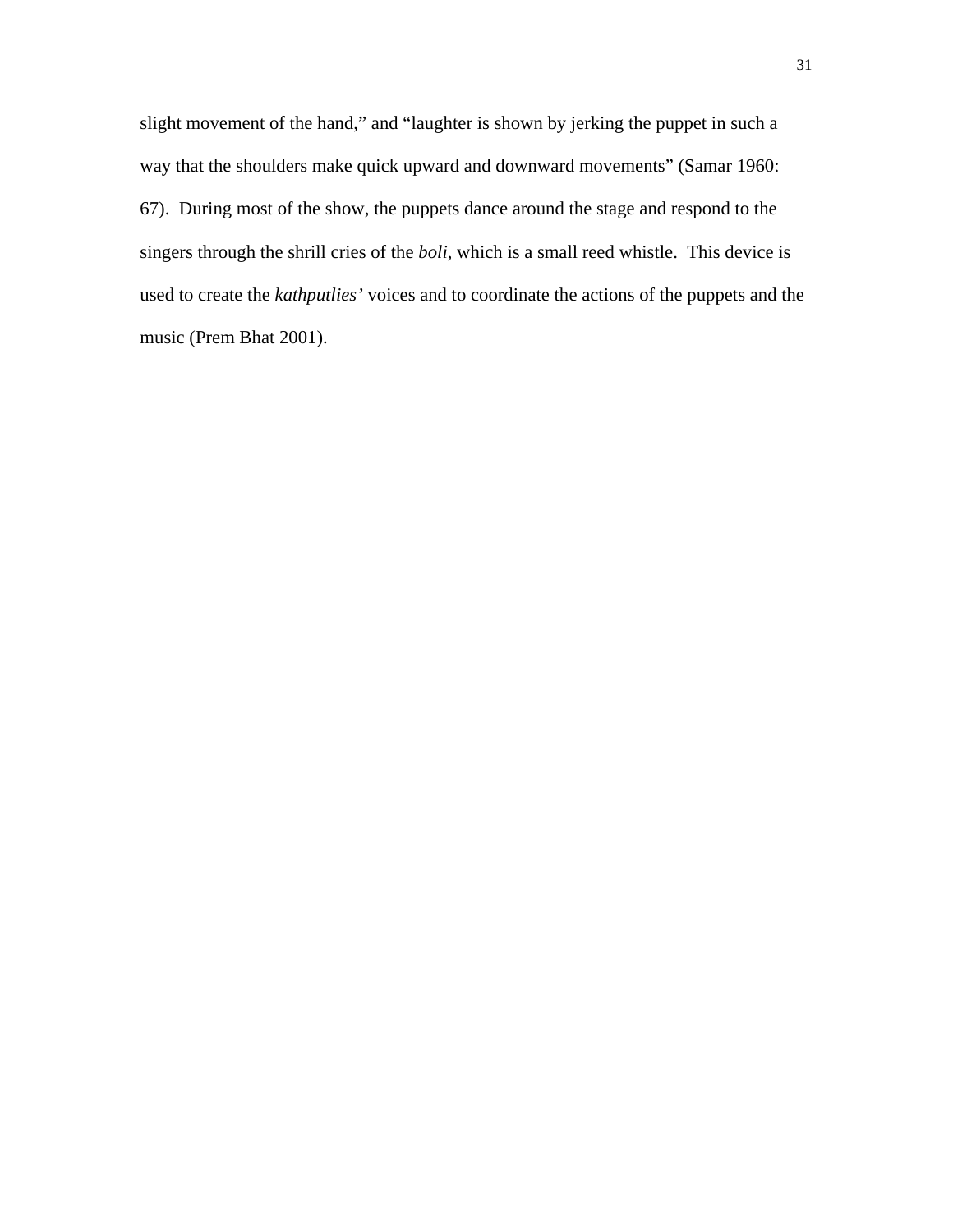#### **Chapter 5**

## **Discourse and Marginality in the Traditional Puppet Show**

In the Amar Singh Rathore play, both the frame story that chronicles the Rajput ruler's life and the stock performances that divide the narrative express values and themes that demonstrate the importance of puppetry as a mode of social commentary. Traditionally, the primary theme of the show was a critique of Hindu and Muslim interaction as the narrative illustrated the complex interrelationships that existed, and usually it emphasized aspects of syncretism rather than those of conflict (Kothari: 2001). For example, Amar Singh leaves his father and serves the Mughals loyally for many years. In addition, the Rajput lord's most trusted friend is Pathan, a Muslim character, and these traits demonstrate the close social and political ties that existed among people of the two religions. In recent decades, however, the story of Amar Singh Rathore has taken on numerous Hindu Nationalist overtones. For example, many modern puppeteers tend to downplay the friendship between the Hindu Rathore and the Muslim Pathan. In addition, they often ignore the fact that Amar Singh served the Mughals loyally for many years, and was eventually betrayed by a Hindu (Kothari 2001). Instead, most Bhats now stress the part of the story in which Rathore defies his Muslim rulers and is killed in defense of his honor because these ideals are a crucial element of the Rajput ethos that values duty, honor, valor, and sacrifice.

Many of the extensive stock scenes that are performed by the lively *lag kathputlies* also demonstrate elements of social commentary, and thus these skits make critiques from the margins of the narrative much like the Bhats do from the fringes of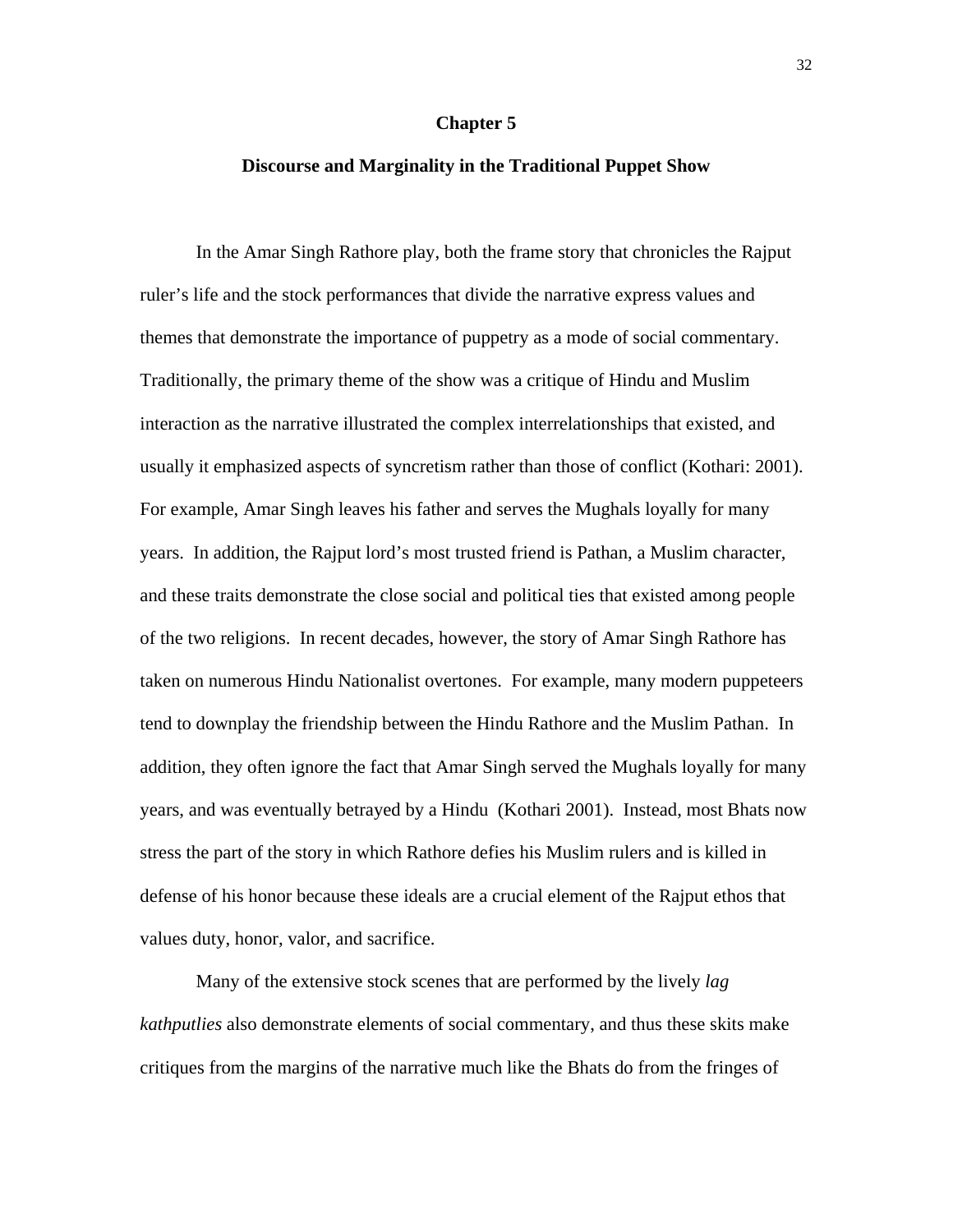society. For example, the stock scene about Pilpili Sahib portrays a British army officer who is leading his platoon on parade, thus providing a social commentary on how many English treated Indians as second-class citizens. During the skit, the officer decides to hire a servant and "invites [on stage] a boy from the audience who is ready to serve him" (Kothari 1985: 3). To the delight of the viewers, Pilpili Sahib asks the volunteer several humorous questions and makes him perform ridiculous actions to embarrass him. Despite the fact that the skit is performed in a good-natured fashion that is not intended to hurt the participant's feelings, this episode does provide insight into many people's resentment and contempt for their colonial rulers.

Another common skit that involves specialized puppets depicts a story about *bahurupia* and "the game of imposter," and this segment provides a critique on the rigid sexual mores that govern Rajasthani society (Kothari 1985: 3). In this episode, an usher from the servant castes becomes enchanted with a beautiful woman, but as he attempts to win her affection, she suddenly becomes a man. The imposter puppet switches genders numerous times during the skit and frustrates the usher until he finally abandons his quest for love. To create the transformation effect, the Bhats use a *kathputli* that has a male face on one side and a female one on the other. As one puppeteer suggested to me, this skit deals with the complex rules of sexual behavior in Rajasthan. This theory is quite plausible because Rajasthani folk traditions have produced numerous risqué songs, stories, and dramas.

The characters used in these skits are all *lag kathputlies* that represent people from the lower castes, and thus the reality of the social structure is recreated in the play as those at the margins make critiques of society much like the Bhats do in real life. For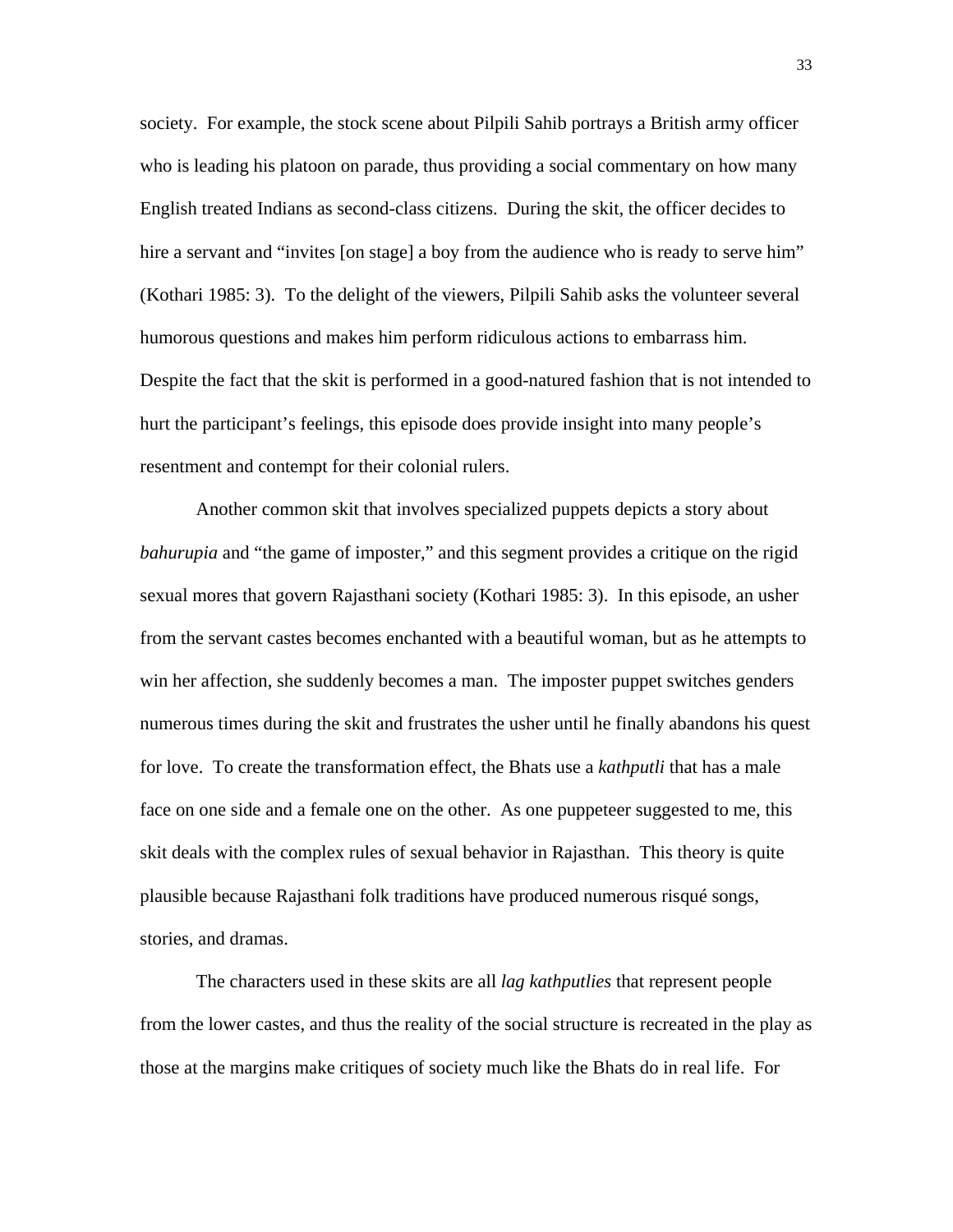example, the upper caste nobles whose ideas and values govern society serve as a somewhat distant and removed frame story as the different episodes of the play take place in the Emperor's court, represented by the *kacharaki kathputlies* that hang in the background. Ironically, however, the emphasis is not on the actions of the elite, but rather attention is focused upon the low status characters. Thus in the play, the upper castes are actually subordinated by the socially marginal figures in terms of importance for the performance, and this phenomenon is itself a powerful critique of society as it demonstrates whose actions really matter in the daily lives of most people.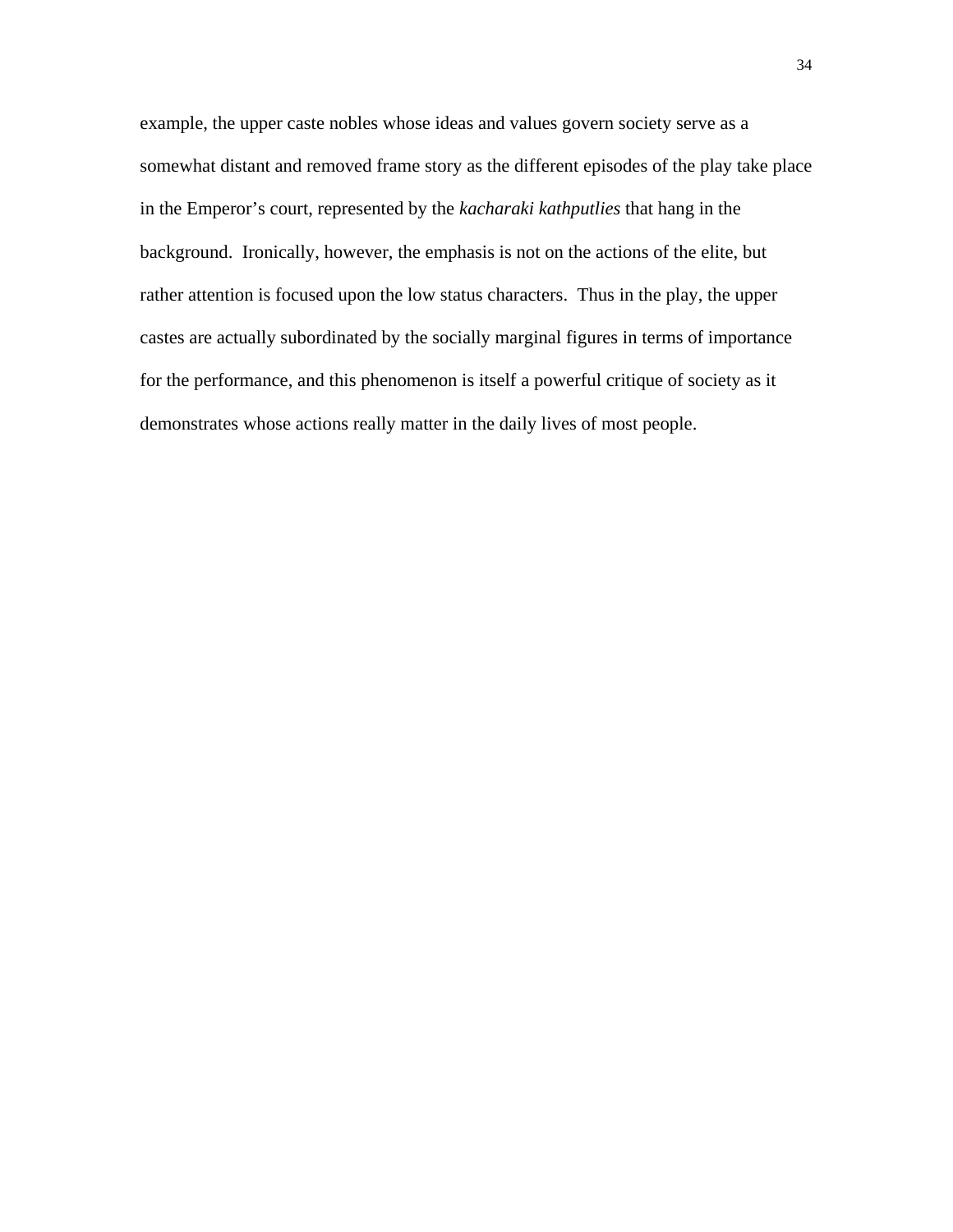#### **Chapter 6**

## **Liminality, Metonymy, and the** *Kathputli* **Tradition**

The performance itself is not the only aspect of the Rajasthani *kathputli* tradition that is steeped in symbolic significance, as a vast body of mythology and ritual practice revolves around the puppets, and they are imbued with tremendous religious importance. According to traditional thought among the Bhats, the *kathputlies* are not merely "wooden dolls" as their name implies, but rather, they are seen as manifestations of the divine. For example, Kanahya Lal Bhat informed me that the Bhats first adopted puppetry after they were granted a magical boon from the legendary King Vikramaditya. Because of this ruler's righteousness, the gods had given him a throne, which was decorated with 32 magical figures that had the power to come alive and advise the king. One day Vikramaditya decided that he should share this great gift with all of humanity, and he commanded the Bhats, who he knew to be excellent performers, to make copies of the figures and travel throughout the land spreading their wisdom to the masses (Kanahya Lal Bhat 2001). This origin story was not the only one I heard, but it clearly demonstrates the connection between the *kathputlies* and the sacred realm as their very origins intimately link them with legendary beings.

A great deal of mythology surrounds these figures, as for most puppeteers the *kathputlies* are manifestations of the goddess, and hence they are treated much like the *murtis* or sacred images of temples and shrines. Also, numerous ceremonies are associated with their construction, use, and disposal. For the Bhats, the *kathputlies* are liminal beings because they are manifestations of both the mundane and the divine. The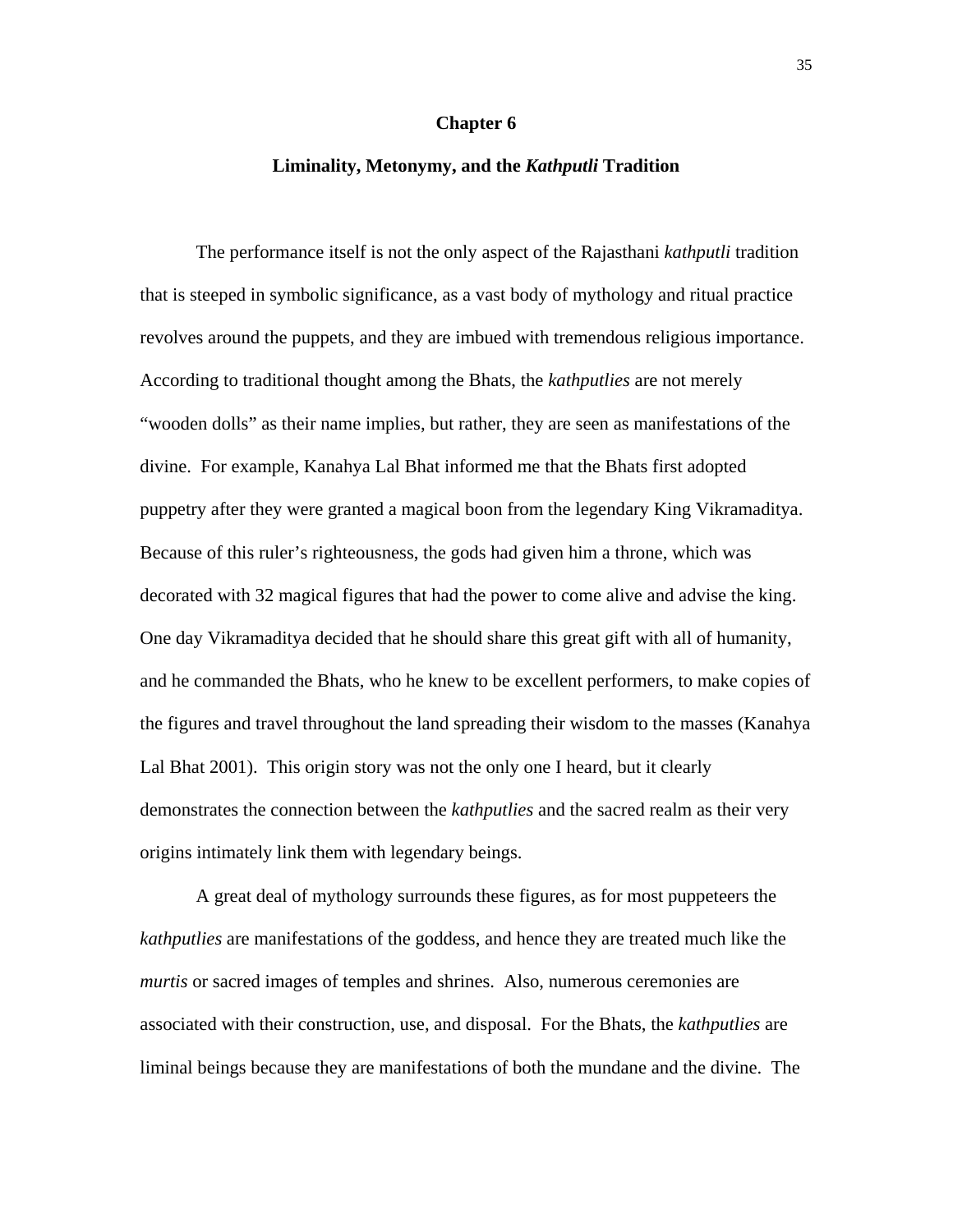figures are made of simple profane objects like wood and cloth, but they also have religious significance as they represent the goddess. For example, to carve a puppet, a person must hold the wood in place with his feet and then shear off pieces with a small hatchet. Later, details are added with a knife through a similar process. According to Indian thought, however, the feet are quite polluted because they touch the ground, and thus it is a great insult to place your foot on other people or valuable objects. In fact, striking someone with a shoe is considered to be one of the most serious insults possible. Because of this tradition, Prem Bhat stated that after he carves the puppets, he performs a *puja* or worship ceremony for them and offers them sweets to apologize for having touched them with his feet. Out of curiosity, I asked Prem if he undertook these actions for both the high-quality puppets that he carved for his own personal use and the ones made for retail, and he informed me that for him, they were all the same in this regard.

The Bhats also have rituals that are associated with the *kathputlies'* disposal, and these ceremonies further demonstrate how the puppets are seen as liminal beings that are simultaneously mundane and divine. According to tradition, the puppets are not to be sold as they are passed down through the male line. Each succeeding puppeteer places a new set of clothes over those made by his ancestors to mark the transfer, and thus, over time, numerous layers of clothing accumulate on the *kathputlies*. In fact, Prem Bhat showed me several of his antique family puppets that dated back three or four generations. He told me that he took great pride in them and that puppeteers use this tradition to pay respect to their forefathers (Prem Bhat 2000). This process continues as long as the *kathputlies* remain intact and functional, but on occasion, some puppets inevitably become damaged beyond repair. Because of its sacred status, the Bhats cannot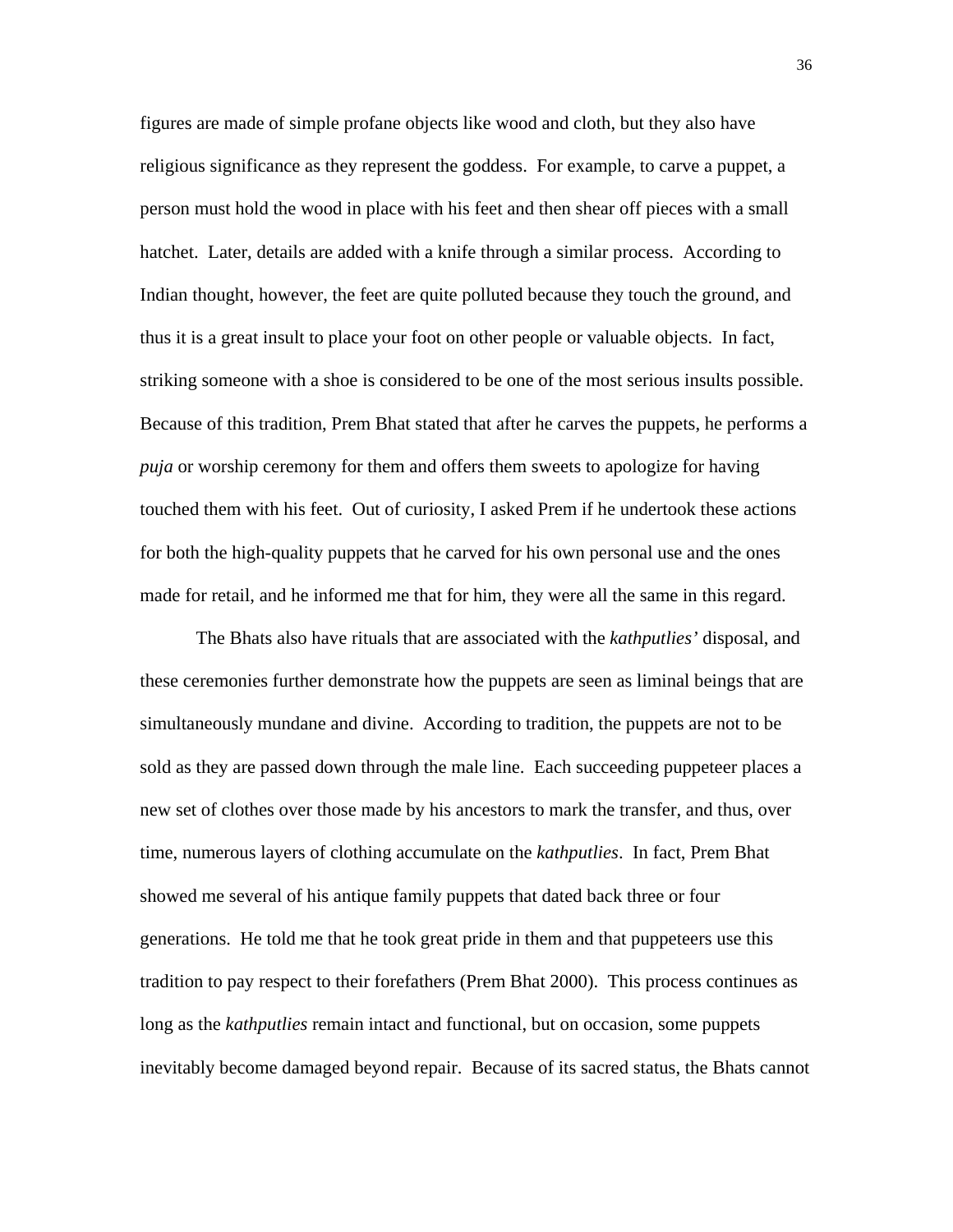simply discard the broken puppet. Thus they ceremoniously place it in a river, and the *kathputli* is "allowed to flow with the stream back to its celestial home" (Samar 1960: 68). A similar ritual exists for the disposal of *murtis*. In addition, when an extremely young child dies, the body is not cremated like that of an adult, but rather, the remains are placed in a river like those of the puppet. As this ritual demonstrates, the *kathputlies* are also viewed as liminal on another ontological level as the Bhats recognize them as living beings in one sense and inanimate objects in another.

For both the puppeteers and spectators, traditional *kathputlies* are also seen as liminars that exist "neither here nor there, betwixt and between all fixed points of classification," and this trait gives the art form a special potency in communication (Turner 1974: 232). For the Bhats, puppetry exists in a liminal state because the art creates a "double-vision" of the *kathputlies* in which they are seen to be both inanimate objects and living beings (Tillis 1992: 59). For example, the puppeteers all treated the *kathputlies* as objects when they were not in use as they stored them in large boxes or bags and sold many for profit. In contrast, many Bhats told me myths about the puppets, which demonstrated that on an ideological level, they perceived them as living beings capable of action on their own volition. For example, Bansilal Bhat recounted how a family of Bhats that went to perform at a haunted village was saved by their *kathputlies*. One day while traveling, the puppeteers were invited to perform by the residents of a village. Unbeknownst to the Bhats, everyone in the region had been killed by a plague several months earlier, and it was actually the ghosts of the dead villagers who had invited them to perform. During the show, the puppeteers noticed that the people behaved strangely as they were unresponsive to all of the jokes, skits, and songs. Near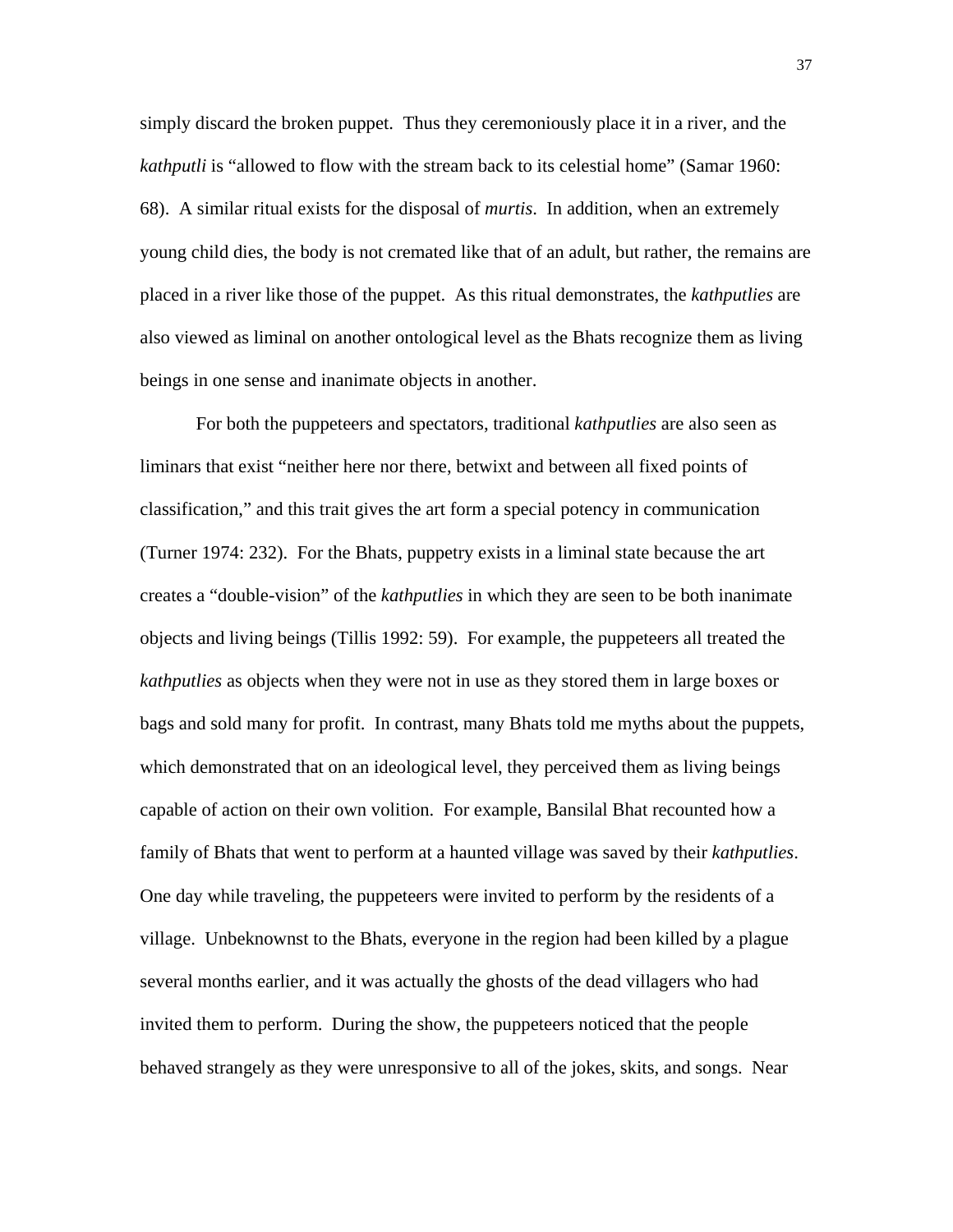the end, one Bhat realized that the audience members' feet were backwards, and he knew this trait was a telltale marking of malevolent spirits. Thus the Bhats fled the area, and amazingly they were able to escape without harm. When the puppeteers returned the next day, they found the Amar Singh and Narshevaaj Pathan puppets in the center of the village, and they realized that the *kathputlies* had battled the ghosts to cover their escape.

Many of the Bhats' rituals also demonstrate the liminal status of the puppets as they are infused with life despite being objects (Turner 1974: 232). For example, several puppeteers said that after a young male reaches the appropriate age to begin performing, he makes an entire set of new *kathputlies* for himself. The youth then uses the puppets in seven shows and saves all proceeds from these events. After the final performance, the young puppeteer spends all of this money on a *puja* and sacrifice to the goddess. The ceremony strongly resembles one used to mark the soul's arrival into the human body on the sixth night after the birth of a new child, as both mark the initiation of beings into a new social status. In the case of the puppets, both the young Bhat and the *kathputlies* receive a new social position as they are recognized as complete beings.

Several puppeteers like Prem, Mohan, and Bhanwar Lal Bhat informed me that for them all of the puppets are sacred and that they perform their ceremonies even for the cheap ones that are made solely for retail. They also said that they felt that "selling the *kathputlies* is not right," but it had to be done for survival (Kanahya Lal Bhat 2001). Initially, the Bhats' perception of both types of puppets as being divine seemed rather paradoxical to me because I rarely ever associate business with religion, and thus I asked many of the puppeteers to explain this situation. Budha Bhat stated "When a farmer harvests rice in his fields, he puts some rice aside for the goddess, and some of it he eats.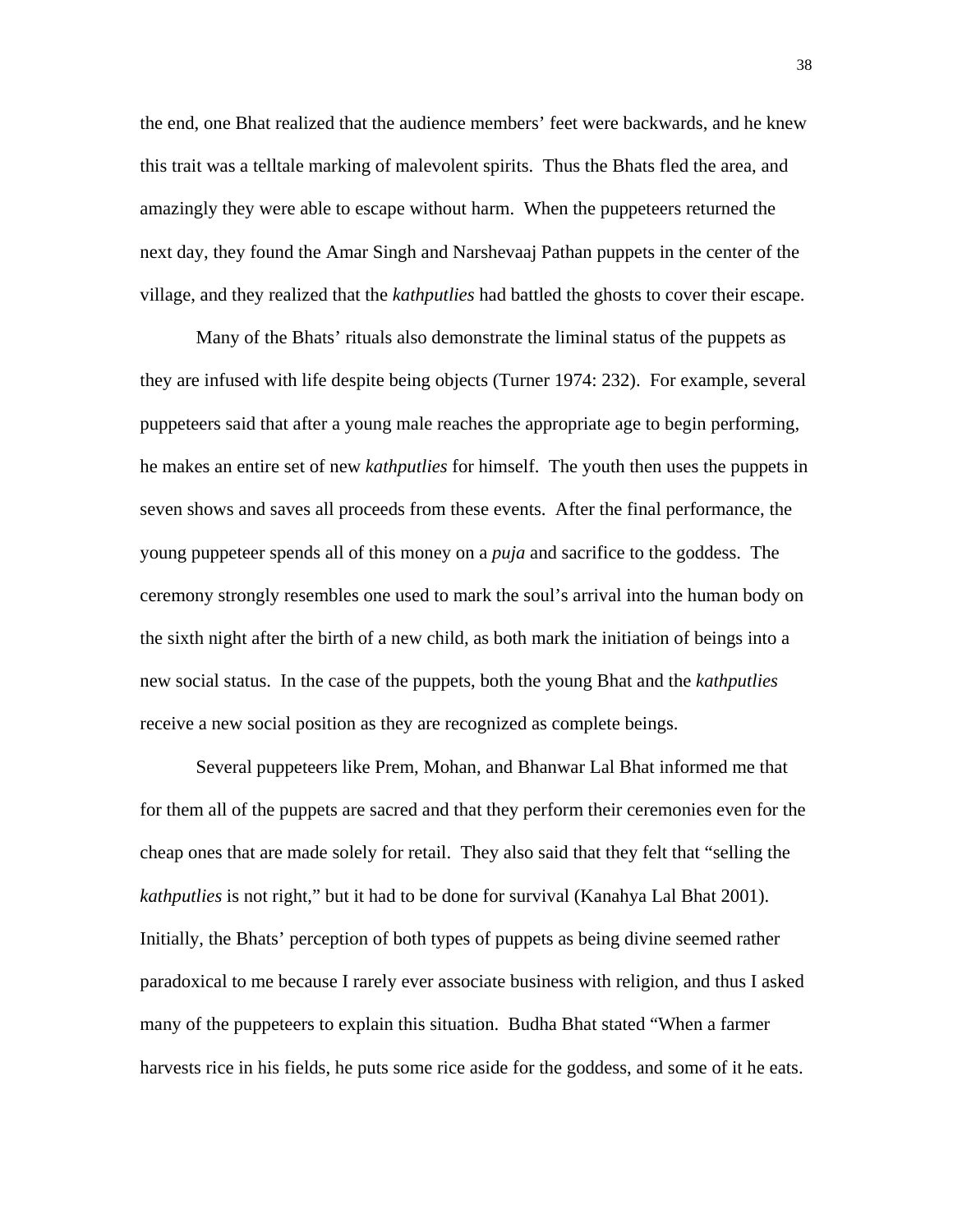But it is all rice, and it is all part of god" (Budha Bhat 2001). This statement clarified their views of the *kathputlies* as it demonstrated that they saw no contradiction between the mundane and the divine in their puppets. Thus the Bhats viewed them as liminars that existed "betwixt and between" what I considered to be mutually exclusive categories of being (Turner 1974: 232).

The ontological view of puppets as liminars also exists for the spectators because during performances "the audience can acknowledge the puppet as either inanimate doll or living being" (Tillis 1992: 59). For example, when a puppet is immobile such as before and after shows, people perceive them as objects. During a play, however, "the audience sees the puppet, through perception and through imagination, as an object and as a life; that is it sees the puppet in two ways at once" (Tillis 1992: 64). The *kathputlies* cause the audience to imagine their status as animate beings through three abstracted sign-systems that connote life (Tillis 1992: 113). The first group of signs is the design appearance of the *kathputlies* as they are depicted as stylized human beings whose anthropomorphic form makes them appear alive. In addition, both actual and perceived movement plays a key role in establishing the liminal status of the puppet for the audience. For example, the *kathputlies* appear to dance about on their own free will because the puppeteers are completely hidden by the stage. Thus they move as if they were living beings. Also, the shadows cast by the fires and lanterns that light the shows allow the audience to imagine movement, and this process lends the *kathputlies* a lifelike quality. Through this sign-system, the puppeteers bring "into juxtaposition the real and imaginary, endowing each with equal plausibility" as lifeless puppets hang from the back of the stage while others dance and whirl in the foreground (Tillis 1992: 37). In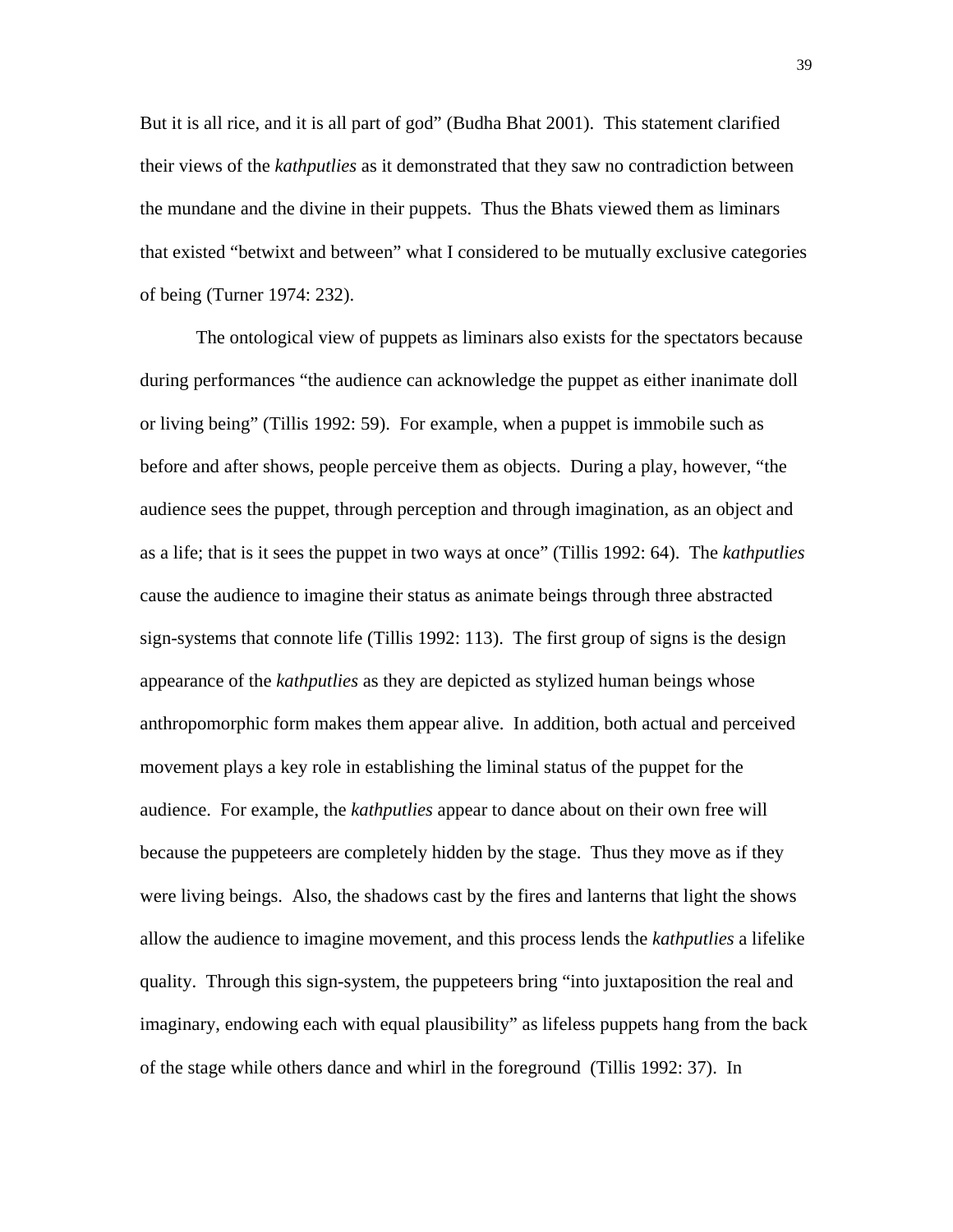addition, the puppets possess one other major sign-system that makes them appear to be living beings rather than inanimate objects. This system is speech as the characters communicate with one another and the audience. In the Rajasthani tradition, however, the *kathputlies'* language is highly abstracted through the use of the *boli* whistle. Thus their unintelligible speech places them in a liminal position as they talk like humans but communicate in a language that is quite different. Like the sign-system of movement, speech also combines the imaginary and the real to emphasize the liminal nature of the puppets as the shrill *boli* is contrasted with the narrator's and singers' voices during the shows. Thus, the liminal status of puppetry is created as the art form "pleasurably challenges its audience to consider fundamental questions of what it means to be an object and what it means to have life" (Tillis 1992: 10).

These two ways of understanding the *kathputlies'* nature, however, are not universal and unwavering for all situations, as people perceive puppets on different levels at different times. For example, the symbolism of life that operates during performances is incomplete, and "the audience is required to add in some way, to the deployed signs, so that they might imagine the object to have life" (Tillis 1992: 116). Also, everyone with whom I spoke acknowledged that in one sense, the *kathputlies* are only objects, and virtually no one would ever confuse them with a real person. Thus, people perceive the difference between animate and inanimate on a practical level, but humans handle this contrast quite differently in symbolic and religious terms based on their cultural experience (Turner 1969: 3). For example, in Rajasthani society, the puppet is surrounded by a great deal of mythology and ideology which makes it a highly-charged sign that is both metonymical and liminal in nature, and these qualities give the art great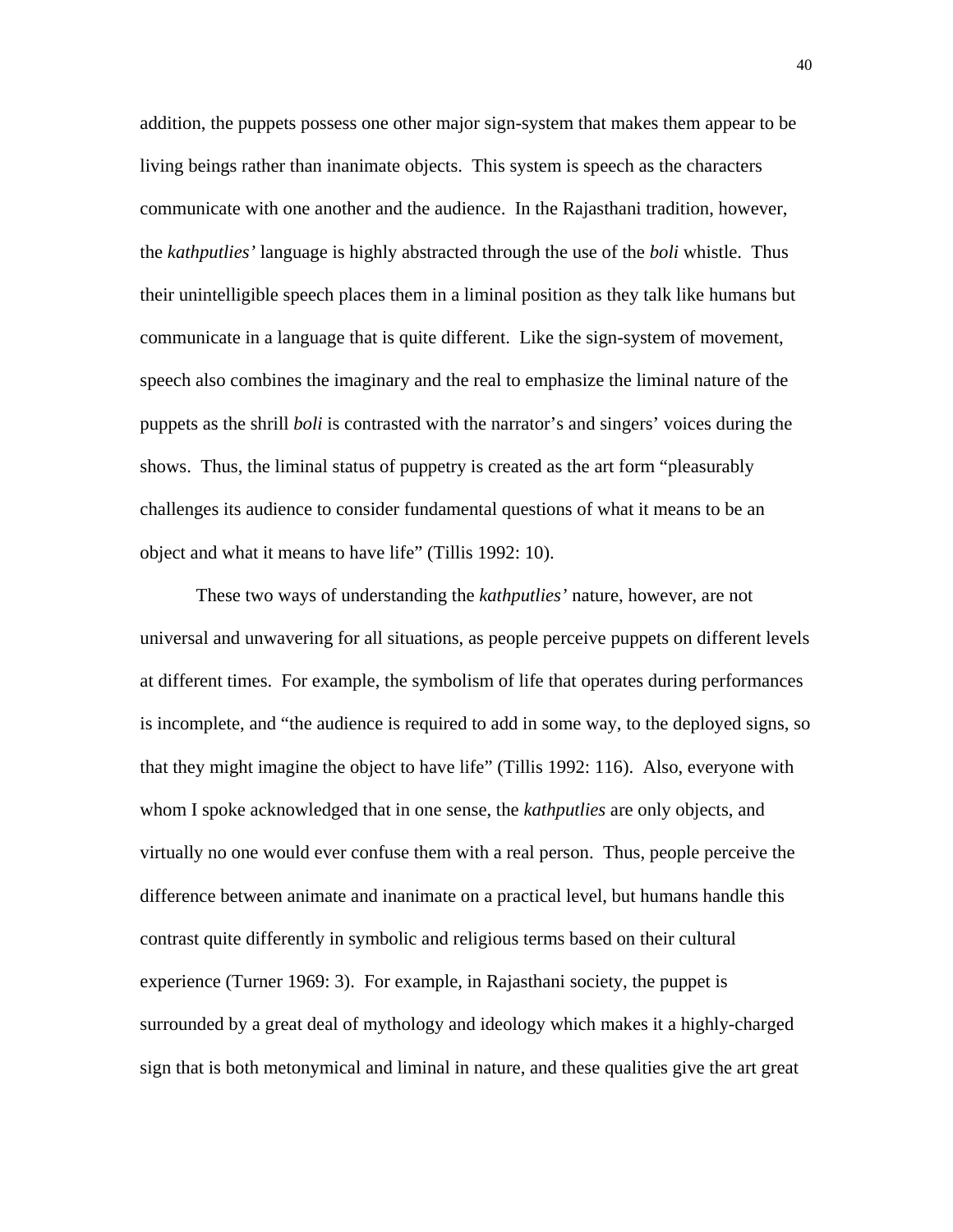power for communication (Turner 1969: 47). In part because of its cultural significance in the context of North India, many government agencies and NGOs have adopted the art form for rural development education.

The *kathputli* tradition also serves as a powerful metonym for the divine, and this quality imbues the art with great symbolic importance and gives it significant power for communication. Metonyms are often used to symbolize religious ideas, and the puppets perform this function for both the puppeteers and the members of the audience (Lakoff 1980: 40). For the Bhats, the *kathputlies* "have a referential function" as during rituals, these objects "stand for" the goddess much like the *murtis* that are found in temples and shrines (Lakoff 1980: 36). For example, most puppeteers informed me that they try to perform a sacrifice for the *kathputlies* at least once a year. In this ceremony, the Bhats purchase a goat or chicken, depending on their financial status, and then they sacrifice it. During the ritual, the puppets are displayed in a row, and then the patriarch of the family, uses his right thumb to mark each *kathputli's* forehead with the animal's blood. Through this action, the puppeteer imbues the figure with religious significance as he transfers life from the goat to the puppet. The sacrifice also marks the puppeteers' "giving part of themselves" to the divine as they relinquish a great deal to cover the cost of the event (Firth 1973: 180). This transference of life from the puppeteer to the *kathputli* is even more apparent in the stories that Mohan Lal Bhat told me. He stated that if he does not have sufficient money to purchase an animal for sacrifice, he will cut his finger and use his own blood (Mohan Bhat 2001). In fact, Mohan proudly showed me the remains of his dried blood on the foreheads of several of his puppets. Also during performances, the puppeteers use a *kathputli* that is a representation of Krishna to solicit donations from the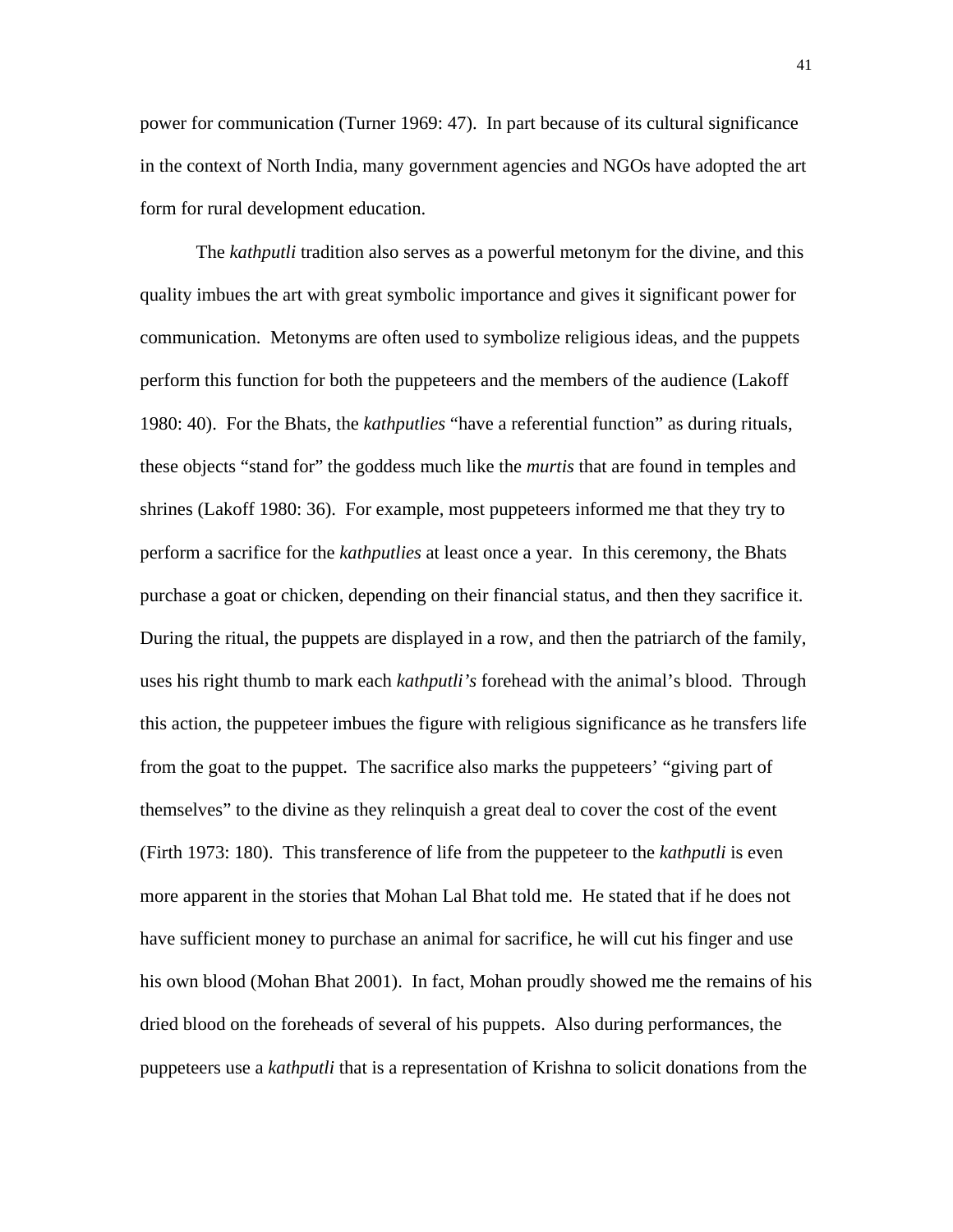audience by praising them and asking them to be generous in the name of god. Thus people give to the Bhats because this figure represents more than a talking puppet as its voice signifies the word of the divine.

Puppetry also serves as a metonym for the relationship between mankind and the divine, and this symbolic understanding of the art further imbues it with ideological significance. According Hindu religious thought, a person's lot in life is greatly influenced by unseen external forces that are beyond human control, such as divinities, spirits, and karma. Similarly, the *kathputlies* are manipulated by invisible masters who give them life. This way of conceiving puppets is in fact quite ancient, and references to the art form appear in many religious texts. For example, in the Bhagavad Gita, Krishna says "'God dwells in thy heart. And His power of wonder moves all things—puppets in a play of shadows—whirling them onwards on the stream of time'" (Awasthi 1983: 93). This fact attests to puppetry's special place in Indian thought. The relationships between god and man and puppet and puppeteer, however, are not identical as the divine actually gives life to human beings. In contrast, the Bhats only imbue their *kathputlies* with lifelike qualities that are imaged by the audience. Thus the puppet metonyms "hide… aspects of the concept" they elucidate as they cover up the fact that the puppets are not alive (Lakoff 1980: 10). The ontological association between man and puppet, however, is important in the communication aspect of the art form because "the knowledge that human life is itself regularly, if not always, subject to control lends the [metonym] of the puppet its peculiar power. We see ourselves in the puppet because we are all to well aware that our freedom of action is circumscribed by external forces" (Tillis 1992: 164).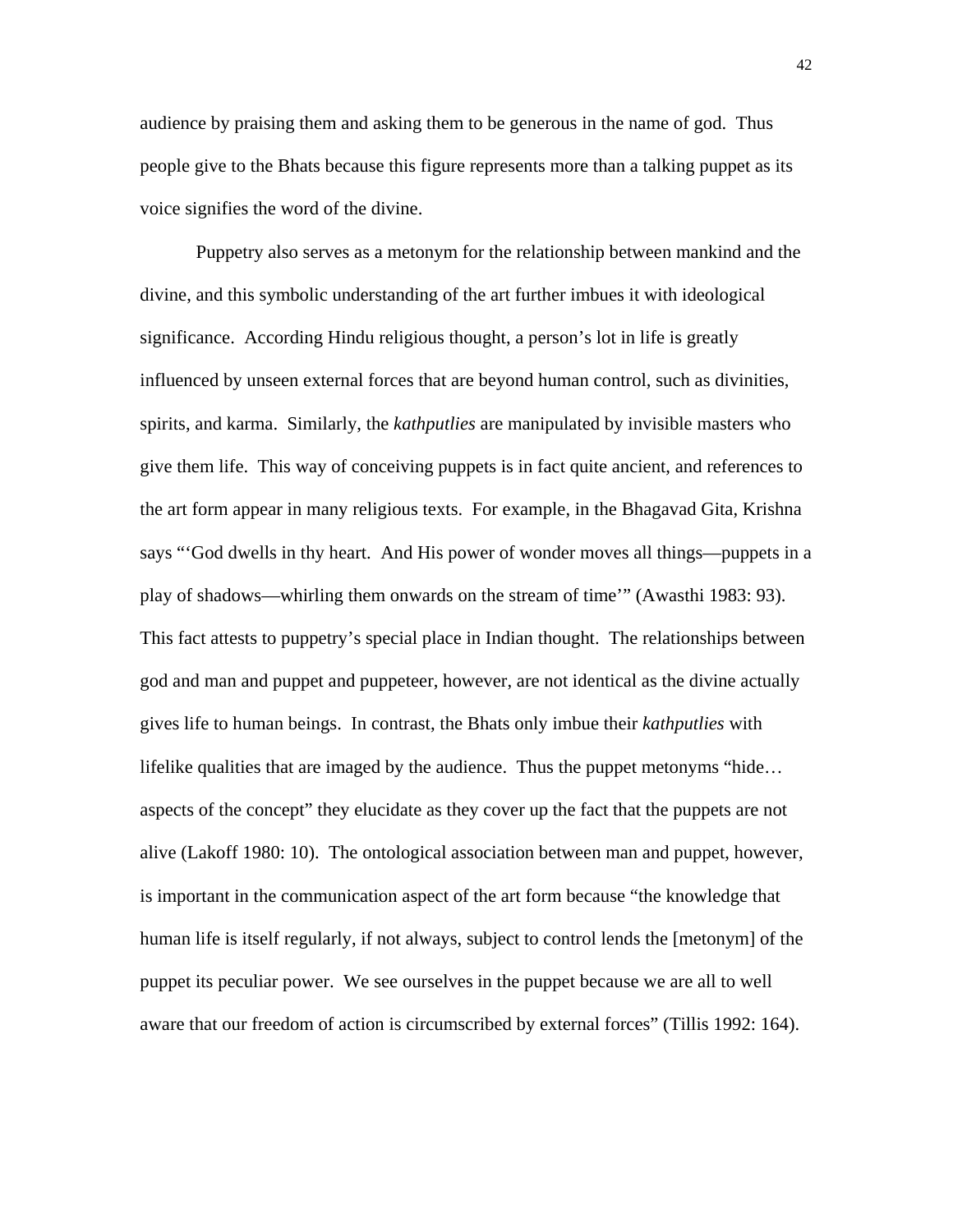Thus these associations allow the audience to relate to the puppet in ways that are quite different from the manner in which they perceive live actors on stage.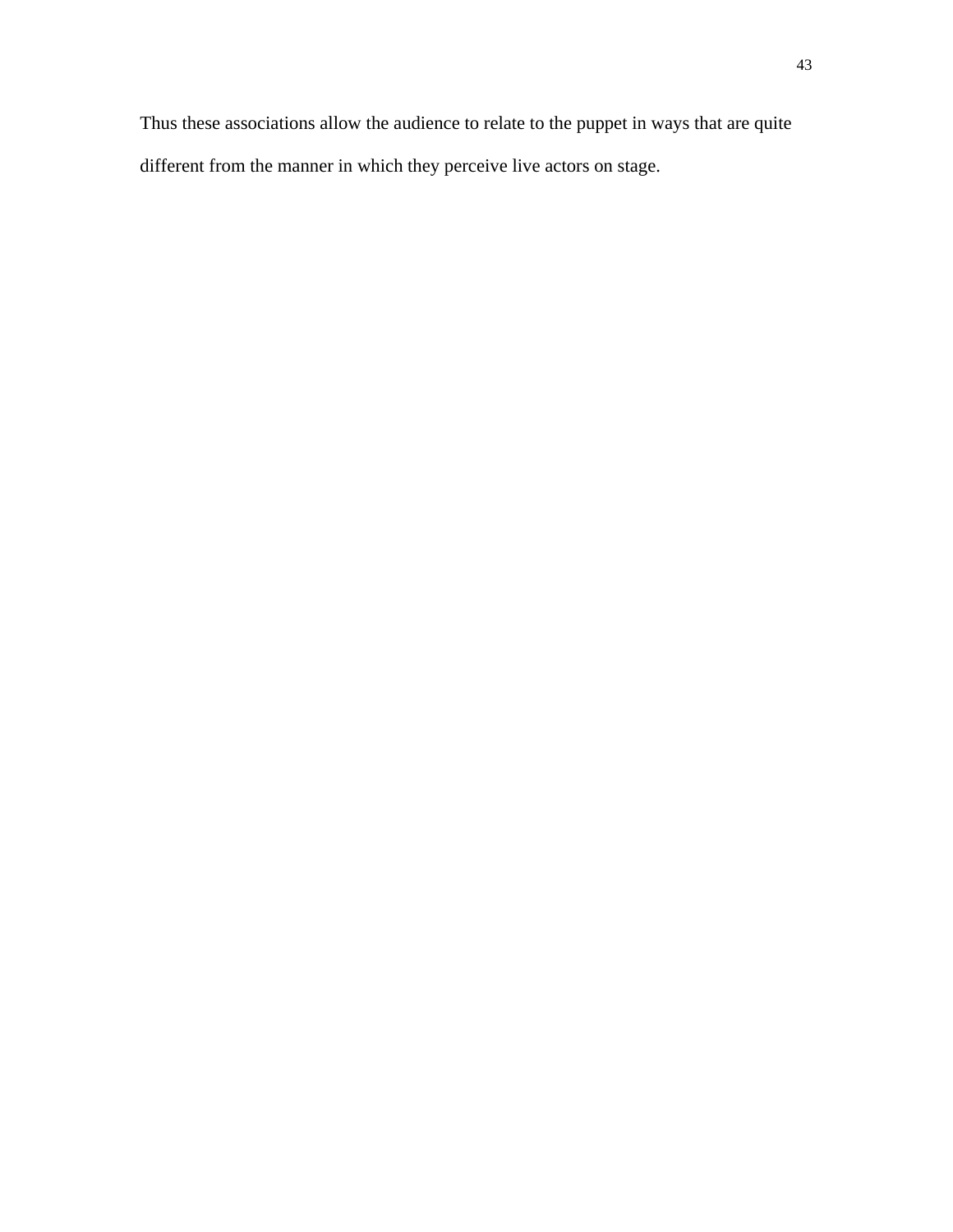#### **Part III**

## **Puppet Drama and Developmental Education**

In the last fifty years, traditional performing arts such as puppetry have become extremely popular methods of informal education in Northern India because of the powerful socio-cultural signs and ideas linked with them. Most of these development programs are framed in terms of traditional artistic shows, and they often employ members of performing communities such as the Nats and Bhats to convey their ideas. By packaging their messages as folk performances, development agencies incorporate the attributes of traditional shows to render their audiences receptive to their new programs. In addition, these organizations are relying on the metonymical and liminal properties of the *kathputli* tradition to convey controversial ideas and inspire dramatic behavioral changes.

During the course of my fieldwork, I witnessed the performances of two separate groups of development artists in different rural villages around Udaipur, Rajasthan. Both of these shows were conducted by an institute called Lok Kala Mandal, and thus they were quite similar to each other. I, however, did talk to artists and administrators from other organizations, and I asked them to tell me what a typical show was like for their institutions. Overall, their descriptions essentially mirrored the programs that I witnessed, and thus I believe that Lok Kala Mandal's performances are fairly representative of most informal education shows. My description of these events is a composite of what I saw and what I was told by my other informants.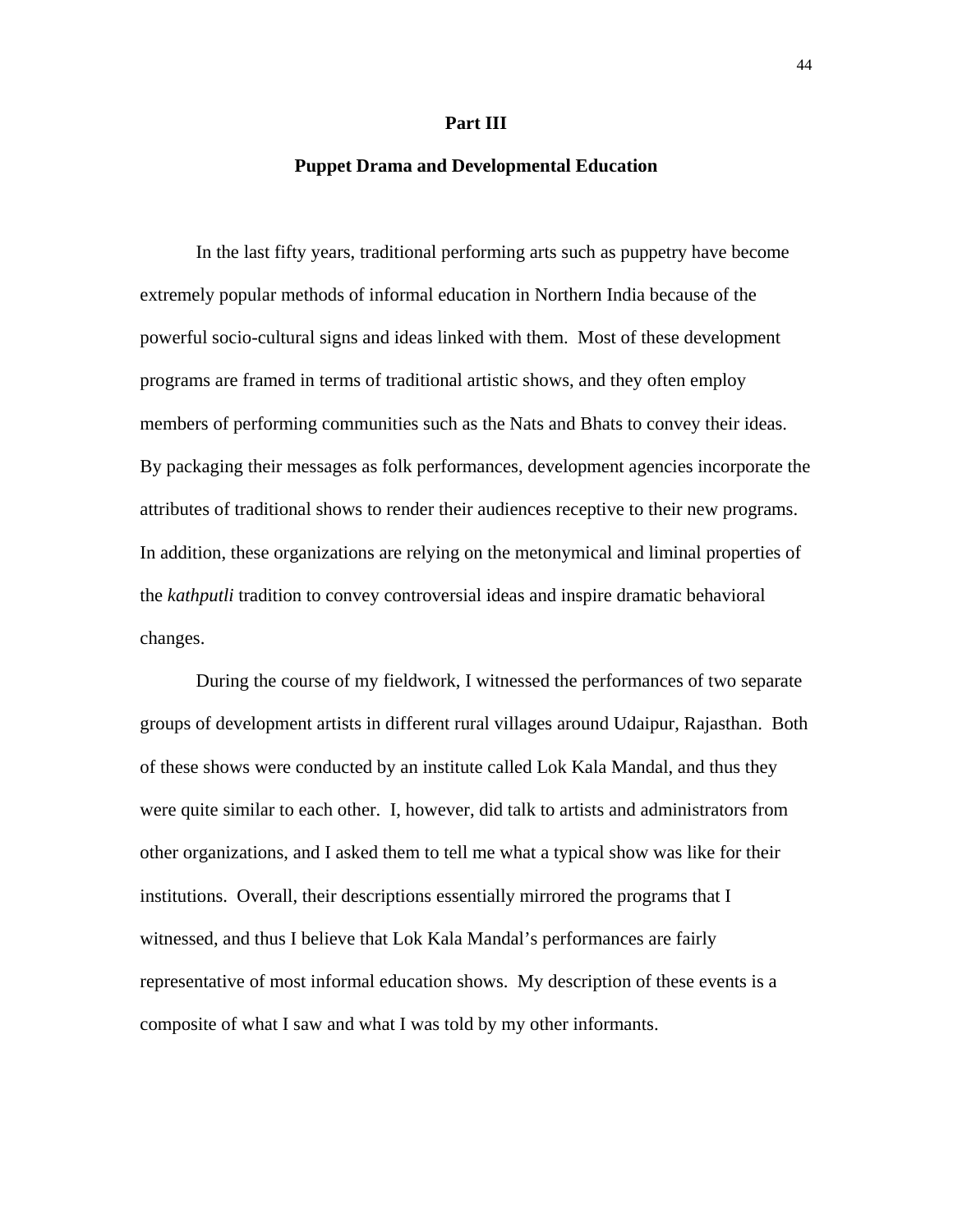## **Chapter 7**

## **The Development Education Show**

To better communicate information to their audiences, government agencies and NGOs attempt to structure their shows so that they resemble those of traditional seminomadic artists like the Bhats. In the late afternoon, the performers begin the journey to their destination by bus, and they play spirited music as they enter the village. The group then proceeds to the heart of the settlement to seek out the headman and ask permission to stage the show. After approval is given, the artists split into two main groups, and the smaller one, which usually consists of five to seven people, sets up the lights and stage equipment. Meanwhile, the other group begins a procession that winds through the village lanes as the members sing modified folk songs and chant slogans to encourage people to attend the show. In addition, the artists invite the village children to join, and the group dances and sings for about an hour before the performers stop to prepare themselves for the show. Around sunset, the spectacle begins, and the audience sits on the ground in darkness while the artists perform on the temple mount or the *panchayat's* area, which is lit with large portable floodlights.

Generally, the shows follow a set pattern that develops the plot of the central story through a combination of song and dance skits, puppetry, and live drama, and thus these programs are quite similar to traditional performances like the Amar Singh Rathore play. The artists begin with several songs and slogans that praise the divine and frame the event as an important occasion. Then, they sing modified folk songs that retain the traditional beat and melody but substitute new lyrics related to the topic of the show. For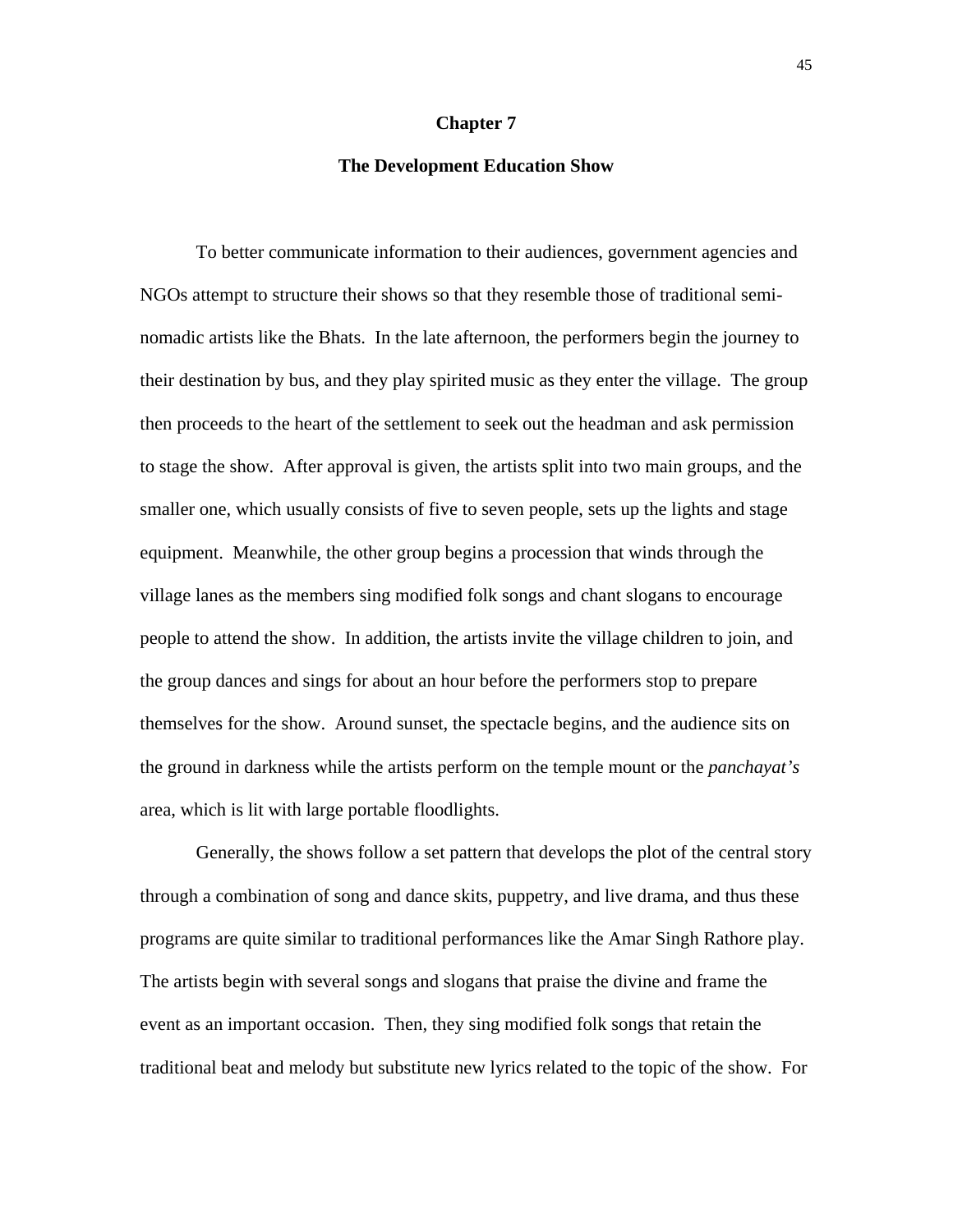example, the ones I heard concerned pre-natal care and water conservation. After about thirty minutes, the artists perform a puppetry skit that provides a more rigorous and indepth introduction to the subject. For example, the puppet shows often tell stories in which one character heeds the advice of the development agency and prospers while his/her foil ignores the message and suffers greatly because of his/her refusal to change. One play I saw involved two women, and one character sought proper pre-natal care while the other continued to see the village medicine man. The wise woman had healthy children who were able to play with the others and enjoy life, while the obstinate one gave birth to sickly infants who barely survived. In the programs I saw, glove and rod puppets were used rather than traditional marionettes, but these new figures demonstrated obvious artistic links to the old *kathputli* forms.

After the initial puppet show, which usually lasted twenty to thirty minutes, more song and dance routines were performed, and these were followed by other types of displays. Usually, at least one more puppet show occurred, and then a longer drama, referred to as a "street play," was staged (Kapil Dev 2001). This final segment usually lasted about forty-five minutes, and the story was interspersed with various song and dance routines so that it was not a continuous narrative. This format is quite similar to the one used both in folk performances like *Amar Singh Rathore ka khel* and in largescale motion pictures, and thus it shows the continuity of the entertainment style throughout Indian society. The "street plays" told a story that was similar to the one recounted by the puppets as it employed humor and music to entertain the audience while they were exposed to the organization's messages. Normally, the entire program officially concluded around eleven at night, but the artists would sometimes be invited to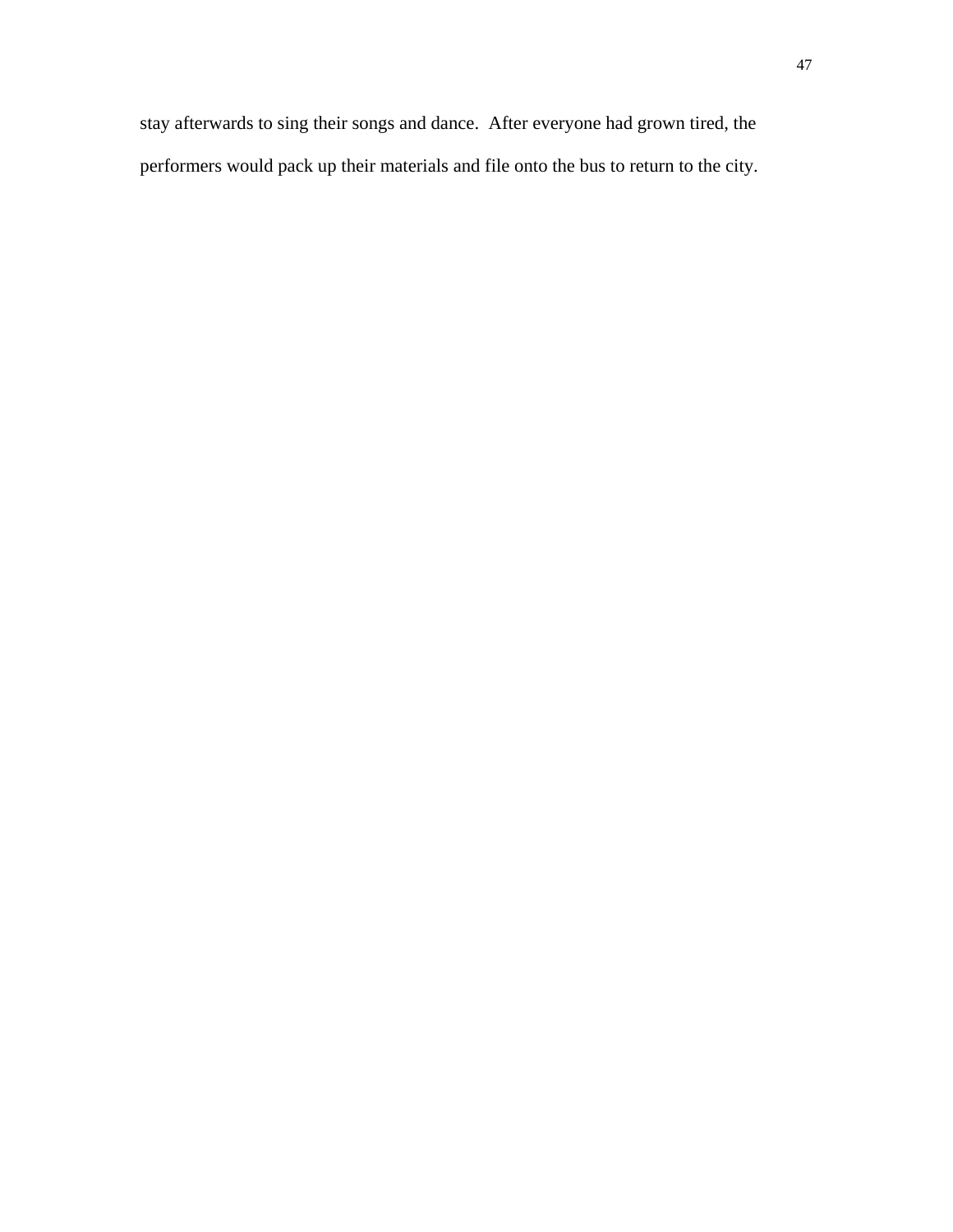#### **Chapter 8**

## **Communication and the Social Order**

To facilitate the education process, many government agencies and NGOs employ traditional artists like the Bhats, who because of their a low social standing are subject to fewer restrictions, and hence their actions can be more pliable. For example, the puppeteers are technically outside of the caste hierarchy because they are categorized as a scheduled caste. Thus, they exist at the fringes of the social order and are not held to the same behavioral standards of the upper castes so they can make controversial statements and deal with risqué subjects in their shows. For example, discussing sexual behavior in a performance is acceptable for folk artists, and these themes are in fact quite common in many Rajasthani musical traditions. Also, semi-nomadic entertainer communities like the Bhats have few ties to the villages in which they perform, and thus they can make potentially volatile statements without fear of long-term alienation. Because the Bhats are a low-caste community with the "ritual authority" to make critiques of society, their superiors "must accept with good will their ritual degradation" (Turner 1969: 167). This phenomenon is demonstrated by the fact that for centuries, the Bhats have been performing shows that criticize various aspects of society. Thus the "powers of the weak," which are held by the puppeteers, are an important element in developmental education programs because folk artists can make controversial statements by virtue of their low social position and occupation (Turner 1969: 109).

The freedoms associated with their low status, however, do not always allow the puppeteers to perform with impunity as some audiences may reject the performers'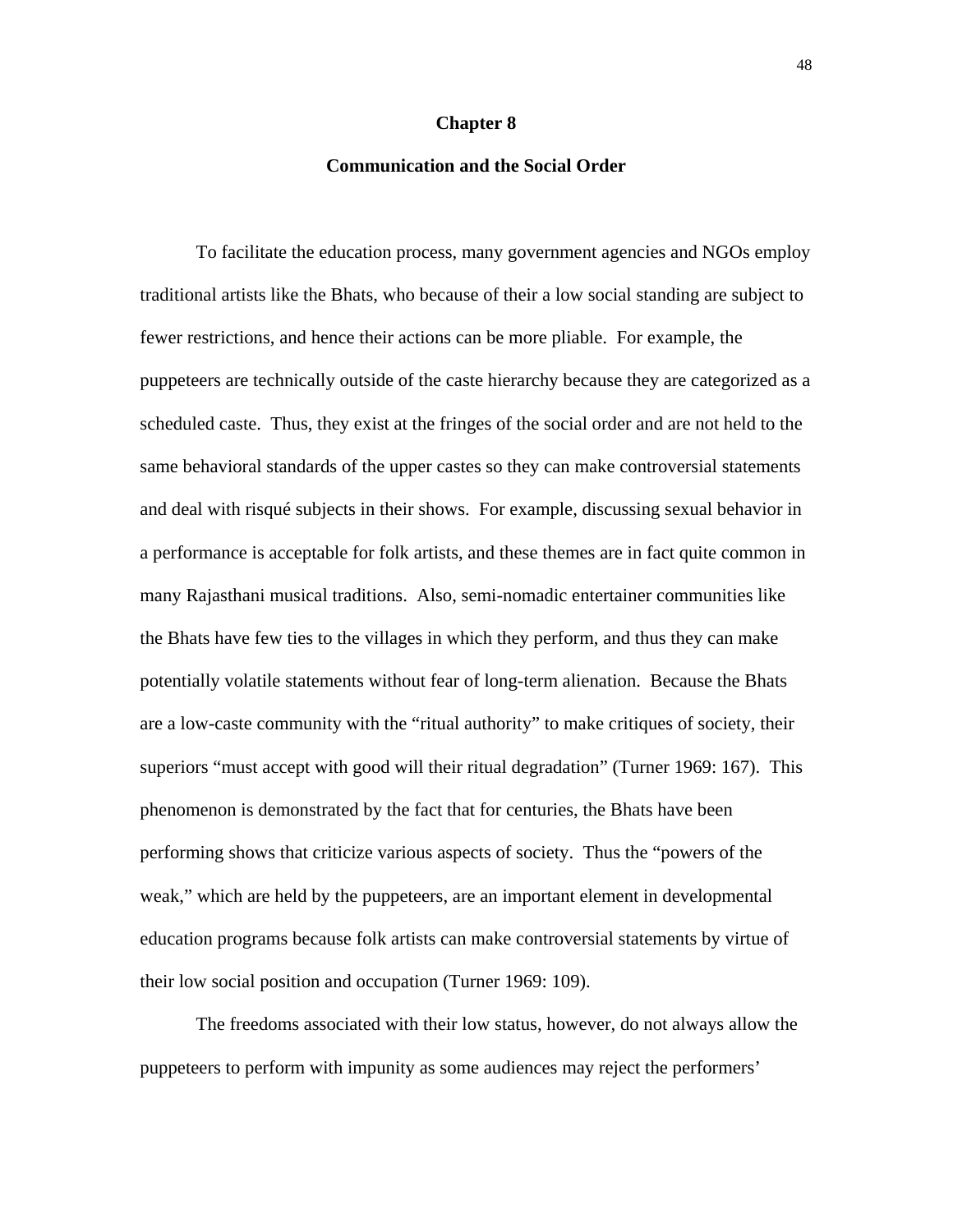"discursive authority" precisely because of their low caste (Barber 1997: 14). For example, Ram Niwas, who is a development artist from a scheduled caste, informed me that some people had refused to watch his organization's shows because he was a *dalit* and had no business standing on the temple mount and telling the audience how to live (Ram Niwas 2001). In addition, Kapil Dev informed me that, his troop of entertainers had been chased out of one Delhi slum because local drug lords would not tolerate their skits, which condemned the use of narcotics.

For the upper caste and upper class philanthropists and government officials who often operate development institutes, low status entertainer communities like the Bhats serve as an important link that connects them with the largely lower class and lower caste audiences they target. Folk artists are more accepted by audiences because caste and status tensions between the performers and the spectators are not as strong. For example, Varun Narain, who came from a wealthy upper caste household, told me that when he and his Delhiite associates went to do performances in rural areas, he found that the audience often did not relate to them because their behavior, speech, and clothing were somewhat awkward in the village setting. In addition, he argued that some educators looked down upon their audiences, and this phenomenon created a barrier to education (Narain 2001). For example, Varun said that he had once seen a disastrous program in which a team of doctors went to educate sex workers about STDs, but the two groups merely became angry at each other because of the physicians' lack of respect for their audience. Thus little was learned, and the event was largely a failure. Varun suggested that many of these difficulties could be avoided if people with a cultural background similar to that of the audience were employed because the educators would be in the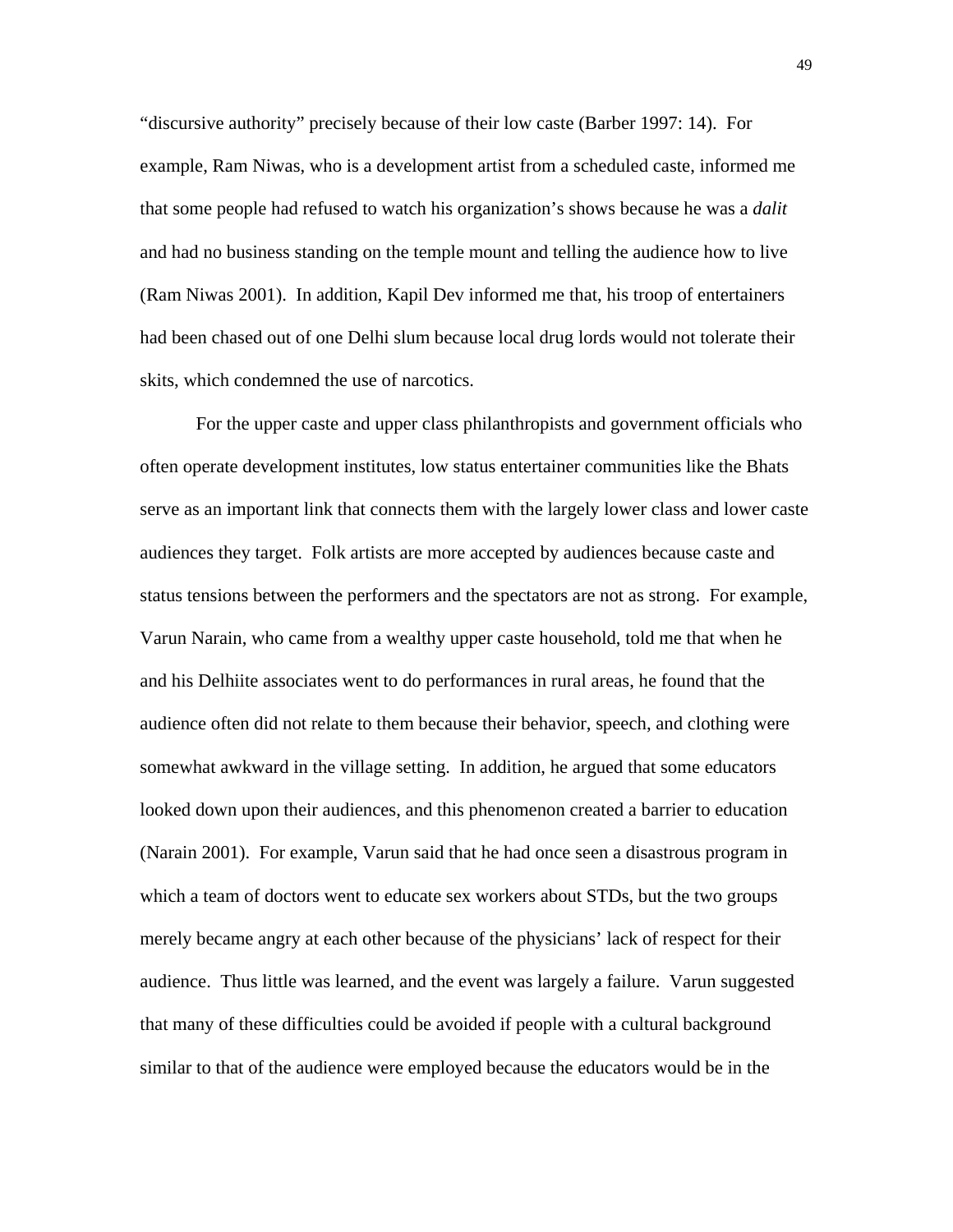same context as the spectators. Thus the groups could better relate to and learn from one other (Narain 2001).

Traditional entertainer communities like the Bhats, however, are not exploited by development organizations solely because of their low social status, as their knowledge of performance and the respect that is accorded to them during shows are also harnessed in the education process. Because of urbanization, the puppeteers are often skilled in multiple art forms such as song, dance, acting, and puppetry, and thus NGOs and government agencies are able to quickly refine their abilities with brief training programs and then send them out to perform. In addition, people from lower caste and rural backgrounds often speak the dialects of the various regions and hence are able to communicate more clearly with the local people. These skills make artist communities extremely valuable in the informal education field. In addition, development organizations utilize folk artists to frame their shows in a traditional context that will be accepted by audiences. This process negotiates the social rifts that exist between those who create the program's message and those who are expected to assimilate it.

These high status government agencies and NGOs also attempt to justify and validate their messages by linking this new material to the traditional symbolic forms of music and drama that are commonplace among rural peoples (Firth 1973: 86). Through this process, the audience becomes more accepting of the presentation as they associate it with their own culture and lifestyle. In addition, framing development shows as traditional performances places them in a ritual context that is popular and understandable to the spectators, thus facilitating communication (Barber 1997: 1, 2). In short, educational programs use traditional village narratives and stories to convey new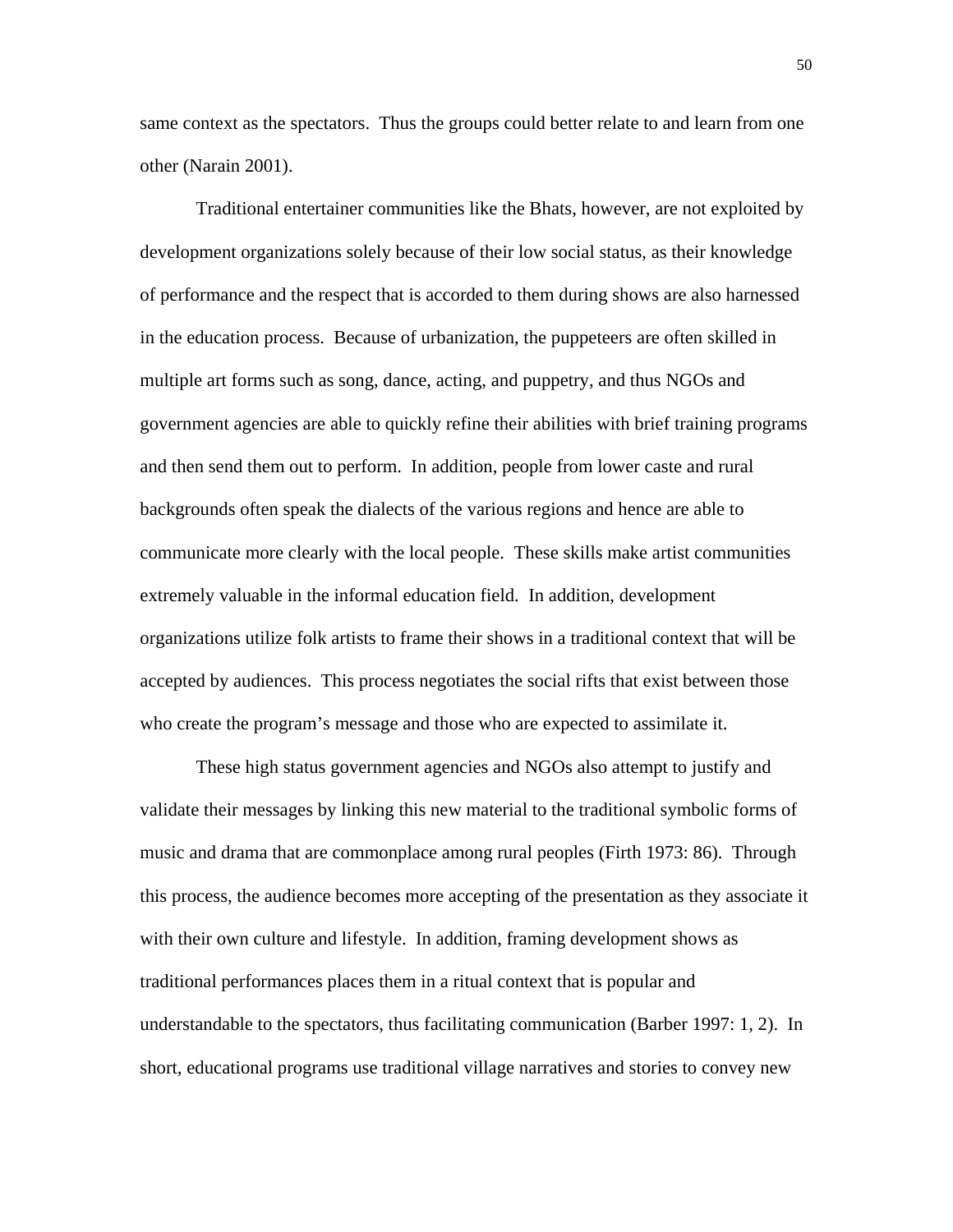ideals concerning proper behavior and good values. For example, one show performed by the Communication Team at the SWRC in Tilonia told the true story of a poor farmer who was manipulated and murdered by an upper caste man for his land. The play was filled with numerous popular stereotypical characters like the annoying neighbor, the greedy money lender, and the corrupt police official, but it expressed values that are often absent in many folk tales as it encouraged the oppressed to stand up for their rights and fight for respect. In addition, I saw other shows that used folk stories with stock characters and scenes to promote small families and inform people about the value of formal education.

During folk performances like the Amar Singh Rathore *kathputli* play, a powerful sense of anti-structure develops as many elements of the normal social order are reversed, and by framing development programs as traditional shows, NGOs and government agencies capitalize on this phenomenon to facilitate the education process. For example in traditional performances, numerous temporary inversions of power, influence, and status occur as people who are largely considered to be on the fringes of society move to the forefront and become the center of attention. Thus the formation of anti-structure allows the entertainers' voices to be heard, and this process causes the normal social order to dissipate somewhat. Modern development programs deploy similar structural inversions and role reversals, which allow for a temporary "abeyance" of the social order (Turner 1969: 103). For example, Ram Niwas, who is a *dalit*, informed me that he is allowed to perform on the temple mount. In addition, he speaks directly to the audience and encourages them to change their lifestyles. Under normal circumstances, however, this type of behavior would not be tolerated in many rural areas because of his low caste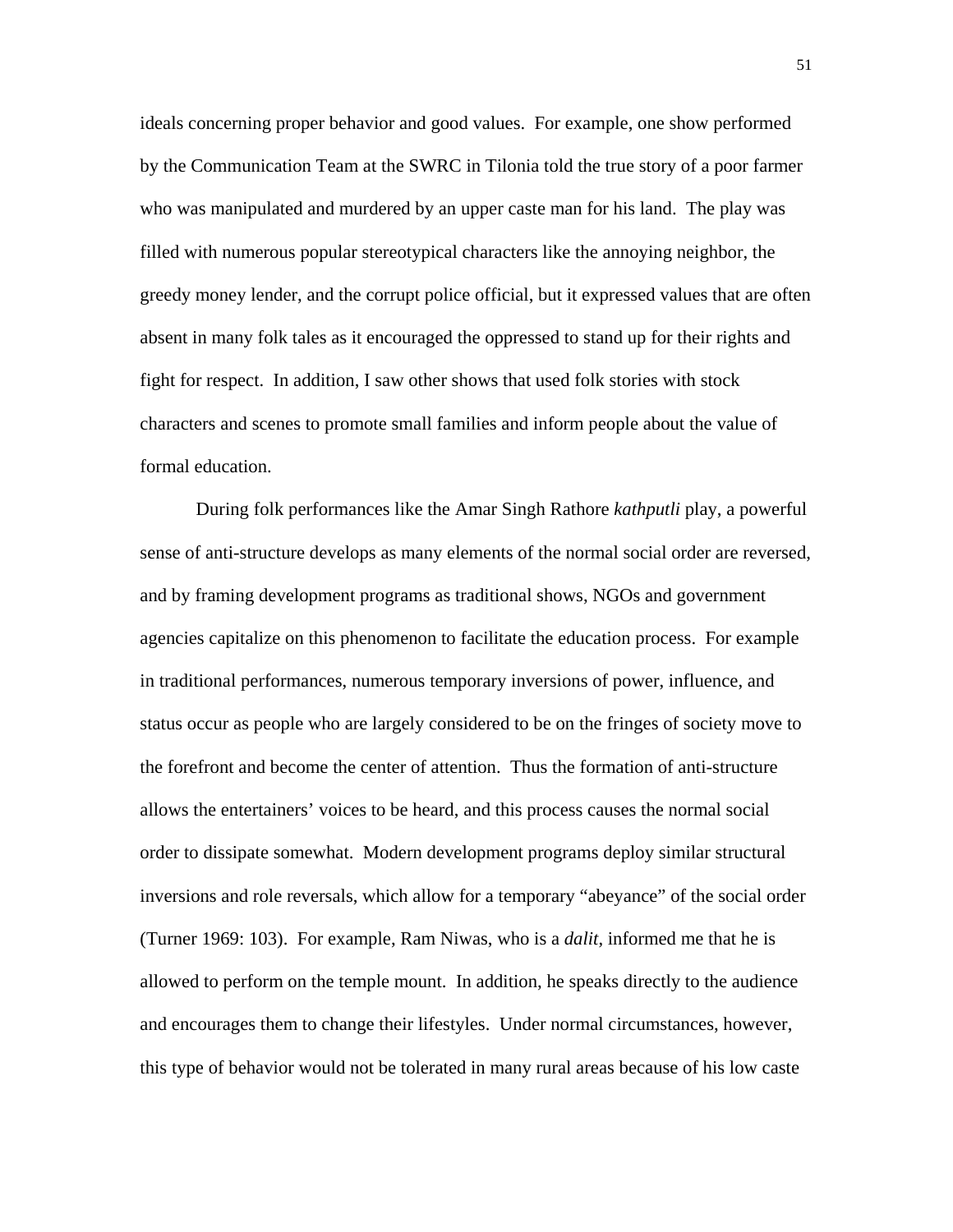status. Also, the programs that I saw overtly mocked long-standing and important village traditions as the artists presented ridiculous caricatures of medicine men. For example, in one show, the faith healer made bizarre noises at random times and went into hilarious, exaggerated convulsions during a séance, much to the delight of the audience. Medicine men, however, are quite powerful and well respected by many rural people, but because of the potential suspension of ordinary social structure during performances, a space is created where they can be mocked without threat of social sanctions.

The temporary state of anti-structure that is created in educational shows, however, does retain elements of the normal social order. For example, Lok Kala Mandal's education team continued to preserve basic elements of the caste hierarchy during its shows as a Brahmin man named Jagdish was the leader of a group of largely lower caste artists. In addition, he served as the primary lecturer and would give informative speeches between the various skits.

The anti-structure that is established during development shows creates a communitas-like state among the spectators, and this phenomenon facilitates the informal education process. Watching live performances is a group activity on one level, and yet, such events are simultaneously intensely individual experiences. Because of this paradox, a state of awareness develops in which people temporarily de-emphasize the differences in social position that normally divide them. For example, the entire village comes to witness the show, but during the program, each person's individual attention is focused solely on the spectacle before him/her. In fact, I experienced this phenomenon myself as I often became lost in the performance and watched with no regard to those around me. Thus, the rules and norms that govern behavior are temporarily suspended as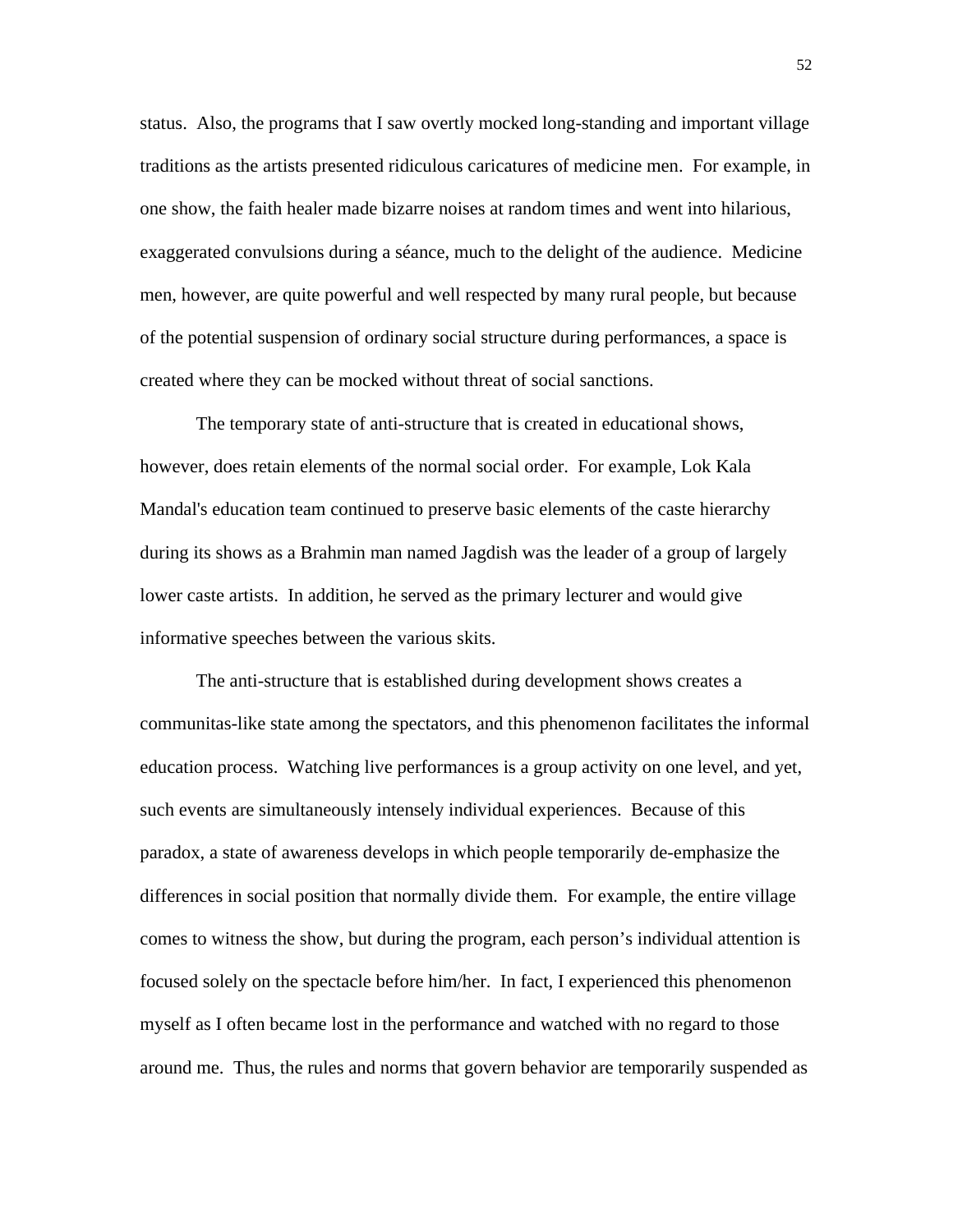people focus upon the show and de-emphasize their surroundings. In essence, they become part of one single entity or "multitude" so that people are "no longer side by side and, one might add, above and below" (Turner 1969: 127). For example, I noticed that few audience members looked at other spectators during the performances as everyone focussed almost completely upon the action on stage. Only during breaks between skits or during lulls in the show did people begin to focus on and interact with those around them. Thus like communitas, the phenomenon that occurs during educational shows causes audience members to temporarily de-emphasize the divisions of class, caste, and gender as they drift between the world created on stage and the one of which they are physically a part. Numerous aspects of the show facilitate this process. For example, performances are held at night, and only those on stage are clearly visible. Thus the lack of light contributes to the lessening of the visibility of markers of "status, property, insignia, rank or role," and people's immediate consciousness thereof (Turner 1969: 95). In addition, few property differences are apparent at the shows, and all of the villagers sit on the same equal ground. Therefore few wealth inequalities, which "correspond to major differences in status," are present to disrupt the sense of communitas that is generated through the creation of anti-structure (Turner 1974: 246).

In the anti-structure that arises during performances, the spectators are largely equal to one another, but they are all subject to the power of the educators who temporarily become the dominant group of the social drama (Turner 1974: 273). For example, the audience members defer discursive authority to the entertainers as the spectators assume attributes of the inferiors and are silent and passive for the most part (Turner 1969: 133). This scenario, however, does not always hold true because people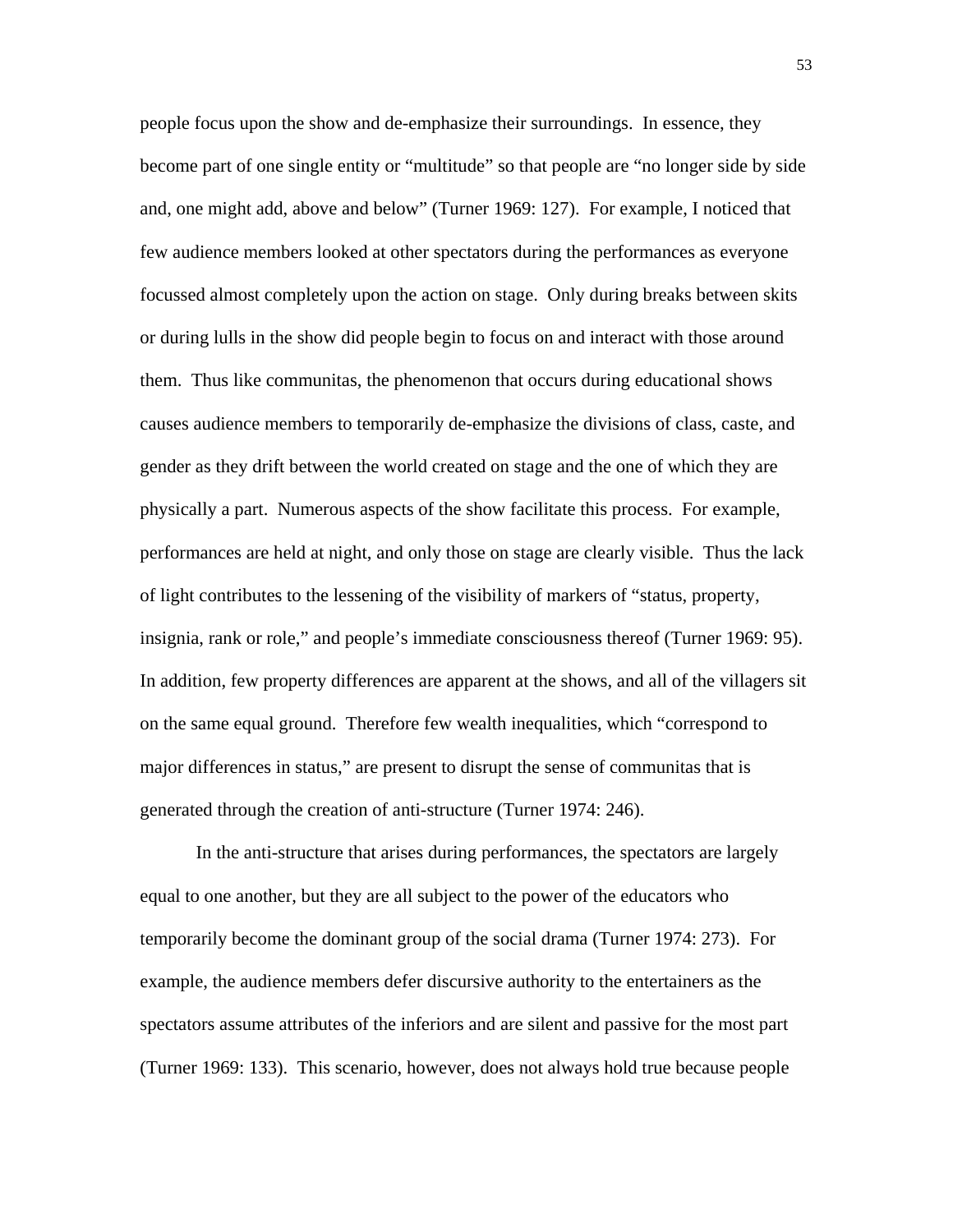can reject the discourse of the educators, and several puppeteers did in fact tell me that such events had occurred.

The communitas-like state generated during development performances is also a crucial element of the education process because it allows all spectators to be exposed to the messages of the government agencies and NGOs. Interrelationships that divide society into various groups are suspended at these times, and structural rearrangements are possible during the programs. Thus all people regardless of age, caste, or gender are exposed to the same messages in the same way. For example, in the shows that I witnessed, men, women, and children all participated and were privy to the information espoused by the development agencies. In contrast, if these organizations had tried to educate people in a formal setting such as a lecture or town meeting, fewer women and children would have been present. Also, Dr. Ranesh Bora argued that under normal circumstances, great difficulties arise when educators try to discuss risqué topics such as sexual behavior and family planning in mixed company (Ranesh Bora 2001). In contrast, these programs allowed all people to hear the educational messages because the strict social structures that separate men and women in public were in abeyance.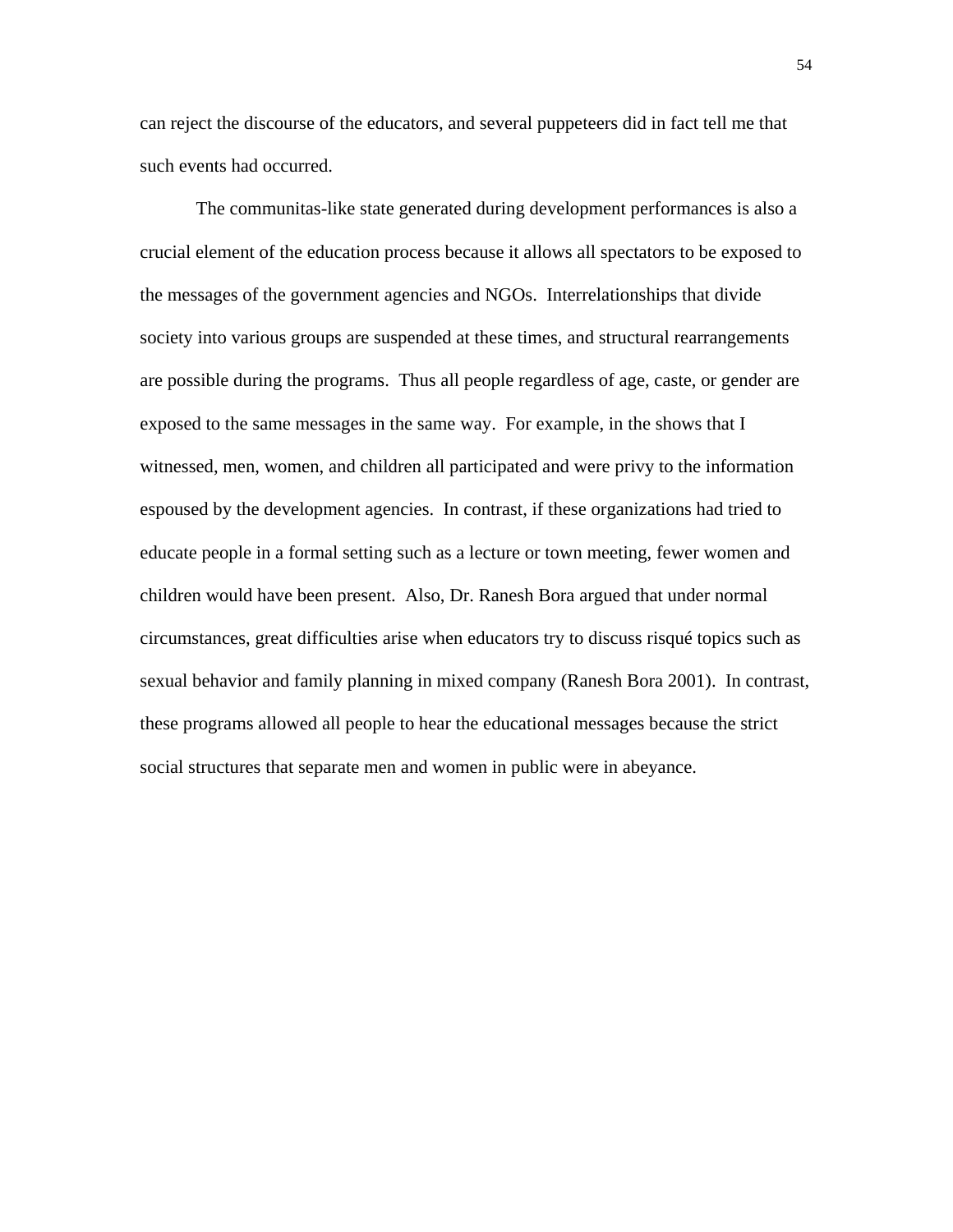#### **Chapter 9**

## **Metonymy, Liminality, and Educational Puppetry**

The Bhat's marginal social position allows them to make social critiques quite freely, but puppetry itself also plays an important role in development programs because the art form is a powerful metonym that has unique efficacy for the communication process. For centuries, people have conceived of puppets as metonyms for human beings, and thus these figures are able to communicate with others much like people can. Puppets, however, are not exactly identical to live actors, and thus they are not subject to the same restrictions so they can make controversial statements without causing offense. Like other metonyms, this art form conveys ideas by going from "the nonphysical [to] the physical" and from "the less clearly delineated [to] the more clearly delineated" (Lakoff 1980: 59). For example, Shubha Saxena told me how she created puppets of *rakshasas* or demons and made them represent the various ways of contracting AIDS. Thus she had a sex *rakshasa*, a drug *rakshasa*, and so forth. Shubha used these commonly known monsters as stand-ins for the various ways of contracting AIDS, which are far less known by the masses (Saxena 2001). In this way, the puppet characters that were easily comprehended by the audience served as metonyms for the less concrete ideas concerning the transmission of the HIV virus.

NGOs and government agencies employ puppets extensively because they are able to broach controversial topics and make risqué statements, and this unique "power of the puppet" arises not only from its nature as a metonym but also because it is a liminar (Puran Bhat 2001). Traditional *kathputlies* acquire this status because they are viewed as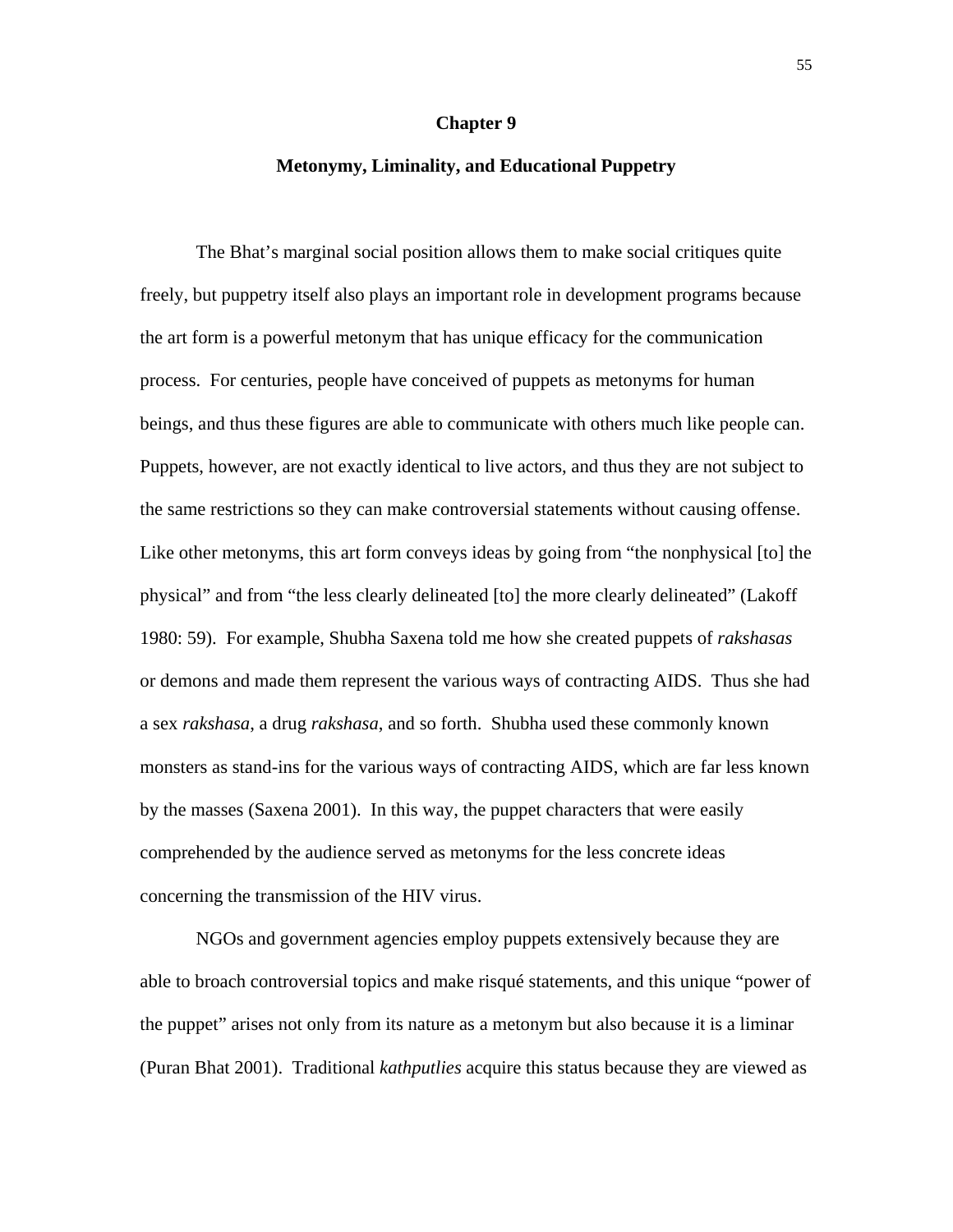existing "in the slender margin" between living beings and inanimate objects (Tillis 1992: 64). For example, Puran Bhat informed me that when he manipulated his Ji Sahib puppet on a popular television program, the station received a tremendous amount of mail addressed to this character. In fact, more letters came to Ji Sahib than to his human cohost, and some women even sent the puppet marriage proposals (Puran Bhat 2001). Also Puran told me that many of the mentally handicapped children for whom he had performed saw his *kathputlies* as their friends. In fact, they would greet and talk to the puppets rather than the puppeteers (Puran Bhat 2001).

Because puppets are liminars, many restrictions on human behavior do not apply to them as they are infused with a different symbolic meaning, and this phenomenon is quite useful when dealing with controversial subjects. For example, Puran stated that "you can do the sex scene" with puppets when discussing topics like contraception or AIDS, but under no circumstances could actual actors depict this act for a rural audience (Puran Bhat 2001). Thus puppets have a special ability to communicate and express ideas much like their human counterparts, but because of their liminality, they are not subject to all of the rules that govern behavior.

Puppets' liminal status also makes them largely exempt from the social biases that cause gaps between dramatists and the audience. For example, Ram Niwas and Puran Bhat claimed that people view puppets as being more trustworthy than humans because they are not subject to the politics of caste and class. He stated that when spectators see actors on stage, they begin to "wonder what caste he is from, and what are his motivations" for performing (Ram Niwas 2001). Varun Narain also touched on this subject when he told me about the situation in which the sex workers felt that the doctors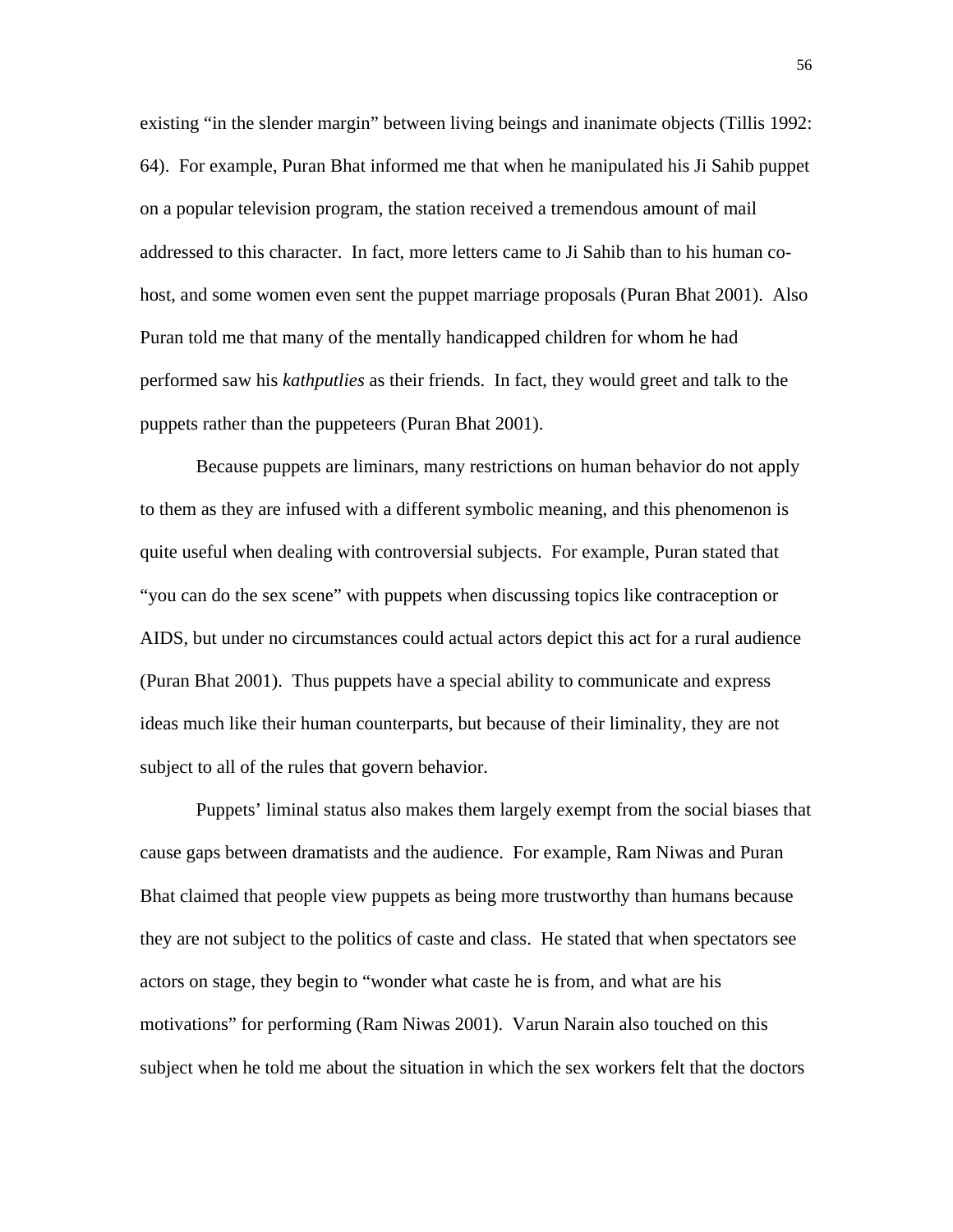looked down upon them with contempt. In this case, the educators brought the baggage of their social position with them to their developmental programs, and thus these issues got in the way of the show's message. Puppetry, however, is largely exempt from these difficulties as the performers are hidden behind the stage, and the audience knows that the puppets do not have a caste, class, or political agenda. For example, Ram Niwas told me that even women could be puppeteers, but under no circumstances would a rural audience accept a female dramatist who was attempting to change their behavior (Ram Niwas 2001). In addition, Puran said that many people wrote to his Ji Sahib character because they trusted him more than the human actors who were on the show because they knew that the puppet was not subject to the same dishonesty and political motivations as real people. Thus the *kathputlies'* liminal status allows them to have discursive voice like actual people, but their simultaneous classification as object allows them to be seen as free of human biases.

Government agencies and NGOs also employ traditional folk arts like puppetry for use in informal education because people find such performances to be extremely entertaining. Thus, the audience comes to the show and listens to the themes expressed in the songs and skits not because they are particularly interested in the messages of the development organizations, but because the programs are extremely enjoyable to watch. For example, it rained constantly throughout both of the two-hour performances I witnessed, but the audience did not leave or even shrink substantially. Also, these shows made extensive use of humor, and the spectators were constantly laughing at the antics of the characters on stage. In addition, all of the performances utilized traditional folk songs that had been given new words, and the audience was often excited to hear the music.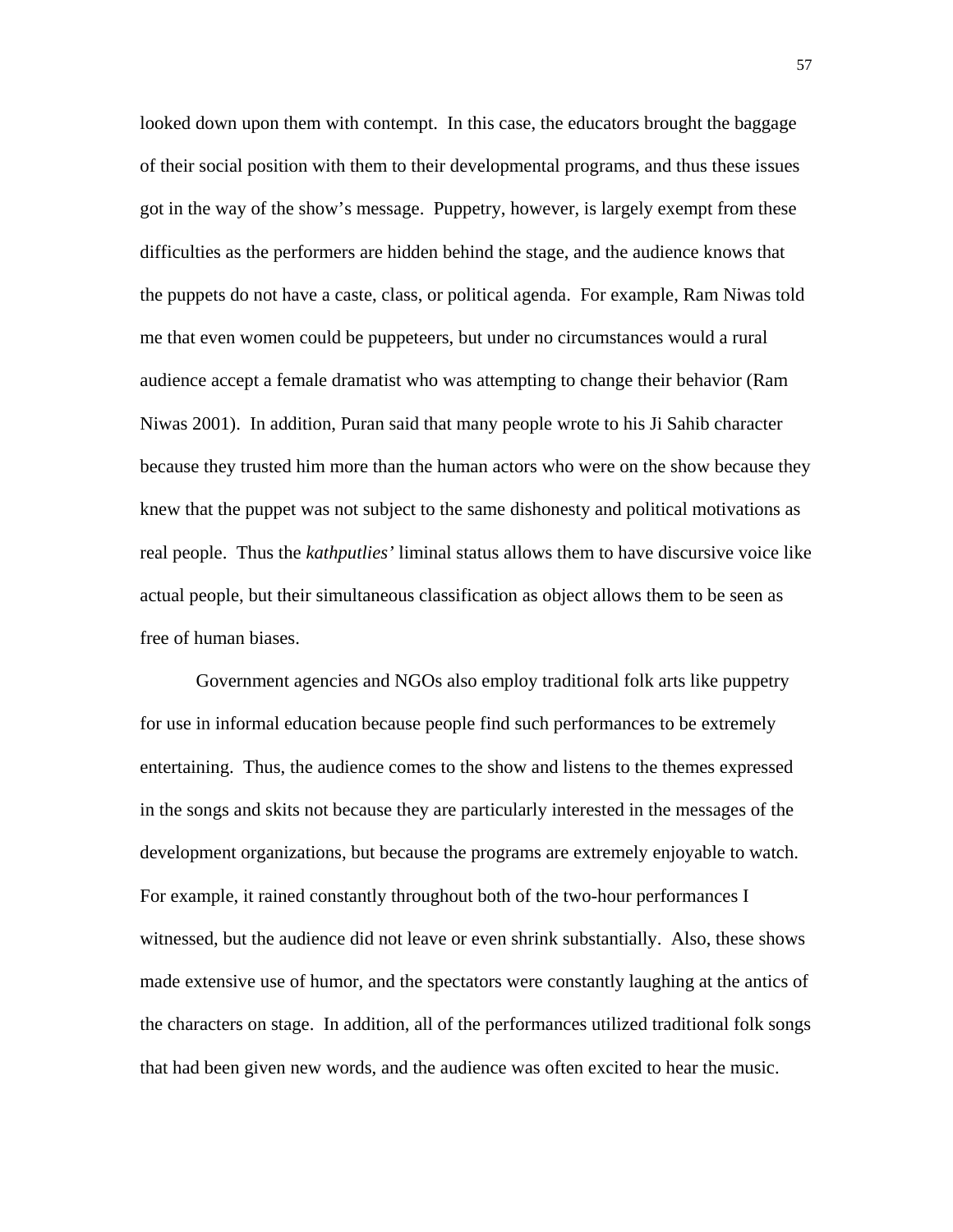Thus development organizations provide people with entertainment that is relevant to their tastes and lifestyles, and in the process, the viewers are exposed to new information that is intended to better their lives.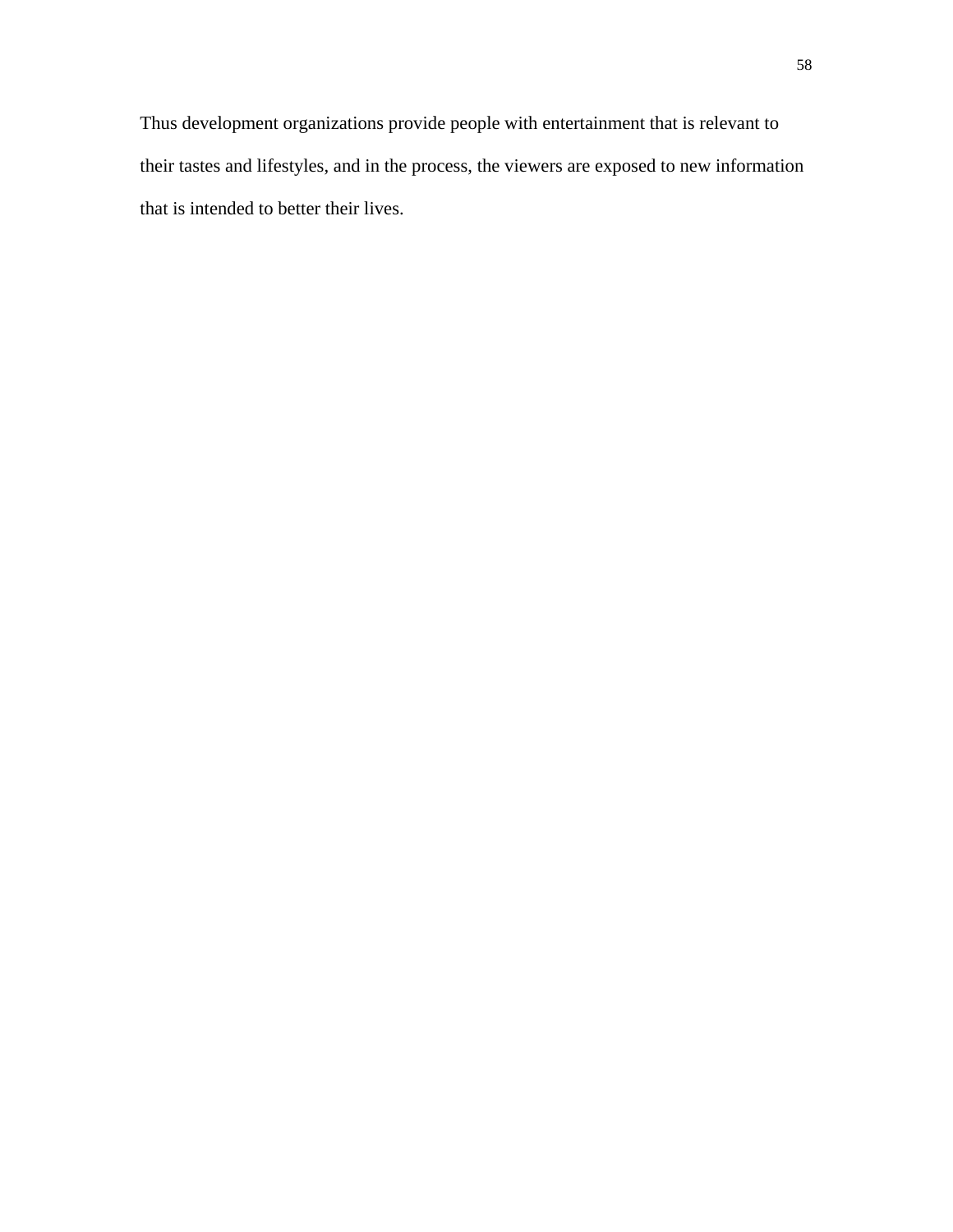#### **Conclusion**

## **The Impact of Puppetry in Informal Education**

During the course of my research, I heard a wide variety of sometimes contradictory opinions regarding the effectiveness of puppetry as a means of communication, and thus its exact impact is somewhat obscure. Based on what I saw and was told, however, it does appear that this type of informal education has changed people's lifestyles in various ways. Several administrators informed me that statistical studies of the subject exist, but unfortunately I was unable to access any of these reports. The extent to which informal education programs' messages are being adopted by people is not my primary concern in this paper. Rather, I focus on the ways in which these performances make people more aware of the issues expressed in the shows.

I often received conflicting assessments of the success of these education programs in changing behavior based on the affiliations of the people with whom I spoke, and this phenomenon led me to believe that a complex political culture surrounds the field of development work. For example, many government administrators told me that their performances had been extremely effective in altering people's behavior. In contrast, most NGO officials provided me with much more conservative estimates about the degree to which changes were taking place. For example, one official argued that the innovative techniques demonstrated in his teacher education programs were being utilized by over 60% of the participants in their classrooms. The director of an NGO that conducts similar work, however, stated that ten or twenty percent was a more likely number (Ranjana Pandey 2001). I believe that the main reason for this discrepancy stems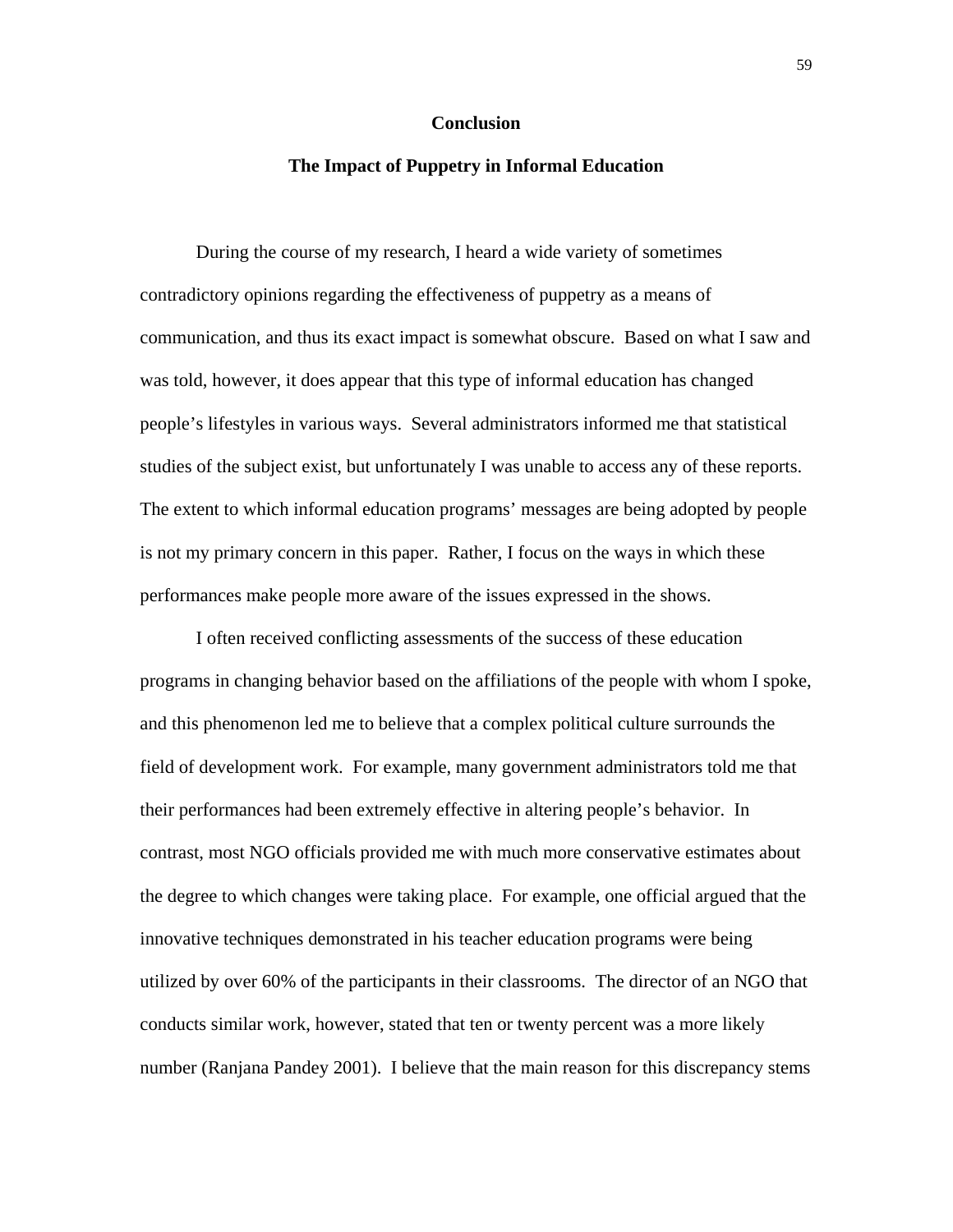from the fact that many government officials have vested interests in proving the effectiveness of their work, and thus they have more of an incentive to make their programs seem successful. In contrast, administrators at NGOs are often more free to discuss their difficulties and shortcomings because they do not face as much bureaucratic and public scrutiny to achieve massive results. Thus the reader can see that the politics of development work has its own culture as competition and rivalry exists among the various organizations, which are situated differently within the social order.

Some people I encountered did not believe that these programs were particularly effective in educating people. For example, Prakash Detha thought that audiences were not "fooled" by development agencies' use of folk arts to mask their messages. He stated that he thought this process "was forced" and made the art forms clichéd (Prakash Detha 2001). Thus, he did not believe that people were really interested in seeing the programs because they bastardized the art form. In addition, some development workers informed me that they thought that puppetry in particular was not overly useful for educating adults because it is seen as entertainment for children (Sharma 2001). North India, however, has a long-standing tradition of puppet performances for people of all ages, and thus I tend to disagree with this idea. Viewing puppetry as an art for children has become fairly common in the West, but it is not widespread in other parts of the world where it is seen as quite important and refined. Thus, I attribute this idea in part to the western style education received by many of the people who espoused this view.

Based on the available information, the impact of folk arts like puppetry in informal education appears to be somewhere in between these two views as the programs are successful at informing people about new ideas and changing behavior to some

60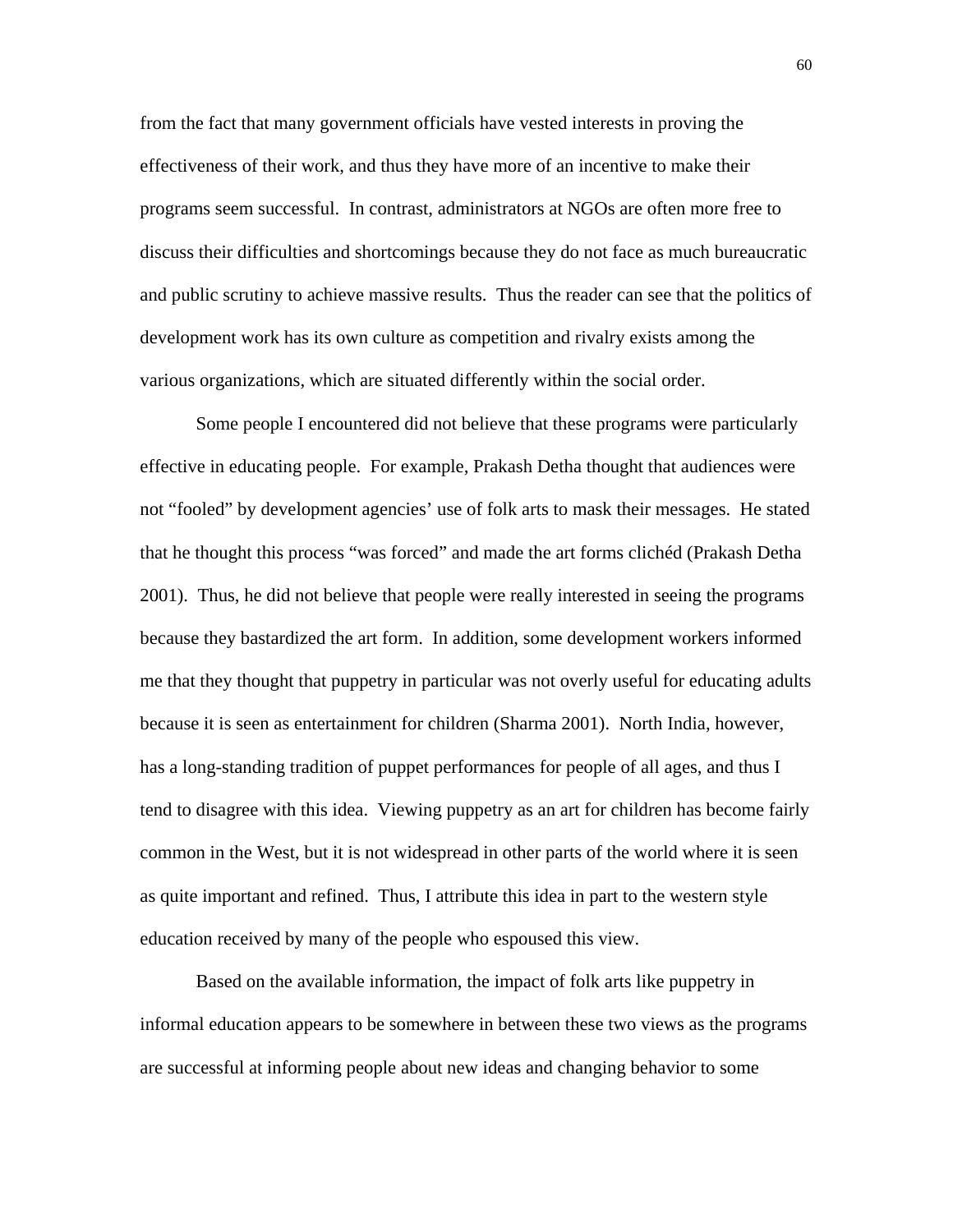extent. These performances do seem to be quite effective in conveying new ideas and keeping people's attention for long periods of time to allow the concepts to be absorbed. For example, at the end of the two shows I witnessed, I conducted brief interviews with several of the audience members, and all of the people with whom I spoke were able to clearly state the message of the performance. In addition, they understood how the behaviors they were encouraged to adopt could improve their lives**.** For example, after a show concerning water conservation, Lal Singh told me the NGOs wanted rural farmers like himself to construct earthen mounds around their fields to improve irrigation and water retention (Lal Singh 2001). Thus, the programs were effective in conveying ideas to people and informing them about ways they can better their lives. A significant difference, however, exists between knowing the message and actually adopting certain practices, and despite the fact that my interviewees told me they would alter their behavior in accordance with the NGOs' recommendations, I am unsure of the extent to which people actually changed their lifestyles. Uncovering this information would have required extensive follow-up visits to the villages to assess the impact of the shows, which for me was impossible because of language barriers and time constraints.

Several of the administrators and artists told me that informal education programs were most successful at changing behavior patterns that were not imbued with ritual or traditional importance, and I tend to agree with this viewpoint based on what I saw. For example, Ranjana Pandey said that shows dealing with simple matters like going to government health clinics for medicines, getting polio vaccines, and boiling water before consuming it had been quite successful. "The people will change the simple things," Varun told me, but he expressed concern over the extent to which audiences will alter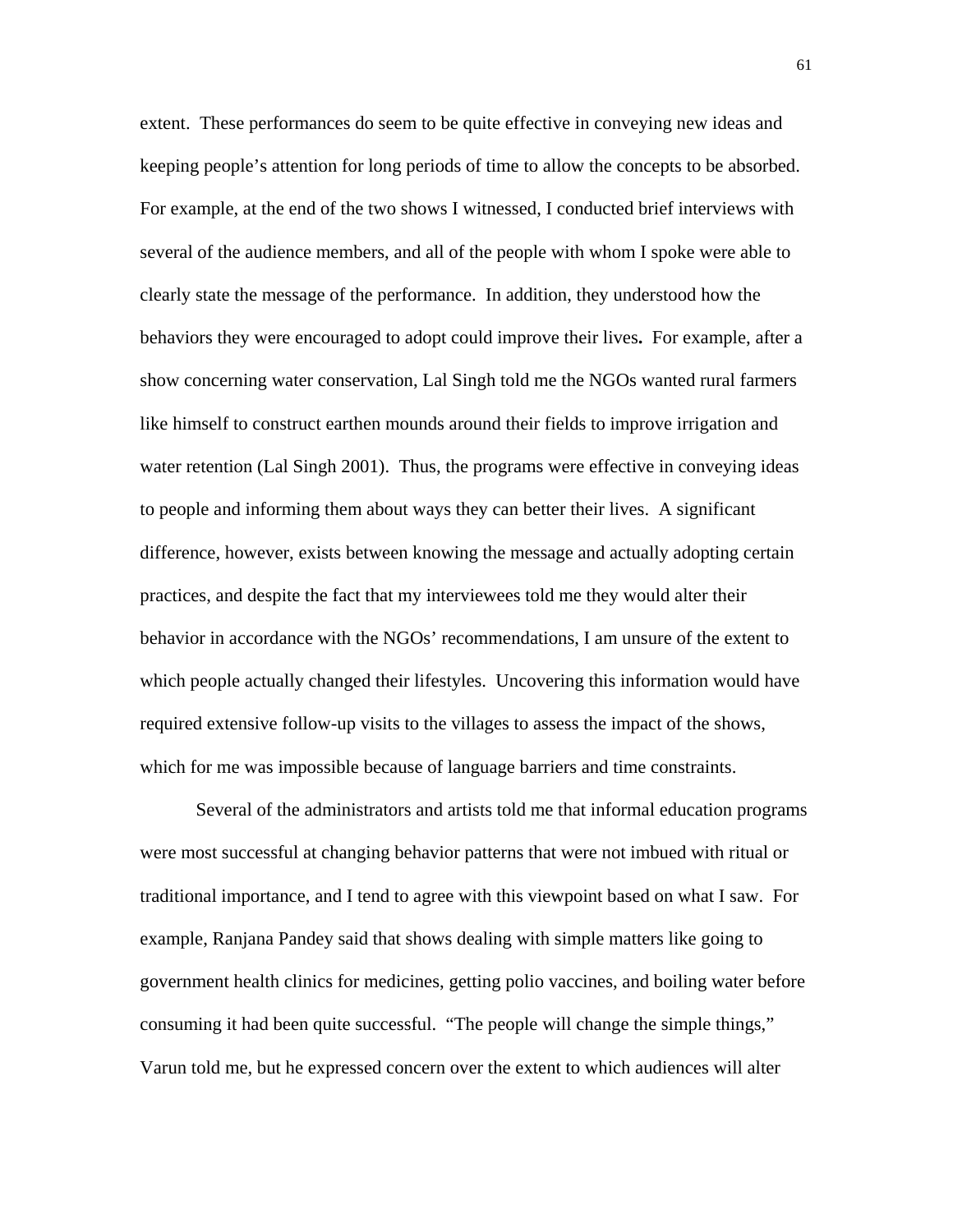other more complex behavior patterns (Narain 2001). For example, he said that one time, an NGO with which he was working had performed several skits in rural areas on women's empowerment. "This program completely failed because the women had no idea what empowerment was. They've never been empowered in their lives" Varun told me (Narain 2001). He and many others also noted that family planning is always a touchy issue, and people are quite resistant to altering sexual behavior or undergoing sterilization procedures.

Ranjana Pandey stated that many artists come from the same rural backgrounds as those for whom they perform, and thus they tend to believe in the same folkways and traditional practices that are prevalent in villages (Pandey 2001). From the development agencies' point-of-view, this phenomenon causes difficulties in the education process as it can serve as a barrier to clear, unbiased communication. For example, Prem Bhat had constructed several doctor *kathputlies* for his education shows, but all of these figures were Caucasians and not Indians. In fact one of them was based on Pilpili Sahib, who is a foolish and weak English commander, and thus the puppet's appearance was quite bizarre, as it had exaggerated features and a distorted body. This character demonstrates that the performers associate modern medicine with westerners and people who are inherently different from them. Based on the Bhat's long tradition of expressing social commentaries in their performances, it is quite possible that this phenomenon is in fact a critique of the NGO's message itself. Thus in this case, Prem incorporated his own interpretation of the development agency's message into the show. The ridiculous doctor *kathputlies* served as a criticism of modern medicinal practices that are often inflexible and dismiss folk remedies as unscientific and superstitious. A figure such as this would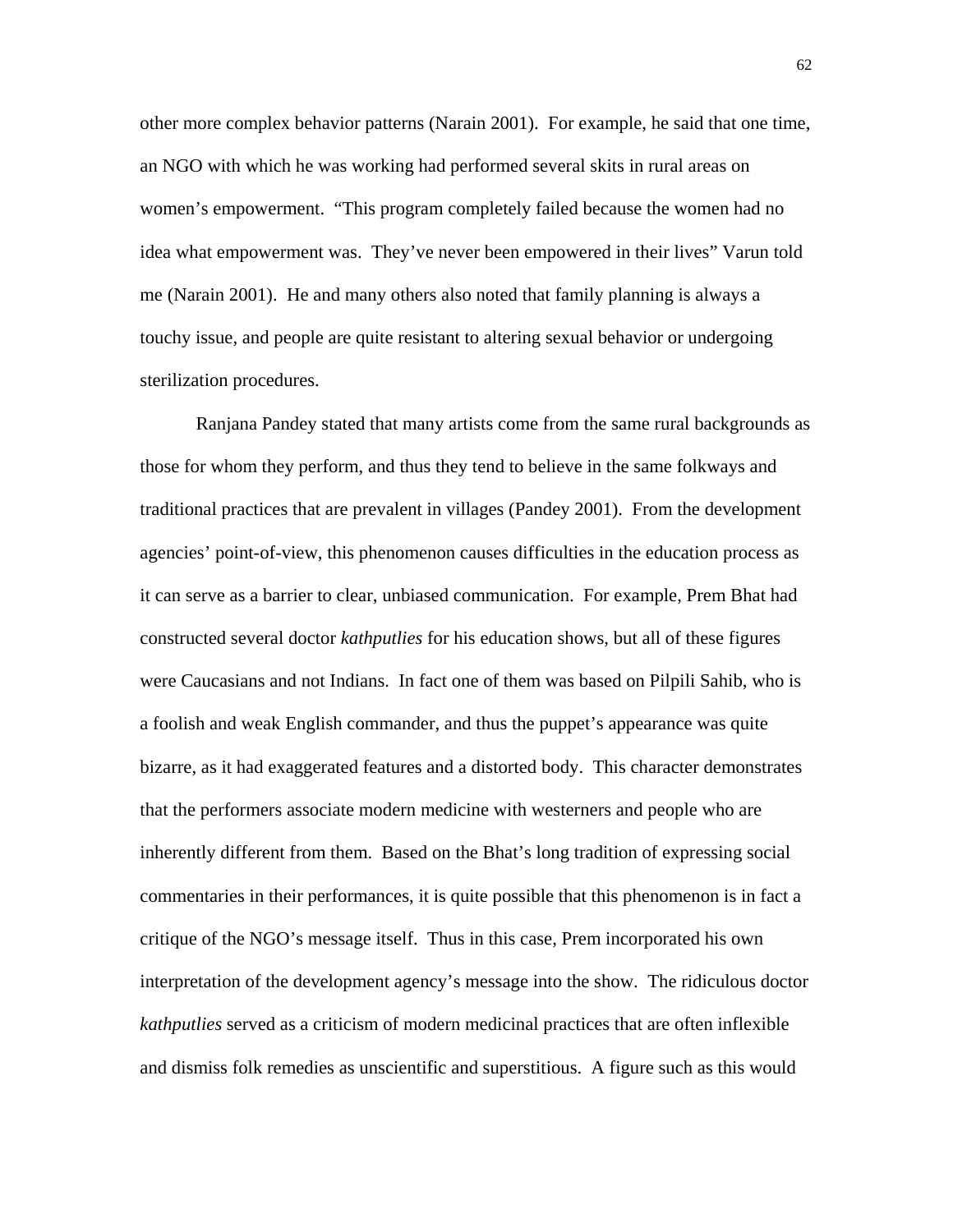not win the trust and respect of the audience, and thus it may actually become an obstacle for the education process.

The use of folk arts in rural development clearly has limitations as to the role that it can play in changing people's behavior, but it is an effective tool for communication in most cases. The greatest strength of this type of informal education lies in its ability to capture the audience's attention through entertaining spectacles and to convey new ideas and information to people. In addition, the Bhats' social position plays an important role in the education process, as they are a marginal community that has provided social commentary through performance arts for centuries. Thus by employing them, NGOs and government agencies appropriate the benefits of their ritual discursive authority. Also, these organizations are aided by the inversions of the social order that occur during shows because the folk artists are able to command the attention of large audiences and thus disseminate their messages among diverse groups of people. In addition, the *kathputli* tradition of North India is steeped in mythology and symbolism, and these traits give the puppets themselves special ideological status as metonyms and liminars. In turn, these attributes allow the puppets to exist in a realm that is different from that of live actors, and thus they can communicate more effectively as they are exempt from many of the rules and biases that are linked to human behavior. Despite the numerous benefits of using folk arts in development programs, follow-up sessions and more extensive education for villagers and performers are needed to change behaviors regarding complex issues. These performances are quite successful at conveying information, but people are unlikely to incorporate into their lives new ideas regarding issues like folk medicines,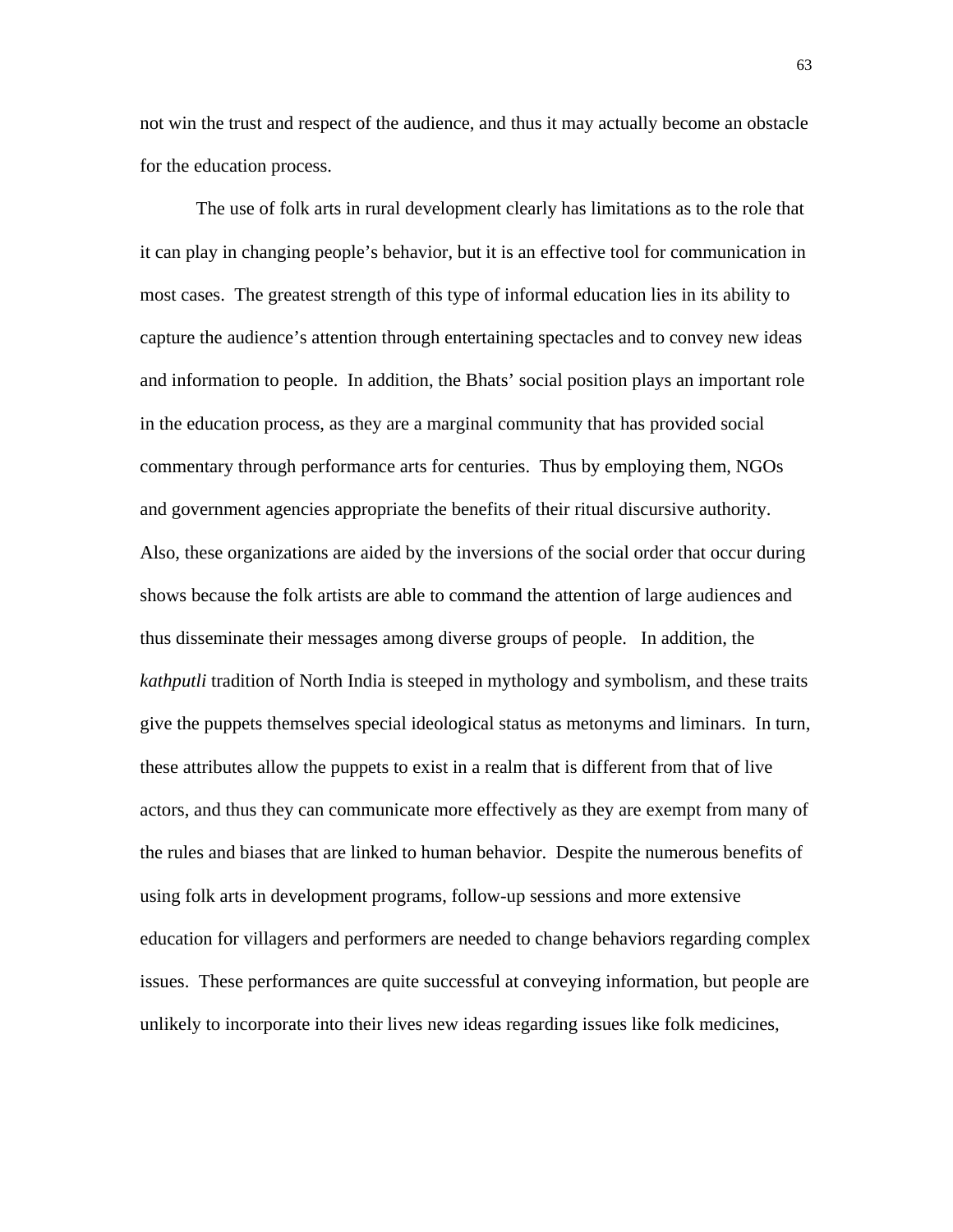women's empowerment, and sexual intercourse because they are strongly imbued with cultural significance and closely linked to traditional values and ideals.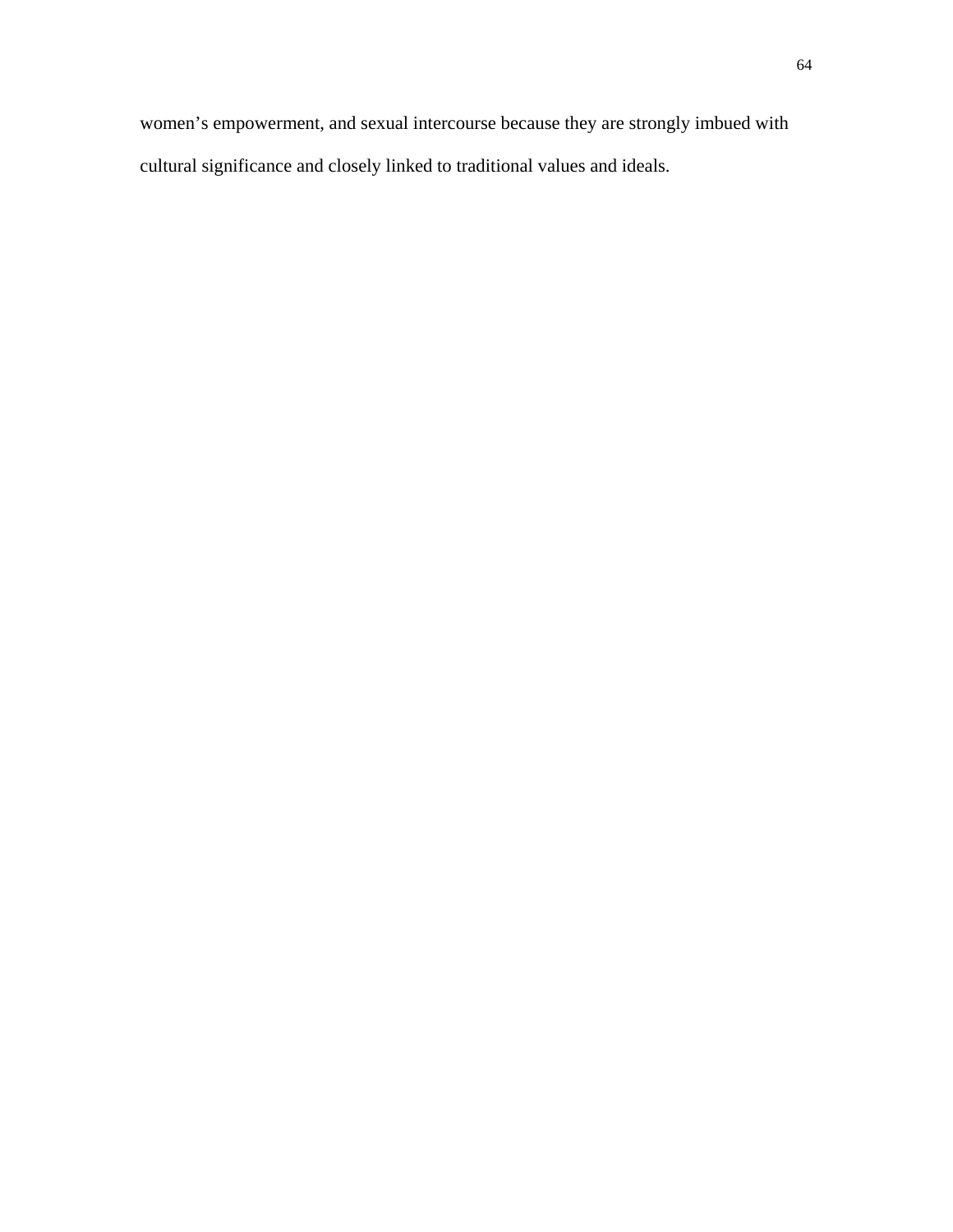## Bibliography

- Awasthi, Suresh. *Drama: The Gift of the* Gods *Culture, Performance and Communication in India*. Institute for the Study of Languages and Cultures of Asia and Africa, 1983. ---. "Indian Puppet Theatre: Its Revival and Reconstruction." *Natya Theatre Arts Journal: Puppet Theatre Around the World* 4.4 (Winter 1960-61): 29-33. Abu-Lughod, Lila. *Veiled Sentiments: Honor and Poetry in a Bedouin Society*. Berkeley: University of California Press, 1986.
- Balfour, Edward, comp. *The Cyclopaedia of India and of Eastern and Southern Asia*. 3 vols. Graz: u. Verlagsanstalt, 1967.
- Barber, Karin. "Textual Generation and Media Transformation in Yoruba Popular Theatre." "Discourse" and the Human Sciences General Seminar Series. Johns Hopkins University, Baltimore. 9 December 1997.
- Bhat, Bansilal Totaa Ram. Personal interview. 18 July 2001.
- Bhat, Bhanwar Lal. Personal interview. 16 June 2001.
- Bhat, Budha. Personal interview. 17 July 2001.
- Bhat, Harji. Personal interview. 8 August 2001.
- Bhat, Kanahya Lal. Personal interview. 30 June 2001.
- Bhat, Mohan Lal. Personal interview. 14 July 2001.
- Bhat, Prem. Personal interview. 5 December 2000.
- ---. Personal interview. 14 June 2001.
- Bhat, Puran. Personal interview. 30 November 2000.
- ---. Personal interview. 2 June 2001.
- Bhat, Vijay. Personal interview. 8 August 2001.
- Bora, Ranesh. Personal interview. 15 June 2001.
- De, Dipali, P. K. De. *Offbeat and Exhilarating: The Murals of Nagaur*. Ministry of External Affairs Government of India. 10 Feb. 2002

<http://meadev.nic.in/perspec/mar99/nagaur.htm>

- Detha, Prakash. Personal interview. 12 June 2001.
- Dev, Kapil. Personal interview. 9 June 2001.
- Dumont, Louis. *Homo Hierarchicus: The Caste System and its Implications*. Chicago: University of Chicago Press, 1980.
- Erdman, Joan L. *Patrons and Performers in Rajasthan: The Subtle Tradition*. Delhi: Chanakya Publications, 1985.
- Firth, Raymond. *Symbols: Private and Public*. Ithaca: Cornell University Press, 1973.
- Fuller, Christopher J. *The Camphor Flame: Popular Hinduism and Society in India*. Princeton: Princeton University Press, 1992.
- Gahlot, Sukhvir Singh, Banshi Dhar. *Castes and Tribes of Rajasthan*. Jodhpur: Research Publishers, 1989.
- Gargi, Balwant. "Impressions of Indian Puppetry." *Natya Theatre Arts Journal: Puppet Theatre Around the World* 4.4 (Winter 1960-61): 35-41.
- Gold, Ann G. *Fruitful Journeys: The Ways of Rajasthani Pilgrims*. Berkeley: University of California Press, 1998.